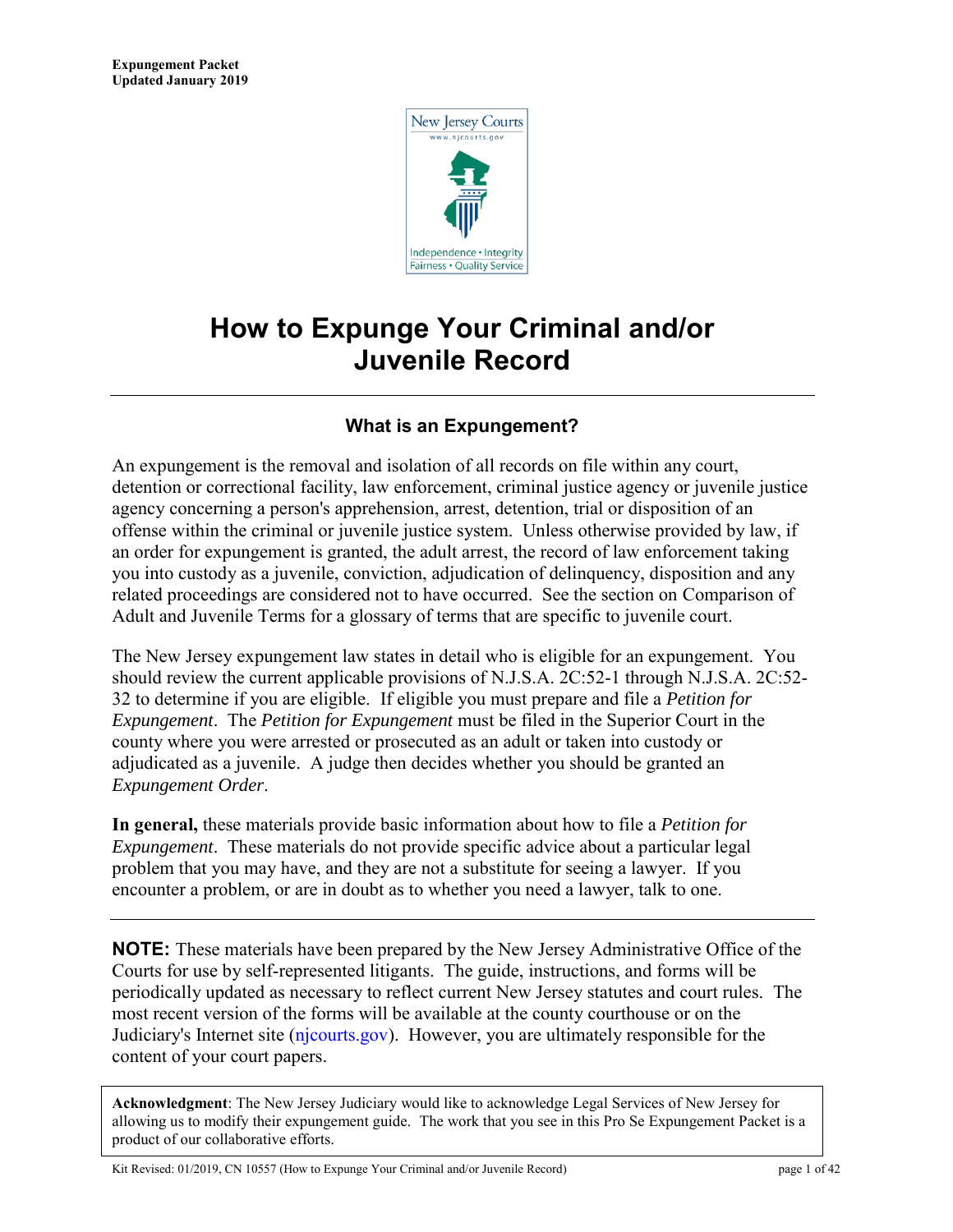# **Try to Get a Lawyer**

The court system can be confusing, and it is a good idea to get a lawyer if you can. If you cannot afford a lawyer, you may wish to contact the legal services program in your county to see if you qualify for free legal services. Their telephone number can be found online under Legal Aid or Legal Services.

If you do not qualify for free legal services and need help in locating an attorney, you can contact the bar association in your county. Most county bar associations have a lawyer referral service. The county bar lawyer referral service can supply you with the names of attorneys in your area who usually are willing to handle your particular type of case. Such attorneys are sometimes willing to consult with people in your situation at a reduced fee.

There are also a variety of organizations of minority lawyers throughout New Jersey, as well as organizations of lawyers who handle specialized types of cases. Ask your county court staff for a list of lawyer referral services that include these organizations.

# **Keep Copies of All Papers**

Make and keep for yourself copies of all completed forms and any canceled checks, money orders, sales receipts, bills, contract estimates, letters, leases, photographs and other important documents that relate to your case.

**NOTE: Remember to also keep a copy of your final expungement order should your petition be granted. Once granted, obtaining a copy will require a judge's order.** 

# **What You Should Expect If You Represent Yourself**

While you have the right to represent yourself in court, you should not expect any special treatment, help, or attention from the court. You must still comply with the rules of the court, even if you are not familiar with them. The following is a list of some things the court staff can and cannot do for you. Please read it carefully before asking the court staff for help.

- We *can* explain and answer questions about how the court works.
- We *can* tell you what the requirements are to have your case considered by the court.
- We *can* give you some information from your case file.
- We *can* provide you with samples of court forms that are available.
- We *can* provide you with guidance on how to fill out forms.
- We *can* usually answer questions about court deadlines.
- We *cannot* give you legal advice. Only your lawyer can give you legal advice.
- We *cannot* tell you whether or not you should bring your case to court.
- We *cannot* give you an opinion about what will happen if you bring your case to court.
- We *cannot* recommend a lawyer, but we can provide you with the telephone number of a local lawyer referral service.
- We *cannot* talk to the judge for you about what will happen in your case.
- We *cannot* let you talk to the judge outside of court.
- We *cannot* change an order issued by a judge.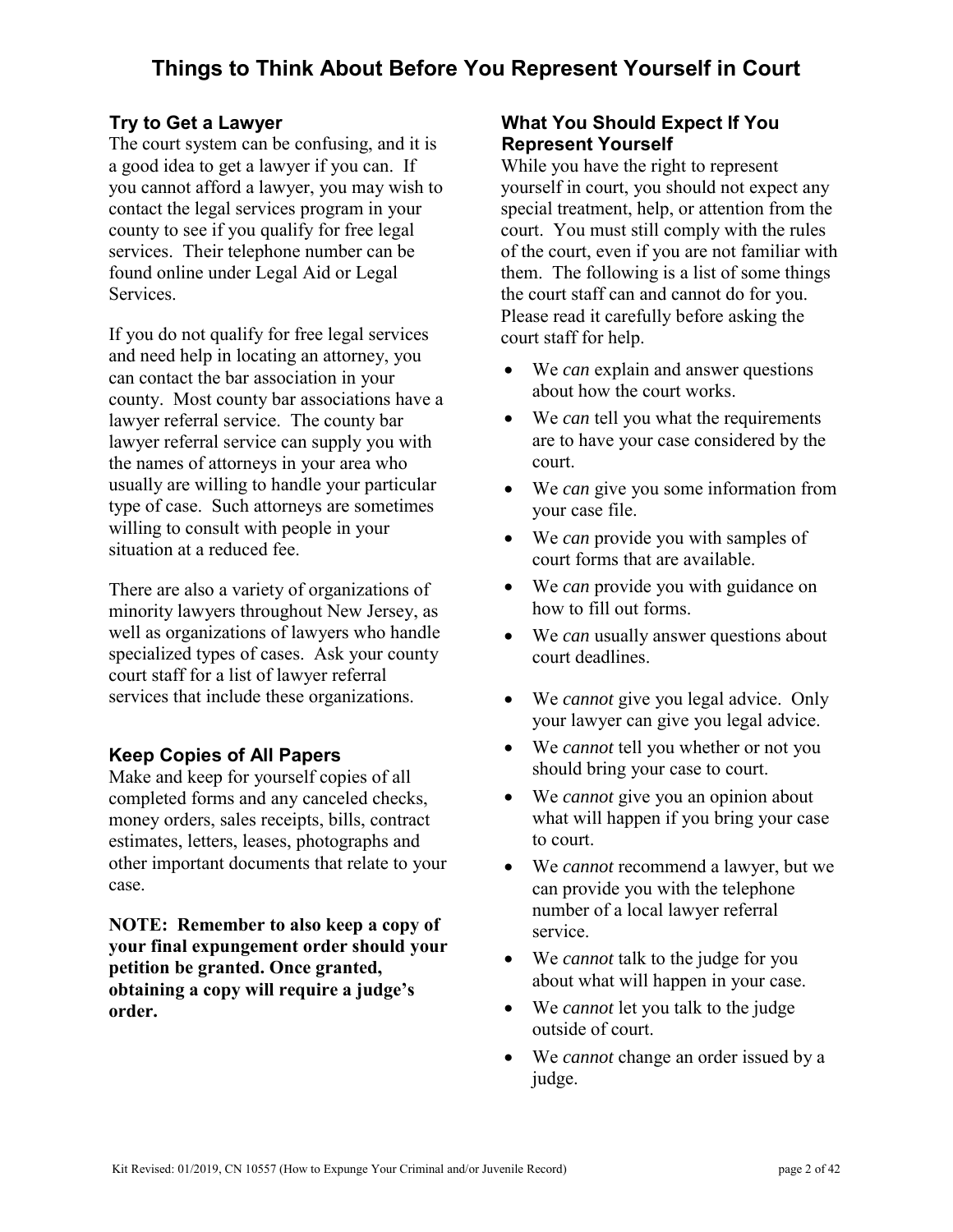# **Comparison of Adult and Juvenile Terms**

The table below compares commonly understood criminal terms to terms specific to juvenile delinquency matters. Juvenile delinquency matters should not be considered the same as adult criminal actions. The process for expunging juvenile records, however, is the same as that for expunging adult criminal matters. In fact, if you have both adult and juvenile records that you wish to expunge, you should include all matters in your expungement petition.

| <b>Criminal Term</b>                   | <b>Juvenile Term</b>                                                                                          |
|----------------------------------------|---------------------------------------------------------------------------------------------------------------|
| Arrest                                 | Taking juvenile into custody                                                                                  |
| Conviction                             | Adjudication of delinquency                                                                                   |
| Sentence                               | Disposition                                                                                                   |
| Indictment                             | No equivalent - A juvenile is charged with an offense<br>without an indictment process                        |
| Jail, prison or incarceration          | Secure facility, youth house or detention center or juvenile<br>justice institution (specific names may vary) |
| Pretrial Intervention Program<br>(PTI) | Diversion - Juvenile Conference Committee or an Intake<br><b>Services Conference</b>                          |

# **Glossary of Terms**

| Deferred Disposition: | In a deferred disposition, the court adjudicates the juvenile<br>delinquent and sets forth conditions for the juvenile to meet. If the<br>juvenile meets the terms of those conditions, then the disposition<br>will be dismissed pursuant to the court's order.                                                                                                                                                                  |
|-----------------------|-----------------------------------------------------------------------------------------------------------------------------------------------------------------------------------------------------------------------------------------------------------------------------------------------------------------------------------------------------------------------------------------------------------------------------------|
| Diversion:            | A diversion is the process of removing minor juvenile cases from<br>the full judicial process on the condition that the accused<br>participates successfully in a rehabilitative process, such as a<br>Juvenile Conference Committee or an Intake Services Conference.<br>If conditions entered into by these diversions are met, then it results<br>in a dismissal of the case, and no appearance before a judge is<br>required. |
| Indictable Offense:   | A criminal offense that includes first, second, third and fourth<br>degree crimes. An indictable offense <b>does not include</b> disorderly<br>persons, petty disorderly persons or municipal ordinance violations.                                                                                                                                                                                                               |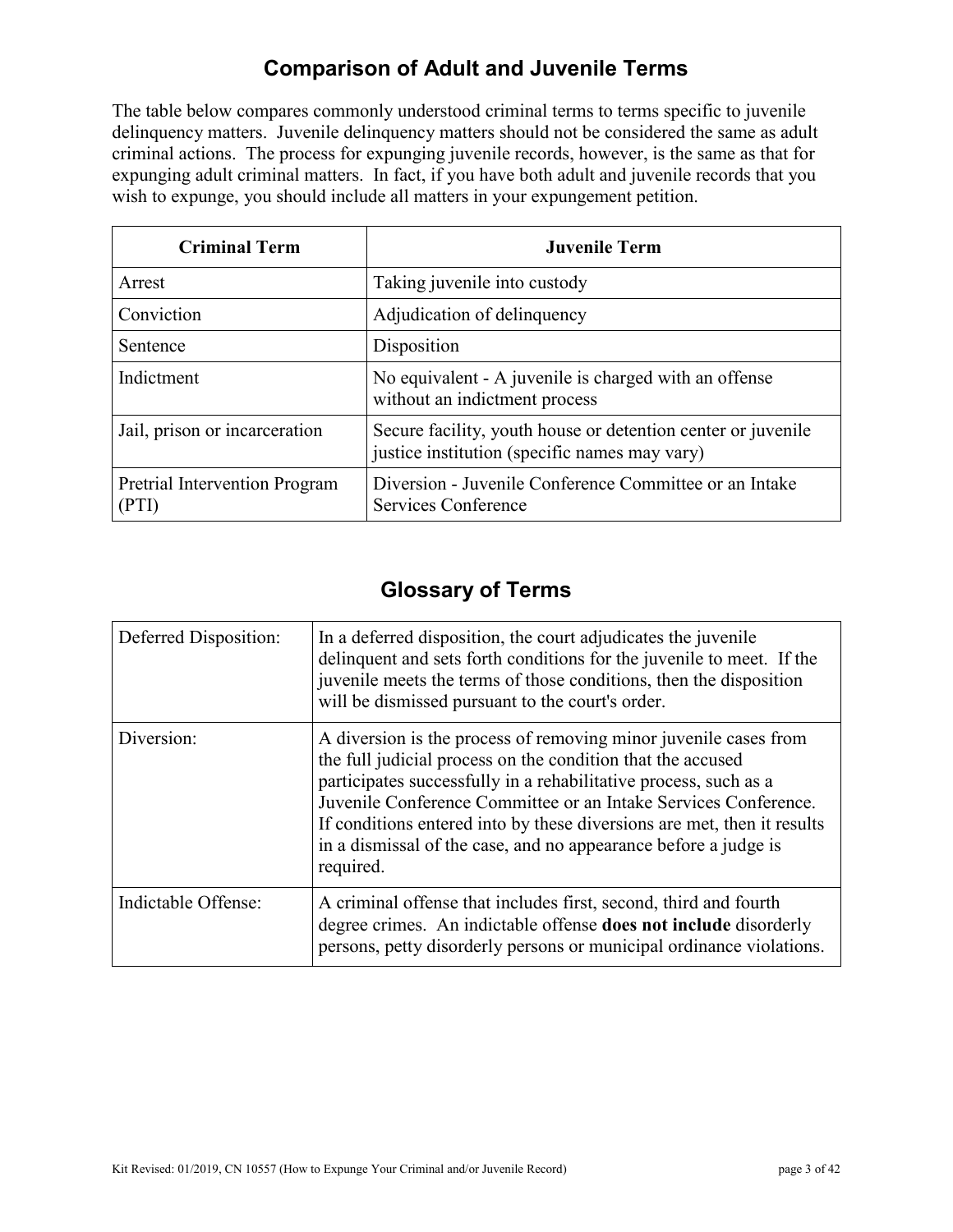# **How to File for an Order to Expunge Your Criminal and/or Juvenile Record**

# **Records You Will Need**

In order to prepare your expungement petition and prove your eligibility, you will need to get the following information:

- The date of your arrest as an adult or when you were taken into custody as a juvenile.
- The statute(s) and the offense(s) for which you were arrested, taken into custody as a juvenile, convicted or adjudicated delinquent.
- The original indictment, accusation, summons, docket number, warrant number or complaint number. Include all, if more than one.
- The date of the disposition, which could be the date of the conviction or adjudication of delinquency, date of not guilty verdict or date of dismissal.
- The specific punishment or other disposition.
- If you are seeking an expungement under N.J.S.A. 2C:52-2(a)(2) for a conviction where at least 5 years has expired or for a conviction of a 3<sup>rd</sup> or 4<sup>th</sup> degree controlled dangerous substance offense under N.J.S.A. 2C:52-2(c)(3), you must provide (1) evidence of character and conduct since conviction, and (2) all transcripts of the plea and sentencing hearings, as well as a copy of your presentence investigation (PSI) report. This does not apply to a drug court expungement under N.J.S.A. 2C:35-14(m).

**Note:** All of your arrests, charges, or prosecutions, even those for which you are not seeking an expungement, must be listed in your petition.

# **Where to Locate Records**

If you had an attorney when you were arrested as an adult and/or taken into

custody as a juvenile and charged, check first to see if he or she has this information in your case file; if so, this can save you quite a bit of time.

If you must locate your records on your own for an indictable/criminal conviction or arrest, including your PSI, contact the Superior Court Criminal Case Management Office in the county where the arrest or conviction occurred and they will advise you how copies of those records can be obtained. A list of county Criminal Case Management Offices appears at the end of this guide.

To order transcripts from a Superior Court proceeding, contact the transcript office in the county where the original matter was heard. A list of the transcript offices in each Superior Court appears at the end of this guide. The court transcript request form can be found at njcourts.gov/forms.htm#misc.

If you must locate your records on your own for a juvenile delinquency matter, contact the Superior Court Family Division Office in the county where you were taken into custody as a juvenile, where charges were filed, or w[here the adjudication occurred,](http://njcourts.gov/forms.htm#misc) and they will advise you how copies of those records can be obtained. A list of county Family Division Offices appears at the end of this guide.

If you were taken into custody as a juvenile and no charges were filed against you, you must contact the appropriate law enforcement agency for information related to that incident.

You might also contact the county prosecutor. A list of county prosecutors' offices with addresses and telephone numbers appears at the end of this guide. Explain that you are interested in expunging your records and ask for the information listed above, or ask to look at your file if this is permitted.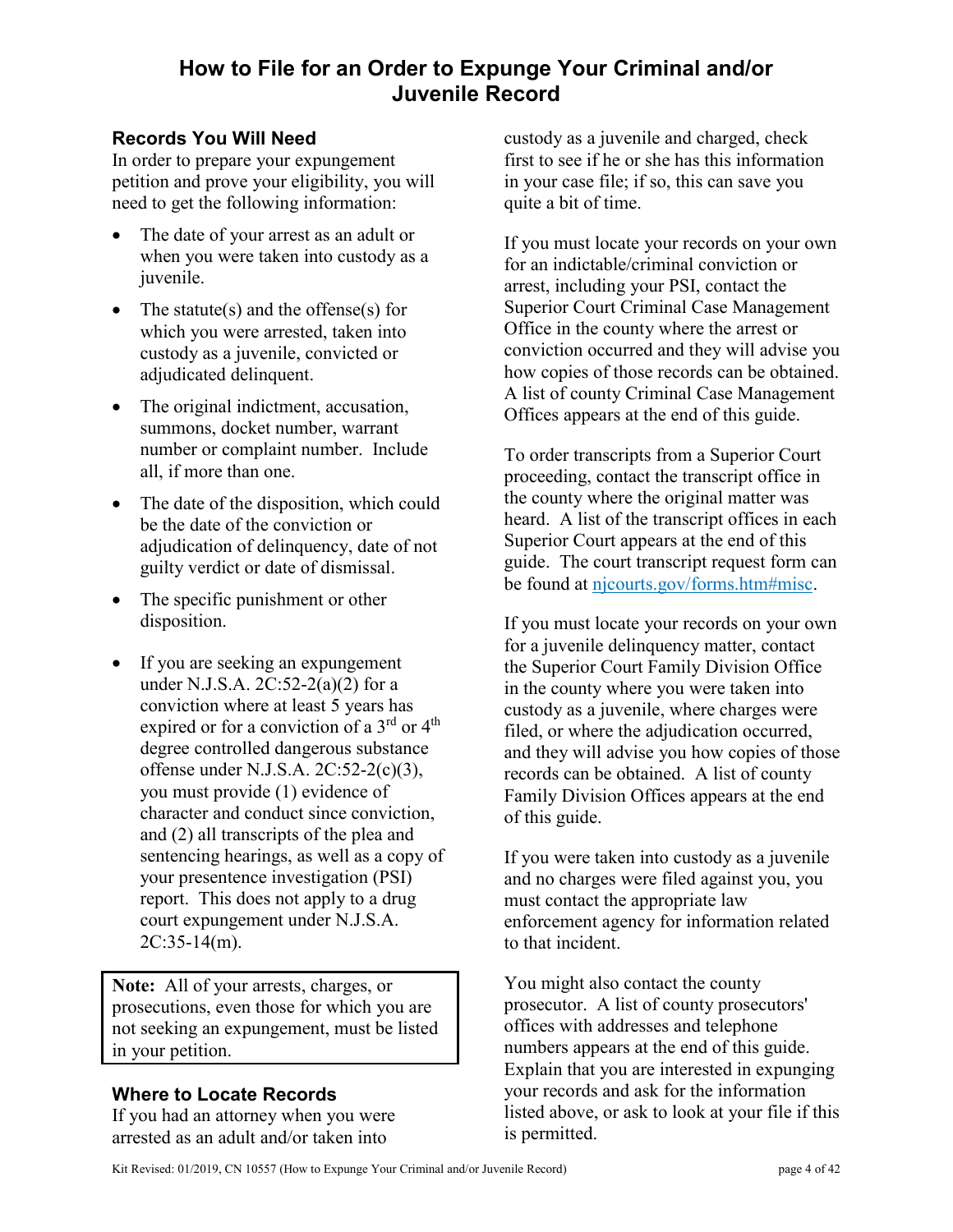You may also be able to find information you need on disorderly persons offenses by contacting the administrator of the municipal court(s) in which you were prosecuted, or the police department involved in your arrest(s) as an adult or that took you into custody as a juvenile. If you cannot get all of the information, you need to follow Step 1 on the next page.

You may be eligible for an expungement if you still owe money for restitution, fine(s), or other court-ordered financial assessment(s). If, at the time you are filing this petition, you owe money for restitution, fine(s), or other court ordered financial assessment(s), you should contact the appropriate Probation Division Office(s) for the total amount still owed. Please see the list of Probation Division Offices at the end of this packet.

The numbered steps that follow explain what forms you will need to fill out and what to do with them. Specific directions on filling out each form appear before each of the attached forms. Follow these directions carefully. Each form should be typed or clearly printed on  $8\frac{1}{2}$  " x 11" white paper only. Forms may not be filed on a different size or color paper.

# **Special Expungements - Use Form C Only**

If you are filing for an expungement as a result of successful graduation from drug court that occurred on or after 4/18/2016, you should contact the Public Defender's Office from your drug court.

If you are filing for an expungement as a result of successful graduation from drug court on or after 4/18/2016, prepare and submit only Form C, which should be filed in the county where you graduated.

If you are filing for an expungement solely on an arrest/charge not resulting in a conviction or adjudication of delinquency (dismissal, acquittal, discharge without a conviction or finding of guilt that occurred on or after 4/18/2016), prepare and submit only Form C to the court entering your dismissal at the time the dismissal is entered.

For expungement of dismissed juvenile matters following successful diversions to a Juvenile Conference Committee or Intake Service Conference: Statewide procedures for expungement applications following successful diversions are pending. In the meantime, contact the Family Division Manager in the county where your case was heard for guidance in these situations.

All other expungements use the following instructions, starting at Step 1.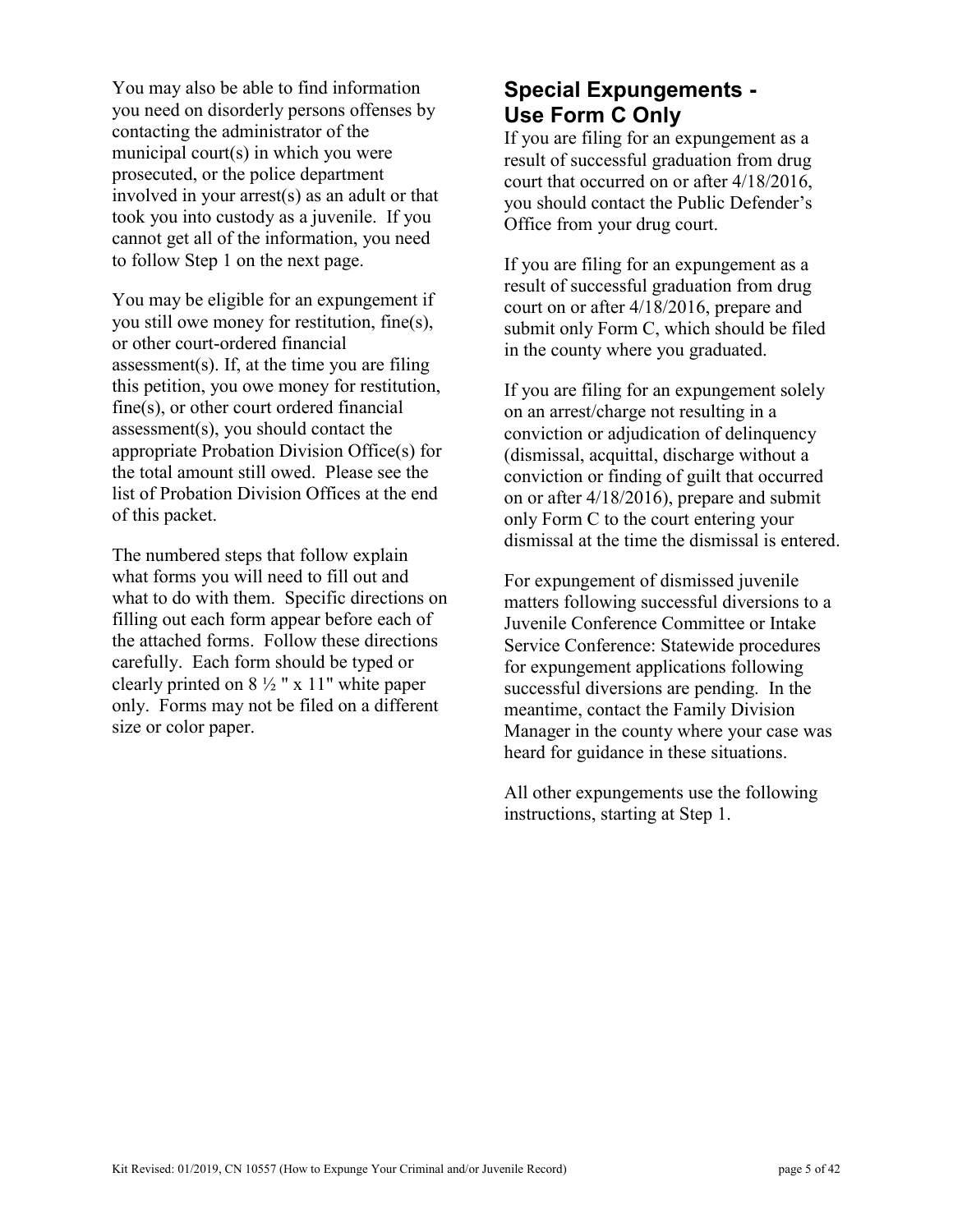# **All Other Expungements**

# **Step 1: Request State Police Criminal History Record – Fingerprint Check**

### **This step is only necessary if you do not already have your criminal/juvenile history information about your arrests, charges and dispositions.**

In order to obtain your criminal/juvenile history record (also known as a rap sheet) from the New Jersey State Police you will need to be fingerprinted. The State Police use the electronic fingerprint scanning services of a private company, MorphoTrust USA. You will need to contact MorphoTrust USA to schedule an appointment for fingerprinting. You can obtain additional information and schedule an appointment via the internet at [www.bioapplicant.com/nj, o](http://www.bioapplicant.com/njs)r by calling their toll free telephone: 1-877-503-5981.

Additional information about obtaining criminal/juvenile history record checks can also be obtained from the New Jersey State Police website [http://www.njsp.org/criminal-h](http://njsp.org/about/serv_chrc.html)istoryrecords/index.shtml, or by calling their Criminal Information Unit at

609-882-2000 ext. 2918.

**Note:** The State Police will have a criminal/juvenile history only if you were fingerprinted when you were arrested. If you were not fingerprinted, and only a complaint was signed against you when you were arrested, you will still have a record with the police department and the court, but you will not have a record sheet within the Division of State Police, State Bureau of Investigation.

# **Step 2: Complete These Forms**

### **Form A - Petition For Expungement**

The *Petition for Expungement* states that you are requesting an *Expungement Order* and states why you qualify. Complete the *Petition for Expungement Order* by following the instructions for Form A.

You must then file the petition in the county where you were arrested or prosecuted as an adult or taken into custody or adjudicated as a juvenile. If you were involved in multiple cases in more than one county, contact the Criminal Case Management Office in either county and ask whether they will allow you to file for expungement of your entire record in that county.

However, if you are filing a petition for expungement **solely** on a conviction for a disorderly persons or a petty disorderly persons offense, you must file the petition in the county where the most recent disorderly persons or petty disorderly persons offense was adjudged.

If you are filing a petition for expungement as a result of successful graduation from drug court that occurred prior to April 18, 2016 you must file in the county where you graduated.

Next, you must complete the *Verification* page and sign it in the presence of a Notary Public because this page must bear a notary seal.

#### **Form B - Order For Hearing**

The *Order for Hearing* is used by the judge to schedule a hearing. The Superior Court judge assigned to your case will usually schedule a hearing between 35 and 60 days after he or she gets your petition. Fill out the *Order for Hearing* by following the instructions for Form B.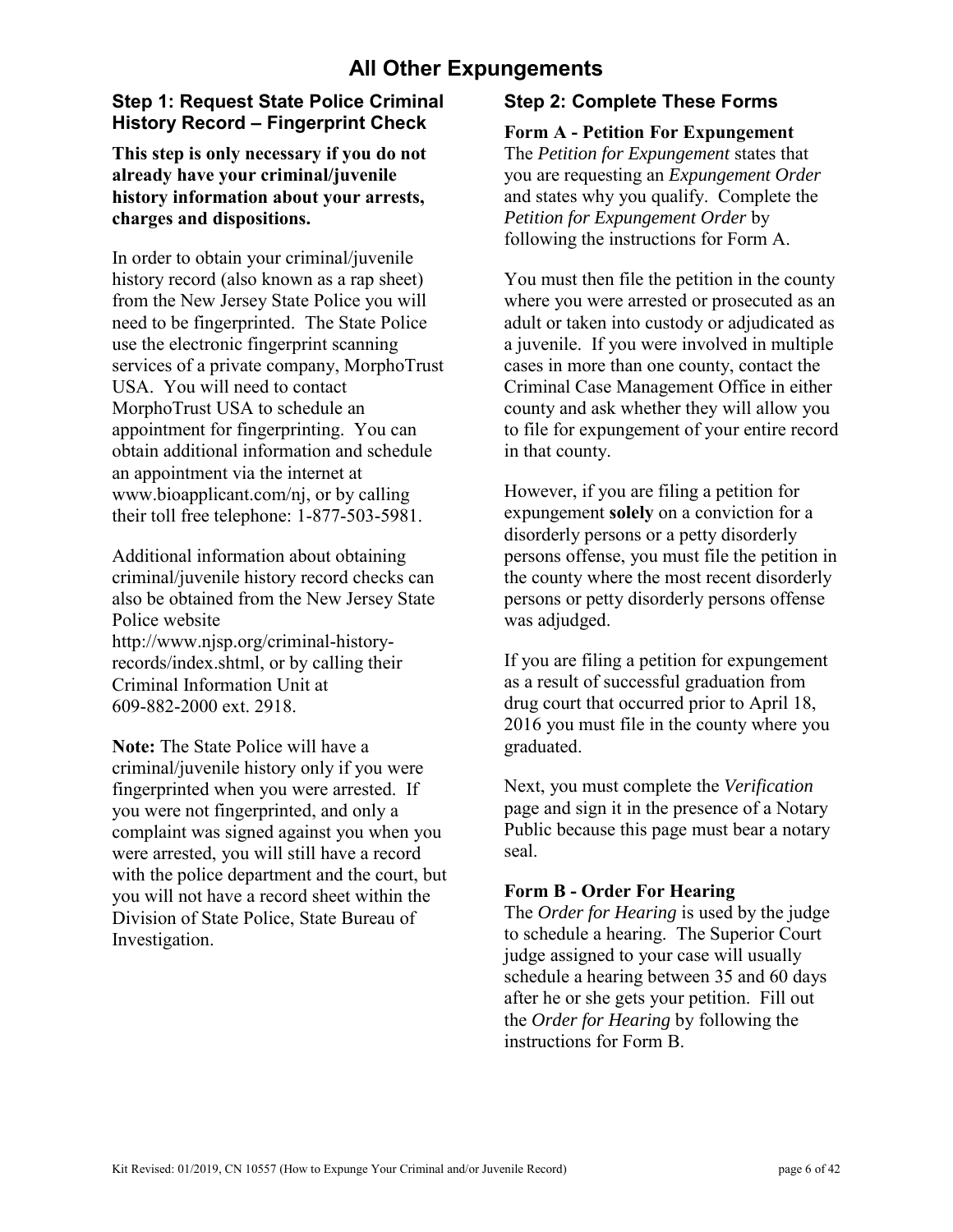#### **Form C - Expungement Order**

The *Expungement Order* is the official document that will be signed by the judge if your *Petition for Expungement* is granted. Complete the *Expungement Order* by following the instructions for Form C.

# **Step 3: File and Serve the Forms**

**Make three (3) copies** of your notarized *Petition for Expungement* (Form A), *Order for Hearing* (Form B), and proposed *Expungement Order* (Form C). The original and two (2) copies should be filed with the court. Keep one copy of each for your records.

#### **Form D - Cover Letter - For Filing**

The *Cover Letter - For Filing* is a form letter that describes to the Superior Court Criminal Case Management Office the contents of your package and the purpose of the enclosed forms. Fill in the blanks on the *Cover Letter* (Form D) and attach the *Cover Letter* to the originals and the two photocopies that you are filing (keep one copy of each for your records). Include two large self-addressed envelopes with the appropriate postage stamped on each envelope. These envelopes will be used to send filed copies of your package back to you. Mail this package to the Criminal Case Management Office in the county where you were arrested/taken into custody and/or where the prosecution/adjudication occurred.

If you were involved in multiple cases in more than one county, mail this package to the Criminal Case Management Office in the county which has allowed you to file for expungement of your entire record. If you prefer, you may file this package in person. A list of the Criminal Case Management Offices where these forms should be mailed, along with telephone numbers, appears at the end of this guide.

There is a filing fee of \$**75** payable by check or money order to the *Treasurer, State of N.J.* Only checks with preprinted names

will be accepted. Starter checks will not be accepted. The filing fee may be waived upon application to the Court after financial disclosure of income and assets and a court determination of indigency. If you wish to apply for a waiver, please contact the Criminal Case Management Office where you are filing your petition.

- No fee is required if you are filing for an expungement as a result of successful graduation from drug court pursuant to N.J.S.A. 2C:35-14(m).
- No fee is required if you are filing for an expungement solely on an arrest/charge not resulting in a conviction or adjudication of delinquency (dismissal, acquittal, discharge without a conviction or finding of guilt), pursuant to N.J.S.A.  $2C:52-6.$
- No fee is required if you are filing for expungement where charges were dismissed after Pretrial Intervention (PTI) program, conditional discharge, conditional dismissal, or Veterans Diversion Program. N.J.S.A. 2C:43-12, N.J.S.A. 2C:36A-1, N.J.S.A. 2C:43- 13.1, and N.J.S.A. 2C:43-26.

# **Step 4: Distributing the Filed Copies**

One copy of the *Petition for Expungement*, *Order for Hearing*, and the proposed *Expungement Order* will be mailed back to you marked **"Filed"** and assigned an **"Expungement Reference Number."** The *Order for Hearing* will also state the time and the date for your hearing.

Immediately after receiving the filed copies from the court, **make at least seven (7) copies** of the *Petition for Expungement, Order for Hearing*, and the proposed *Expungement Order*.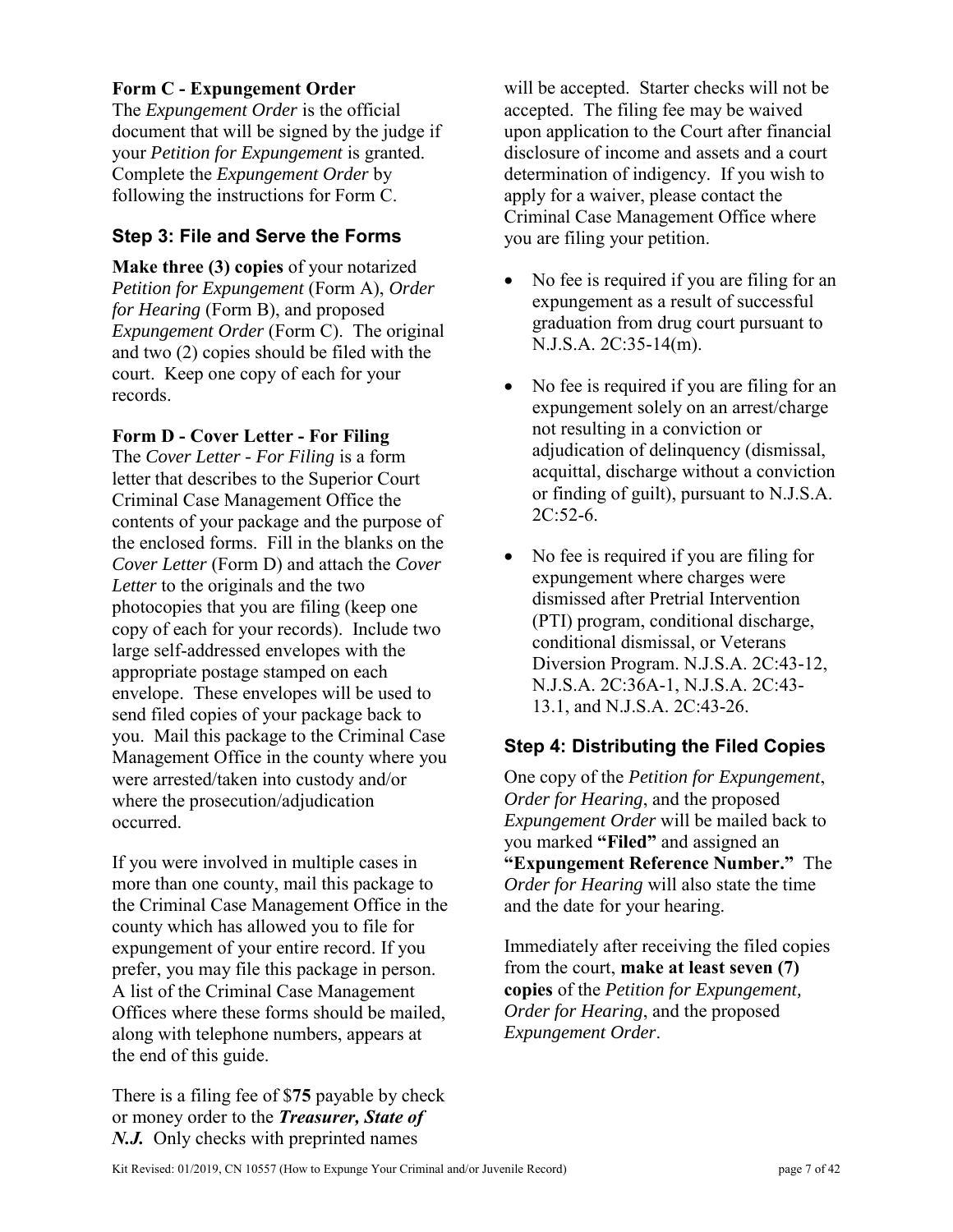# **Step 4: Continued**

**Mail one copy of each, immediately, by certified mail, return receipt requested, to each of the following government agencies that were involved with your case(s):**

- The Attorney General of New Jersey.
- The Superintendent of State Police, Expungement Unit.
- The County Prosecutor.
- The administrator of the municipal court if a municipal court heard the matter.
- The Chief of Police or other head of the police department where the offense was committed or the arrest was made.
- The chief law enforcement officer of any other law enforcement agency of the State that participated in the arrest.
- The Warden or superintendent of any institution in which you were incarcerated.
- The County Probation Division should be provided a copy if you were granted a conditional discharge, conditional dismissal, enrolled into the Pretrial Intervention Program (PTI), enrolled in a juvenile diversion program (Juvenile Conference Committee or Intake Service Conference), granted a deferred disposition, performed community service, owed fines or restitution or you served a term of probation. If your case was transferred to another county for supervision, you should send the information to the original county probation office and the county probation office where your supervision was transferred.
- The Division of Criminal Justice, Records and Identification Unit should be provided a copy if your case was processed through the State Grand Jury.

# **Form E - Cover Letter - Notice of Hearing**

You may use the *Cover Letter - Notice of Hearing* (Form E) when mailing the copies to these agencies. Fill in the blanks on the *Cover Letter* (Form E) and attach the *Cover Letter* to each set of copies.

**You should mail the copies of these forms right away, because the law requires service or mailing within five (5) days from the date that the** *Order for Hearing* **was signed. Mail them at the post office, by certified mail, return receipt requested which can be done by electronic means**  (see Note in box below)**.**

#### **Form F - Proof of Notice**

After you have received the certified mail return receipt cards back from the post office, contact the Criminal Case Management Office, and ask the clerk whether the court requires that the proof of mailing be submitted at or prior to the hearing. If proof is required to be produced at the hearing, make sure that you bring the green certified mail return receipt cards and the *Proof of Notice* (Form F) to court with you on the day of the hearing. Complete the *Proof of Notice* form by following the instructions for Form F. If proof is required to be submitted prior to the hearing make sure that you bring or mail the green certified mail return receipt cards and the *Proof of Notice* (Form F) to the Criminal Case Management Office immediately. If you choose to mail this information to the court, you should send it by certified mail, return receipt requested.

**NOTE:** Under N.J.S.A. 1:1-2, "Certified Mail" is defined as including "private express carrier service, provided that the private express carrier service provided confirmation of mailing. Confirmation of mailing may be made by electronic means, and shall include, at a minimum, confirmation of fact of mail, time of mailing, date and time of delivery, attempted delivery, signature, or other similar information for confirmation or proof associated with the delivery service."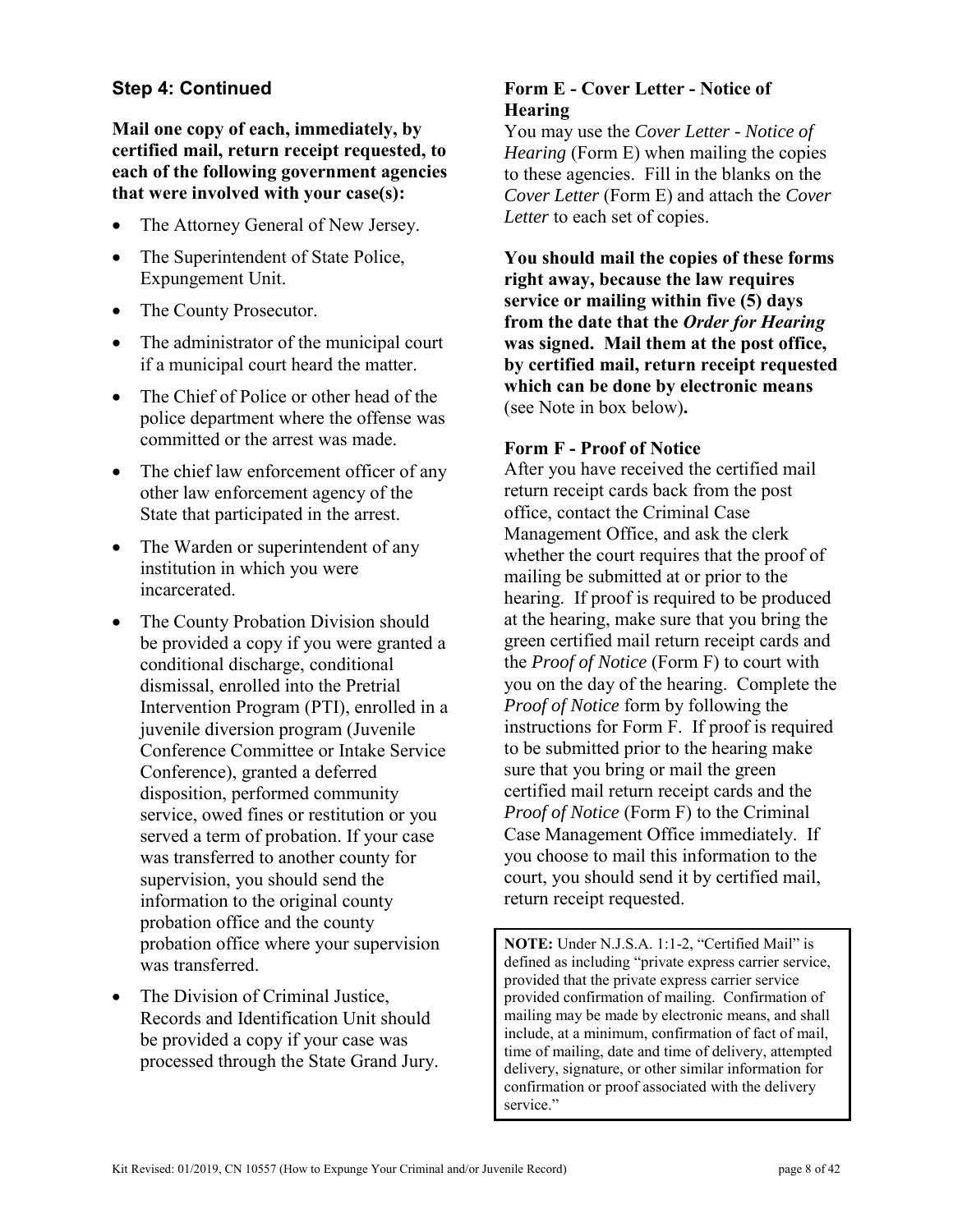# **Step 5: Go to the Hearing**

Arrive at the court on your assigned hearing date about 15 minutes early. (Not all counties require you to appear for the hearing. If your appearance is not required, you must mail the *Proof of Notice* and the green return receipt cards to the Criminal Case Management office where you filed your petition, at least one week before the scheduled hearing.)

If you are required to appear, take your copies of the filed *Petition for Expungement*, the *Expungement Order*, and the green return receipt cards to the hearing (unless you previously filed them with the court). When you arrive at the court, tell the court clerk that you are there.

If any law enforcement officers object to the expungement, they will tell the judge the reason. The judge may ask you some questions and will decide whether to grant or deny you an expungement. If there is no opposition, the judge will, in most cases, grant your expungement.

If no law enforcement officers object to the expungement, the court may order the expungement of your records without a hearing. If this happens, you will receive a signed and filed *Expungement Order* in the mail.

It is a good practice to call the court the day before the hearing to confirm that it is still on the court's calendar.

# **Step 6: Distribute Your Finalized Expungement Order**

Immediately after you receive a copy of the *Expungement Order* **signed** by the judge and stamped "**Filed**" by the court, mail a copy of the *Expungement Order*, by certified mail, return receipt requested, to each of the following:

- The Attorney General of New Jersey.
- The Superintendent of State Police, Expungement Unit.
- The County Prosecutor.
- The administrator of the municipal court if a municipal court heard the matter.
- The Chief of Police or other head of the police department where the offense was committed or the arrest was made.
- The chief law enforcement officer of any other law enforcement agency of the State that participated in the arrest.
- The Warden or superintendent of any institution in which you were incarcerated.
- The Records Division of any institution in which you were incarcerated.
- The Identification Bureau in the county where the arrest was made or where you were incarcerated (a list of County Identification Bureaus appears at the end of this guide).
- The County Probation Division should be provided a copy if you were granted a conditional discharge, conditional dismissal, enrolled into the Pretrial Intervention Program (PTI), enrolled in a juvenile diversion program (Juvenile Conference Committee or Intake Service Conference), granted a deferred disposition, performed community service, owed fines or restitution or you served a term of probation.
- The Division of Criminal Justice, Records and Identification Unit should be provided a copy if your case was processed through the State Grand Jury.
- The County Family Division should be provided a copy if you are requesting the expungement of any juvenile delinquency matters.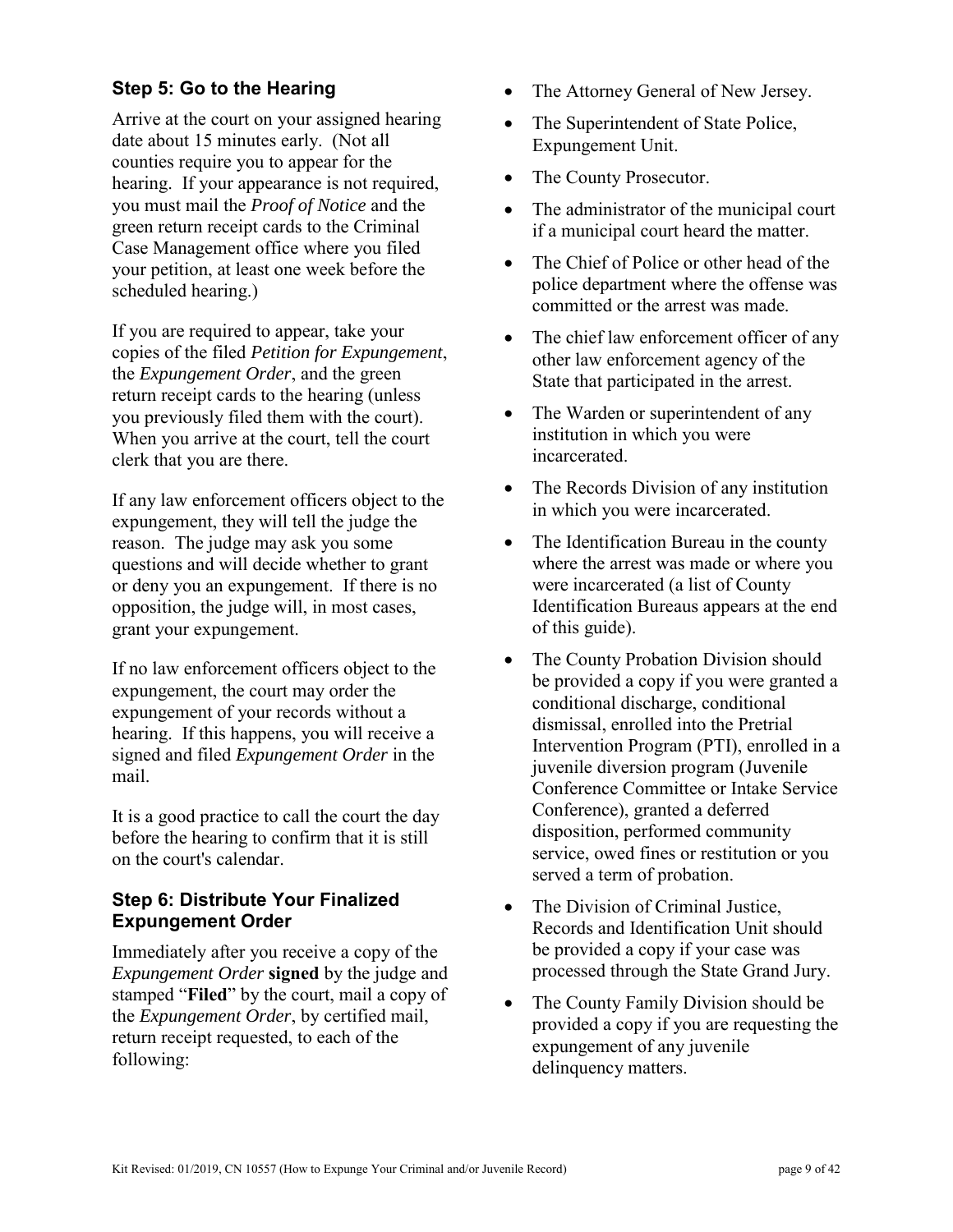# **Form G - Cover Letter - Notice Expungement Granted**

You may use this *Cover Letter - Notice Expungement Granted* (Form G) when mailing the *Expungement Order* to these agencies. Fill in the blanks on the *Cover Letter* (Form G) and attach the *Cover Letter* to each set of copies.

Keep the mailing receipts and the green cards that are returned to you as proof that the documents were received.

# **In Conclusion**

As a final reminder, make sure that you have completely followed all of the steps required in this guide. This is very important because even though your records may be eligible for expungement, if you miss any of the required steps, your *Petition for Expungement* may be denied. In that case, you will have to start over.

We have tried to explain as simply as possible the steps to get your records expunged. The forms that you can use are in the following section. If you have questions, contact the Criminal Division in the county where you are filing for the expungement, or the local Judiciary Ombudsman Office.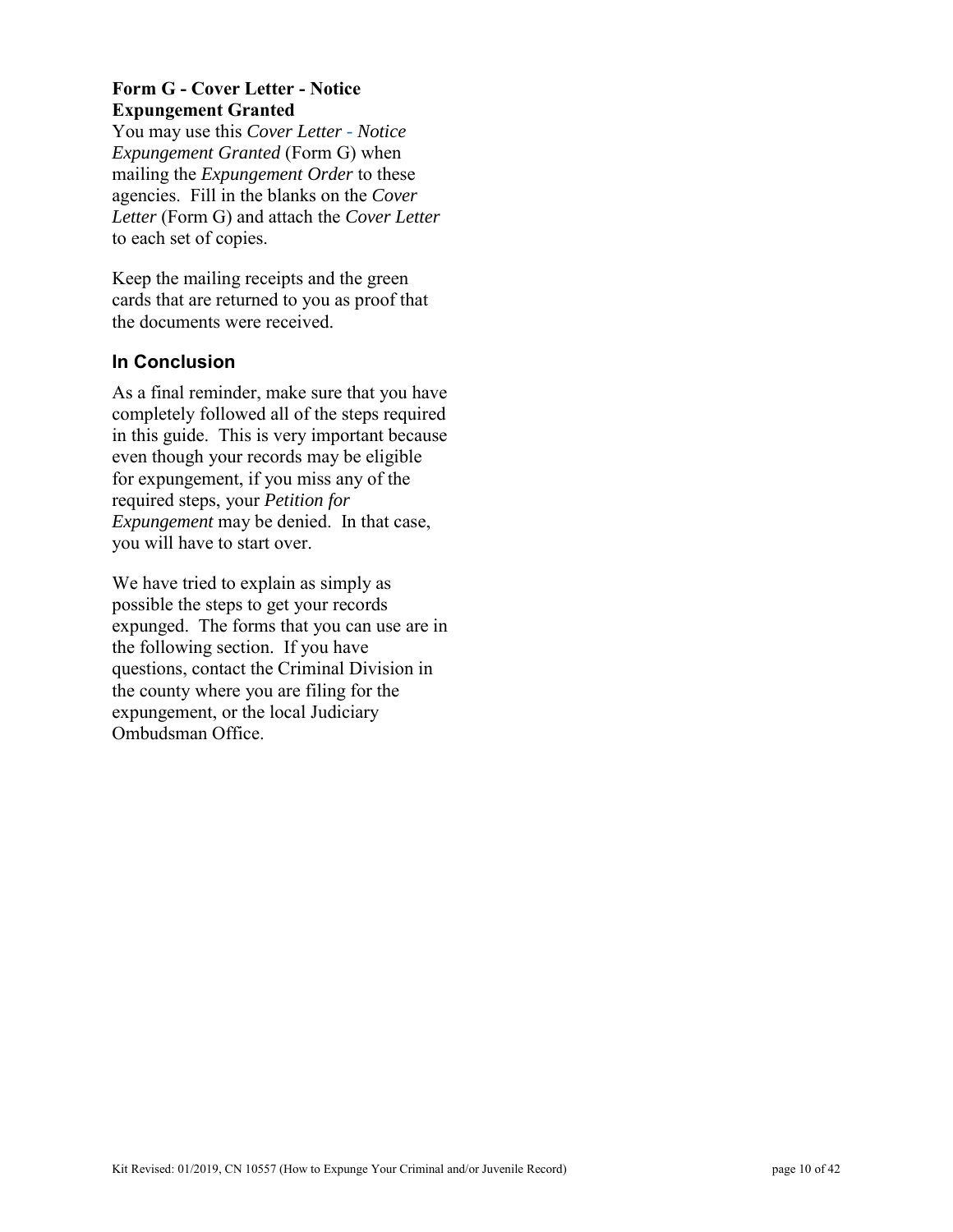# **Expungement Forms**

This section contains blank expungement forms and instructions. Follow the instructions in this guide and complete these forms with information about your case(s).

The following forms and instructions are included in this guide:

### **Form A - Petition for Expungement**

The application to the court requesting that the court expunge your record.

#### **Form B - Order for Hearing**

The document on which the court will schedule a hearing of your case.

### **Form C - Expungement Order**

The document to be signed by the judge if your Petition for Expungement is granted.

#### **Form D - Cover Letter - For Filing**

The form letter to be sent to the court when filing your Petition for Expungement, Order for Hearing and proposed Expungement Order.

#### **Form E - Cover Letter - Notice of Hearing**

The form letter to be sent when giving notice of the hearing.

#### **Form F - Proof of Notice**

The document to be filed with the court after notice is given.

#### **Form G - Cover Letter - Notice Expungement Granted**

The form letter to be sent when giving notice that the expungement was granted.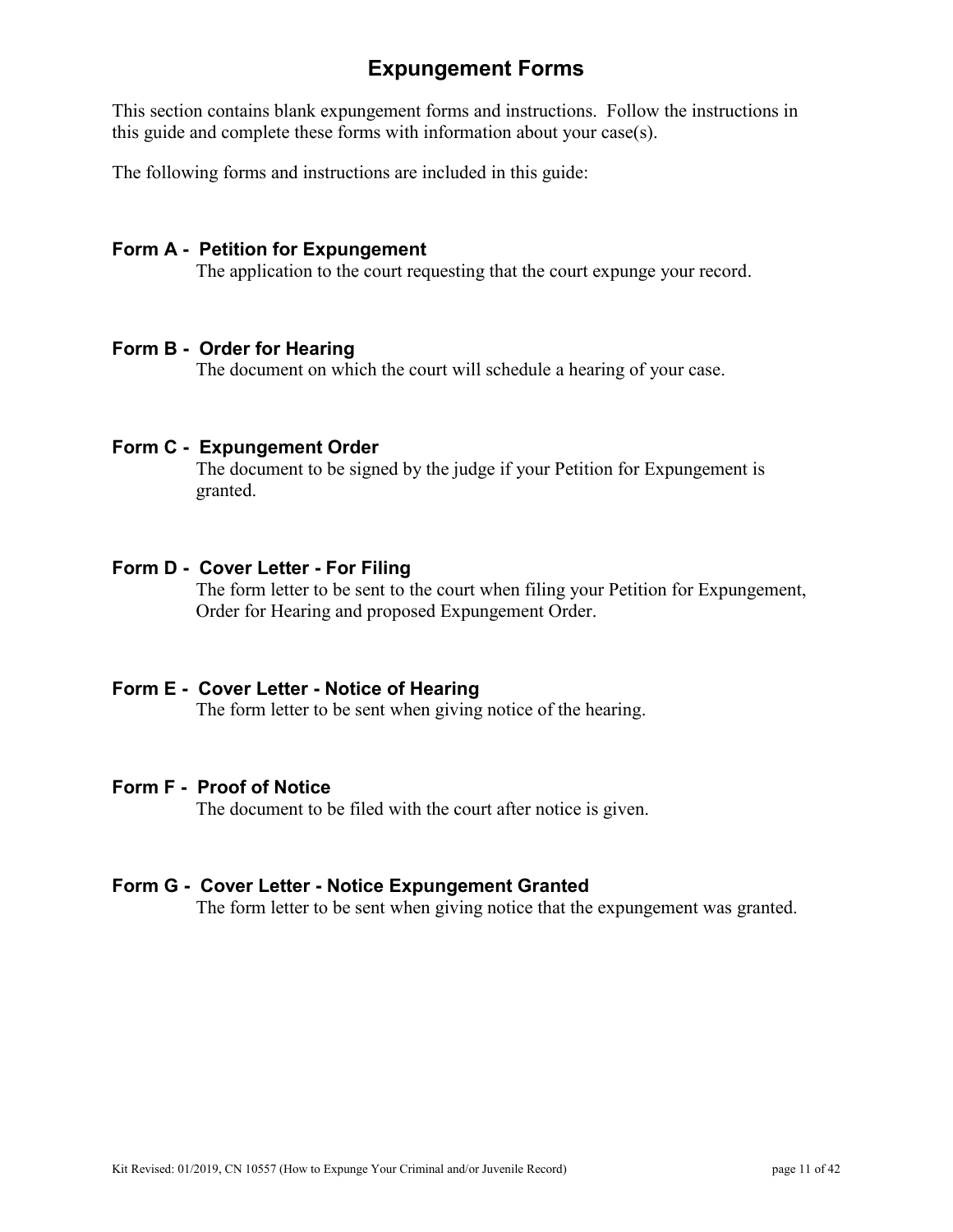# **Instructions for Petition for Expungement (Form A)**

- 1. Fill in your name, address, telephone number, your State Bureau of Identification (SBI) number, if available, and date of birth, at the top left-hand corner of the form. Your SBI number, if you have one, may be found in a number of places including on your judgment of conviction, your criminal/juvenile history record ("rap sheet"), or your summons/warrant complaint.
- 2. At the top right-hand corner, fill in the name of the county in which you will be filing the *Petition for Expungement*.
- 3. **Do not** fill in "Expungement Reference Number." Leave this space blank. The court clerk will give you an expungement reference number and will fill in the blank.
- 4. In the box where it states "In the Matter of the Expungement of the Criminal/Juvenile Records of \_\_\_\_\_\_\_," print your full name.
- 5. Under "Petition for Expungement" are two "Check only if applies" checkboxes for expungements that do not require a fee.
	- Check the first box **only if** your Petition is filed pursuant to N.J.S.A. 2C:35- 14(m), successful graduation from drug court. Enter the date of your successful graduation from drug court in the "(date)\_\_\_\_\_" field.
	- Check the second box **only if** your Petition is filed pursuant to N.J.S.A. 2C:52-6, arrest/charge not resulting in a conviction or adjudication of delinquency (dismissal, acquittal, discharge without a conviction or finding of guilt).
	- Check the third box **only if** your Petition is filed pursuant to N.J.S.A. 2C:43-12, N.J.S.A. 2C:36A-1, N.J.S.A. 2C:43-13.1, and/or N.J.S.A. 2C:43-26, charges dismissed after PTI program, conditional discharge, conditional dismissal, or Veterans Diversion Program.
- 6. Where it states, "I, " Fill in your full name.
- 7. Where it states "residing at," fill in your current address.
- 8. In paragraph 1, fill in the date you were arrested/taken into custody. **Include any arrests that may have occurred when you were a juvenile, whether they were sealed or unsealed**.

Fill in the name of the offense you were charged with, the New Jersey statute under which you were arrested, the town (municipality) where you were arrested, and the original indictment, accusation, summons, warrant, complaint, or docket number(s). Include FJ and FO docket number(s) in Family Part matters.

You will need to do this for **every** offense. You must list **all** offenses. You should use the addendum page to list other offenses.

- 9. Choose all that apply to complete the arrest information in paragraph 1.
	- a. Fill in the date on which the charge was dismissed, the name of the charge that was dismissed, and the name of the court that dismissed the charge. Check "Yes" or "No" to whether the dismissal was a result of a plea bargain.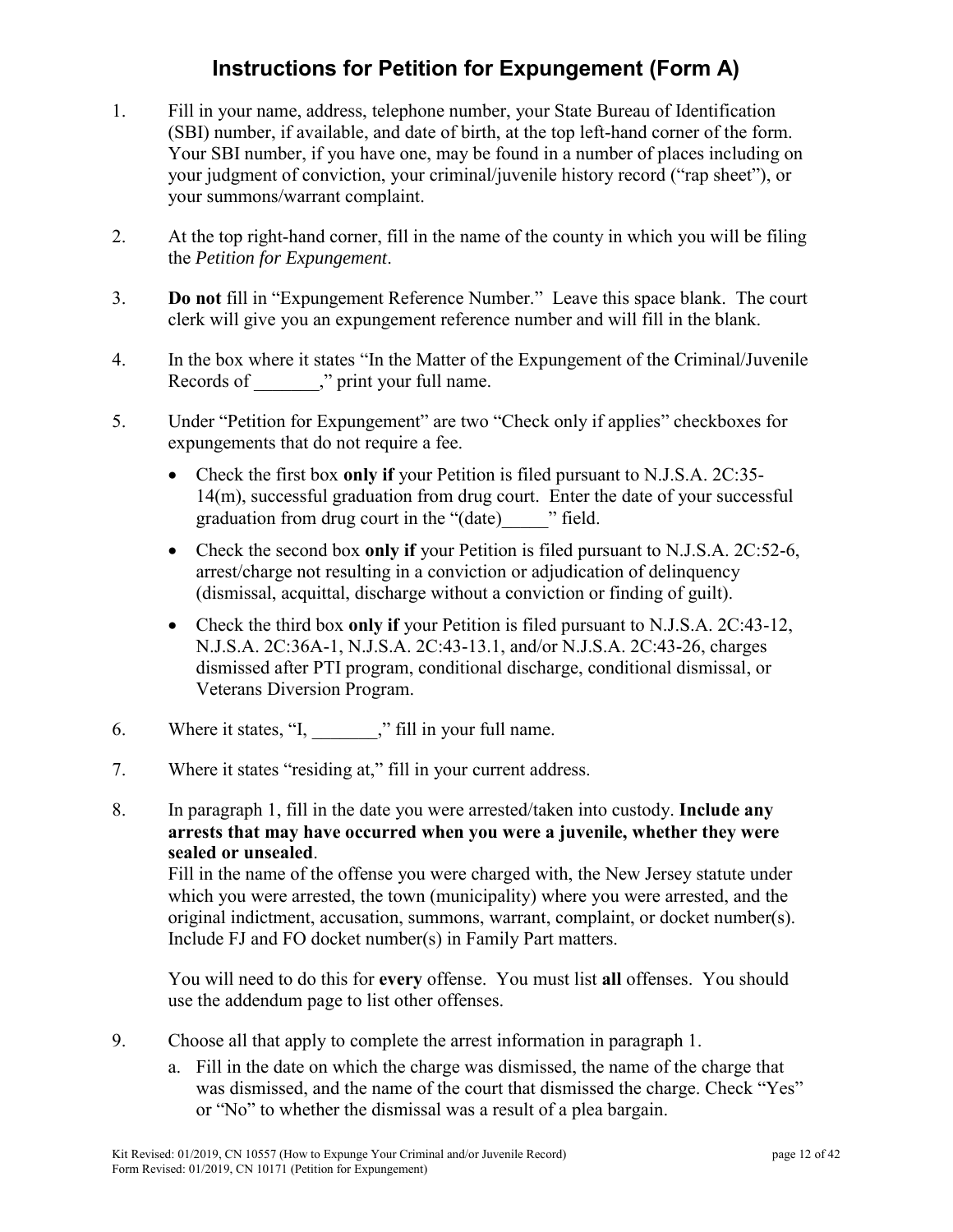# **Instructions for Petition for Expungement (Form A) - Continued**

- b. Fill in the date on which the charge was acquitted, the name of the charge that was acquitted, and the name of the court that acquitted the charge.
- c. Fill in the date on which the charge was dismissed, the name of the charge that was dismissed, and the name of the court that dismissed the charge after conditional discharge, conditional dismissal, Pretrial Intervention Program (PTI), Veterans Diversion Program, Juvenile Conference Committee, Intake Service Conference, deferred disposition, or was successfully completed.
- d. Fill in the date you pled guilty or were found guilty, or were adjudicated delinquent, the name of the offense to which you pled guilty or were found guilty, or were adjudicated delinquent, and the law under which you pled guilty or were found guilty, or were adjudicated delinquent (example, *N.J.S.A*. 2C:33-4 (harassment)). **Remember**, this is the law under which you pled or were found guilty, or adjudicated delinquent, not the law under which you were arrested or taken into custody.

Fill in the final sentence or disposition. For example, the sentence/disposition could have been jail/prison/incarceration time, a fine or probation, or a combination of these. Also fill in the Court name where you were sentenced, the date that you were released from jail/prison/incarceration, the date that probation or parole was completed, and the date the fine(s) was paid.

e. If you owe money for restitution, fine(s), or other court-ordered financial assessment(s), fill in the total amount still owed. You should contact the appropriate Probation Division Office(s) for the total still owed. Please see the list of Probation Division Offices at the end of this packet. If you do not owe any money, leave this blank.

**Note:** All of your arrests, charges, or prosecutions, even those for which you are not seeking an expungement, must be listed in your petition.

- 10. Use *Form A – Addendum Page* to list any additional arrests, charges, or prosecutions. Make photocopies or print extra copies of this page as needed. Use one addendum page for each arrest. Number each paragraph in the space provided, starting with "2".
- 11. On *Form A – Continued* sign and print your name following the paragraph, on the lines that state "your signature" and "your name printed."
- 12. You must sign the *Verification* page in the presence of a Notary Public because this page must have a notary seal.
- 13. On the first line of the *Verification* page, fill in your full name.
- 14. In paragraph 3 of the *Verification* page, select the checkbox if you are seeking expungement of a conviction/adjudication of an indictable offense (1st through 4th degree). This statement tells the court that you have never been granted expungement, sealing, or other relief regarding a criminal conviction or adjudication of delinquency.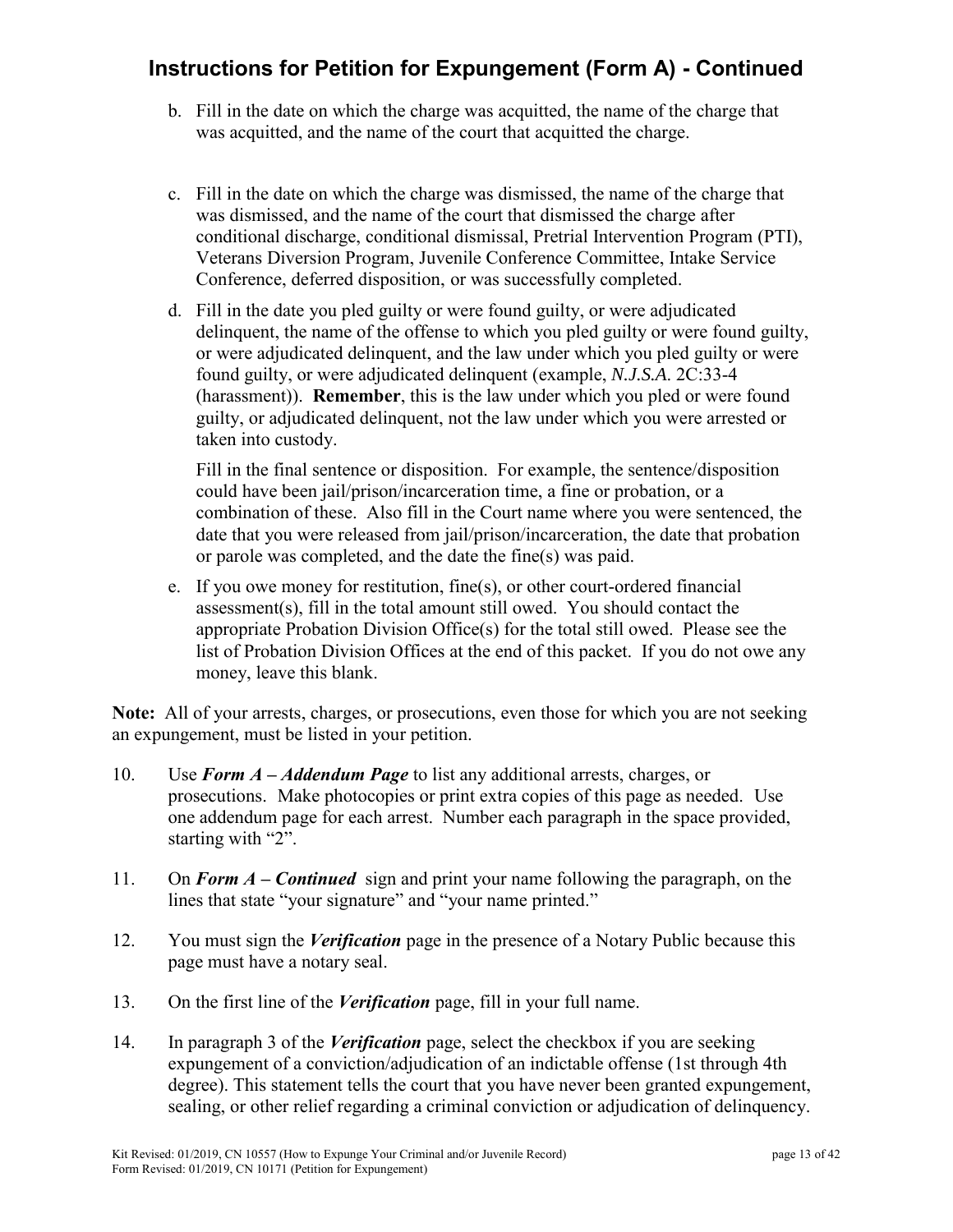# **Instructions for Petition for Expungement (Form A) - Continued**

15. In the presence of a Notary sign and print your name on the lines that indicate "your signature before a Notary" and "your name printed."

You must sign this *Verification* page in the presence of a Notary who will then affix their seal to this page.

**The** *Petition* **must be signed at the end of** *Form A – Continued* **and at the bottom of the**  *Verification* **page.**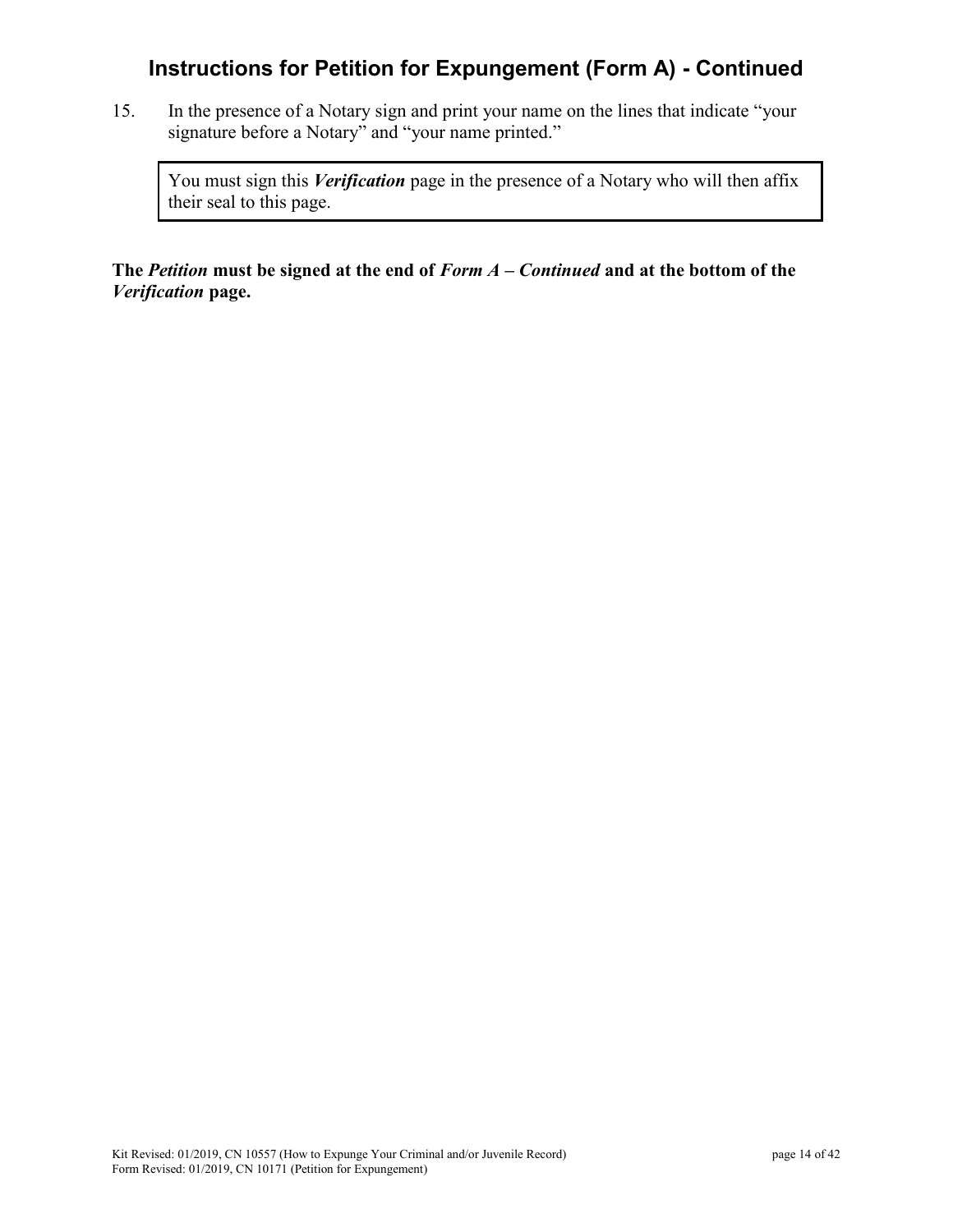| <b>Petition for Expungement (Form A)</b>                                                                                                |                                       |                                                                                                                                                                                                                                                                | Save                   | Print          |
|-----------------------------------------------------------------------------------------------------------------------------------------|---------------------------------------|----------------------------------------------------------------------------------------------------------------------------------------------------------------------------------------------------------------------------------------------------------------|------------------------|----------------|
|                                                                                                                                         |                                       | Superior Court of New Jersey                                                                                                                                                                                                                                   |                        |                |
| (your name)<br>(your address)                                                                                                           |                                       | Law Division                                                                                                                                                                                                                                                   |                        |                |
| (city, state, zip code)                                                                                                                 | County $\frac{\ }{\ }$                |                                                                                                                                                                                                                                                                | (where you are filing) |                |
| (your telephone number)                                                                                                                 |                                       | Expungement                                                                                                                                                                                                                                                    |                        |                |
| (State Bureau of Identification (SBI) number, if available)                                                                             |                                       | Reference Number:                                                                                                                                                                                                                                              |                        |                |
|                                                                                                                                         |                                       |                                                                                                                                                                                                                                                                | (leave blank - clerk   |                |
| (Date of Birth)                                                                                                                         |                                       |                                                                                                                                                                                                                                                                | will fill in)          |                |
| <b>Appearing Pro Se</b>                                                                                                                 |                                       | <b>Civil Action</b>                                                                                                                                                                                                                                            |                        |                |
| In the Matter of the Expungement of the<br>Criminal/Juvenile Records of                                                                 |                                       | <b>Petition for Expungement</b>                                                                                                                                                                                                                                |                        |                |
|                                                                                                                                         |                                       | Check only if applies.                                                                                                                                                                                                                                         |                        |                |
| (your name)                                                                                                                             |                                       | No Fee Required. Petition filed pursuant<br>to N.J.S.A. $2C:35-14(m)$ , successful                                                                                                                                                                             |                        |                |
|                                                                                                                                         |                                       | graduation from drug court on                                                                                                                                                                                                                                  |                        |                |
|                                                                                                                                         |                                       | $(data)$ _______________.                                                                                                                                                                                                                                      |                        |                |
|                                                                                                                                         |                                       | No Fee Required. Petition filed pursuant<br>to N.J.S.A. 2C:52-6, arrest/charge not<br>resulting in a conviction or adjudication<br>of delinquency (dismissal, acquittal,<br>discharge without a conviction or finding<br>of guilt).                            |                        |                |
|                                                                                                                                         |                                       | No Fee Required. Petition filed pursuant<br>to N.J.S.A. 2C:43-12, N.J.S.A. 2C:36A-<br>1, N.J.S.A. 2C:43-13.1, N.J.S.A. 2C:43-<br>26 charges dismissed after PTI program,<br>conditional discharge, conditional<br>dismissal, or Veterans Diversion<br>Program. |                        |                |
| $\mathbf{I}$ , (your name)                                                                                                              |                                       |                                                                                                                                                                                                                                                                | , residing at          |                |
| (Street Address)                                                                                                                        |                                       |                                                                                                                                                                                                                                                                |                        |                |
| (City)                                                                                                                                  | (State)                               | (Zip Code)                                                                                                                                                                                                                                                     |                        | SAY.           |
| I was arrested/taken into custody on (date)<br>1.<br>(name of offense(s))                                                               |                                       | and was charged with                                                                                                                                                                                                                                           |                        |                |
| in violation of N.J.S.A. (statute(s))                                                                                                   |                                       |                                                                                                                                                                                                                                                                |                        | arising out of |
| <u> 1989 - Johann Barbara, martxa alemaniar arg</u><br>(municipalities)                                                                 |                                       | as set forth in the                                                                                                                                                                                                                                            |                        |                |
| (original indictment/accusation/summons/warrant/complaint/docket number (include FJ and FO docket number(s) in<br>Family Part matters)) |                                       |                                                                                                                                                                                                                                                                |                        |                |
|                                                                                                                                         |                                       |                                                                                                                                                                                                                                                                |                        |                |
| Choose all that apply:<br>a. On (date)<br>ப                                                                                             | the charge(s) of (name of offense(s)) |                                                                                                                                                                                                                                                                |                        |                |
|                                                                                                                                         |                                       |                                                                                                                                                                                                                                                                |                        |                |
| was/were dismissed by the (name of Court)<br>Was the dismissal a result of a plea bargain?                                              | Yes                                   | N <sub>o</sub>                                                                                                                                                                                                                                                 |                        |                |
| J was acquitted of (name of offense(s))<br>$On$ (date)<br>b.                                                                            |                                       |                                                                                                                                                                                                                                                                |                        |                |
| in the (name of Court)                                                                                                                  |                                       | Court.                                                                                                                                                                                                                                                         |                        |                |
|                                                                                                                                         |                                       |                                                                                                                                                                                                                                                                |                        |                |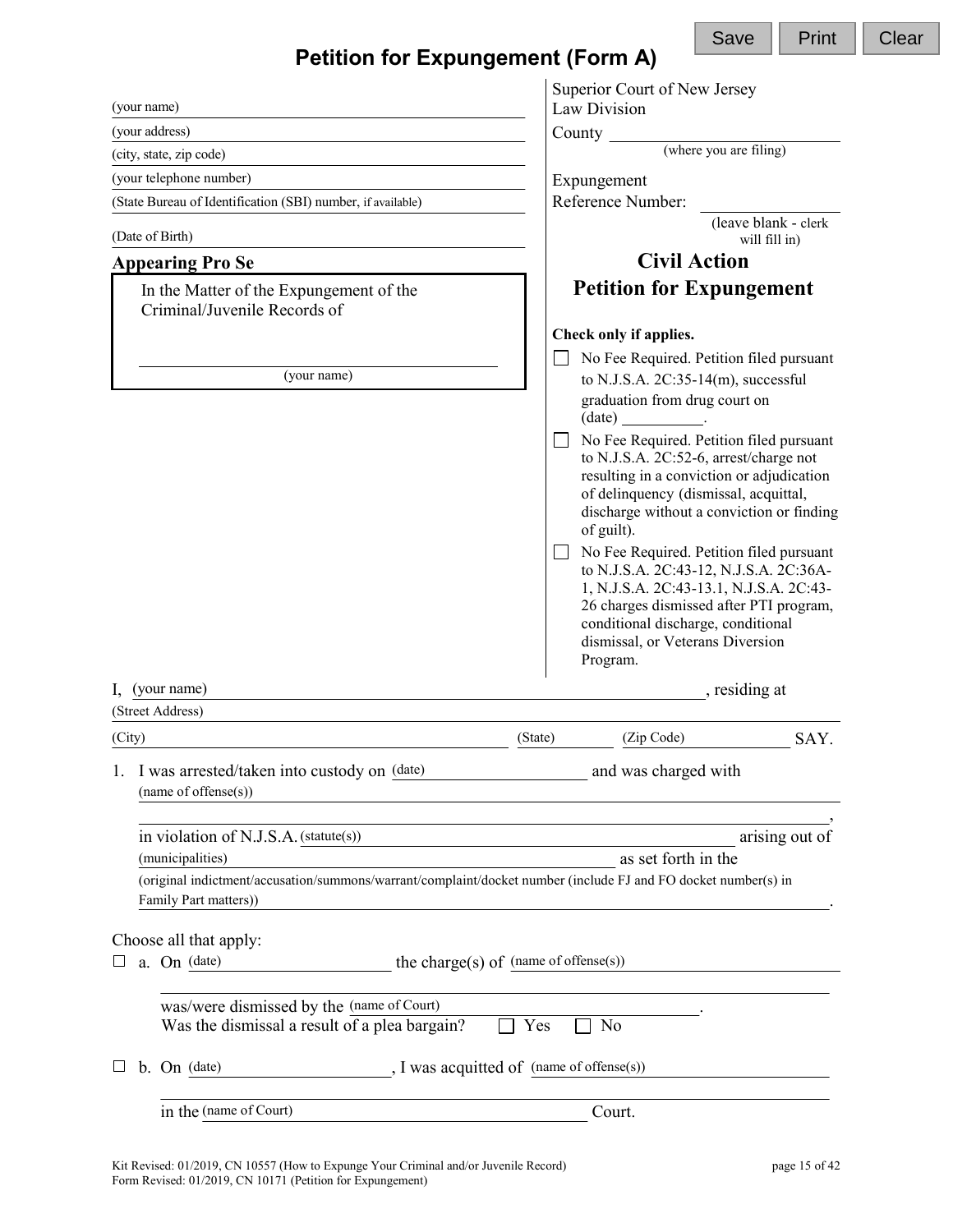# **Petition for Expungement Form A – Continued**

|  | c. On (date)                                                                         | the charge(s) of $(name of of fense(s))$                                                                                                                                                |             |
|--|--------------------------------------------------------------------------------------|-----------------------------------------------------------------------------------------------------------------------------------------------------------------------------------------|-------------|
|  | was/were dismissed by the (name of Court)<br>disposition was successfully completed. | conditional discharge, conditional dismissal, Pretrial Intervention Program (PTI), Veterans<br>Diversion Program, Juvenile Conference Committee, Intake Service Conference, or deferred | Court after |
|  | d. On (date)<br>(name of of f.))                                                     | I pled/was found guilty/adjudicated delinquent of the charge(s) of                                                                                                                      |             |
|  | in violation of N.J.S.A. (statute(s))<br>(final sentence)                            | and sentenced to                                                                                                                                                                        |             |
|  | by the (name of Court)                                                               | Court.                                                                                                                                                                                  |             |
|  | I completed (jail/prison/incarceration time)                                         | on (date)                                                                                                                                                                               |             |
|  | probation on (date)                                                                  | and I paid the fine(s) on $(data)$                                                                                                                                                      |             |
|  | following:                                                                           | e. I currently owe restitution, a fine(s) or other court-ordered financial assessment(s) on the<br>Original indictment/accusation/summons/warrant/complaint/FO or FJ docket number      |             |

in the amount of \$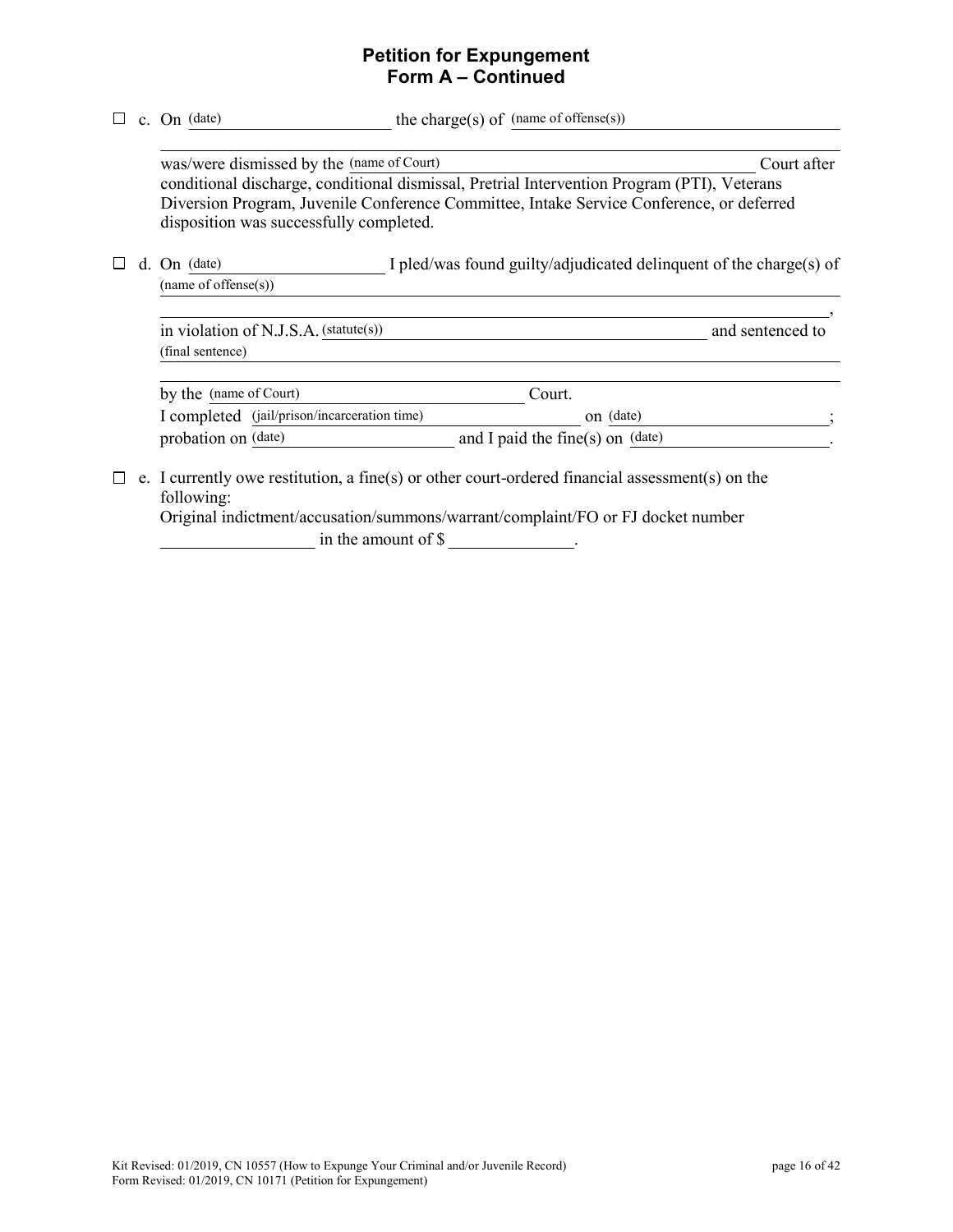# **Petition for Expungement Form A – Addendum Page**

# **If you have no other arrests, do not include this page in your petition. If you do have additional arrests, use one addendum page for each arrest. Number each paragraph in the space provided, starting with "2".**

|   |                                       | I was arrested/taken into custody on (date)<br>(name of offense(s))                        | and was charged with                                                                                                                                                                                   |
|---|---------------------------------------|--------------------------------------------------------------------------------------------|--------------------------------------------------------------------------------------------------------------------------------------------------------------------------------------------------------|
|   |                                       |                                                                                            |                                                                                                                                                                                                        |
|   | in violation of N.J.S.A. (statute(s)) |                                                                                            | arising out of                                                                                                                                                                                         |
|   |                                       | (municipalities)                                                                           | as set forth in the                                                                                                                                                                                    |
|   |                                       | Family Part matters))                                                                      | (original indictment/accusation/summons/warrant/complaint/docket number (include FJ and FO docket number(s) in                                                                                         |
|   |                                       | Choose all that apply:                                                                     |                                                                                                                                                                                                        |
| ப |                                       | a. On (date)                                                                               | the charge(s) of (name of offense(s))                                                                                                                                                                  |
|   |                                       | was/were dismissed by the (name of Court)<br>Was the dismissal a result of a plea bargain? | Yes<br>No                                                                                                                                                                                              |
|   |                                       | b. On (date)                                                                               | ., I was acquitted of (name of offense(s))                                                                                                                                                             |
|   |                                       | in the (name of Court)                                                                     | Court.                                                                                                                                                                                                 |
|   |                                       | c. On (date)                                                                               | the charge(s) of $(name of of fense(s))$                                                                                                                                                               |
|   |                                       | was/were dismissed by the (name of Court)<br>disposition was successfully completed.       | Court after<br>conditional discharge, conditional dismissal, Pretrial Intervention Program (PTI), Veterans<br>Diversion Program, Juvenile Conference Committee, Intake Service Conference, or deferred |
| ப |                                       | d. On (date)<br>(name of offense(s))                                                       | I pled/was found guilty/adjudicated delinquent of the charge(s) of                                                                                                                                     |
|   |                                       | in violation of N.J.S.A. (statute(s))<br>(final sentence)                                  | and sentenced to                                                                                                                                                                                       |
|   |                                       | by the (name of Court)                                                                     | Court.                                                                                                                                                                                                 |
|   |                                       | I completed (jail/prison/incarceration time)                                               | on (date)                                                                                                                                                                                              |
|   |                                       | probation on (date)                                                                        | and I paid the fine(s) on (date)                                                                                                                                                                       |
| ப |                                       | following:<br>in the amount of \$                                                          | e. I currently owe restitution, a fine(s) or other court-ordered financial assessment(s) on the<br>Original indictment/accusation/summons/warrant/complaint/FO or FJ docket number                     |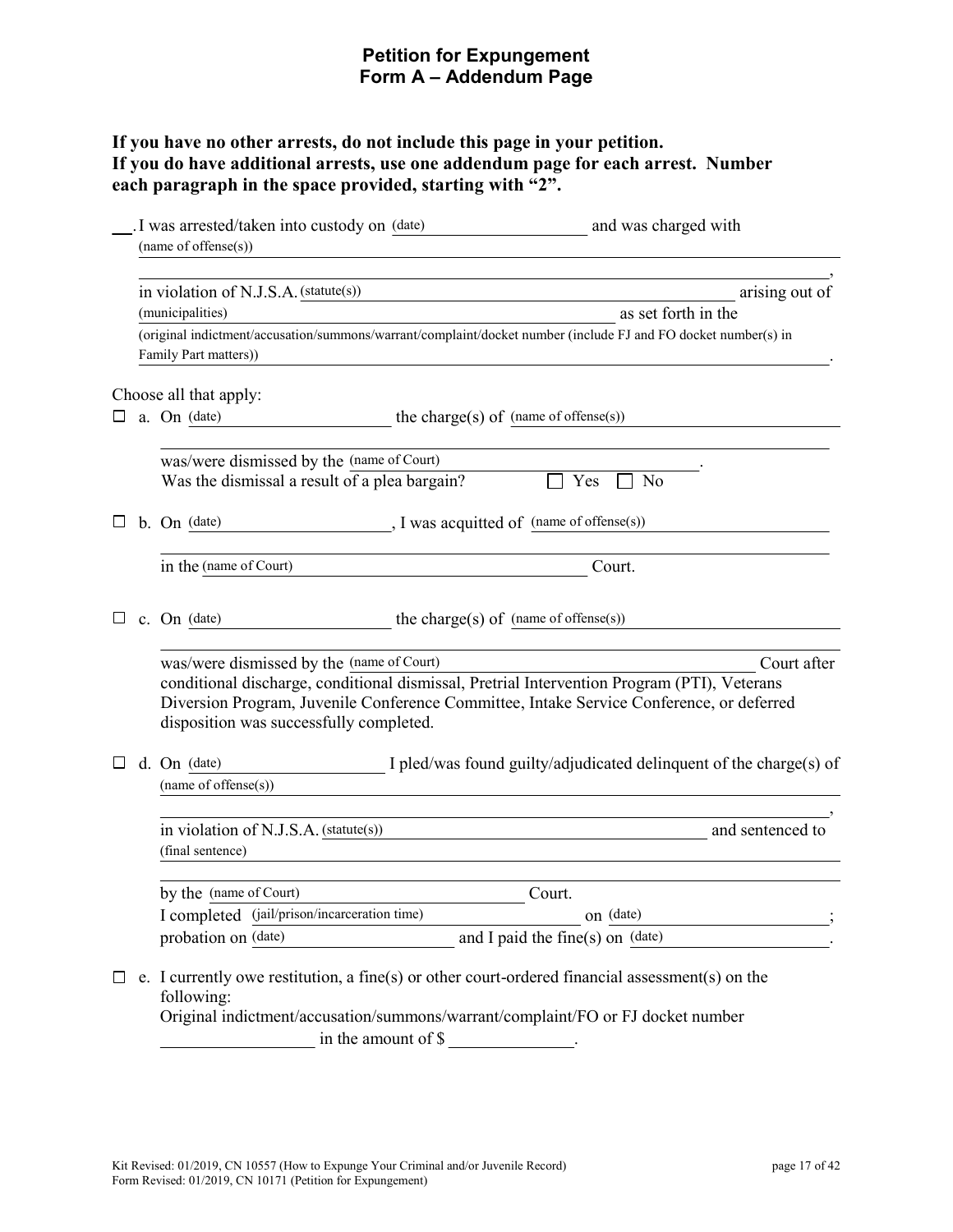# **Petition for Expungement (Form A - Continued)**

### **NOTE: If you have additional arrests as an adult or were taken into custody as a juvenile by the police, use the Form A - Addendum Page and include those page(s) in this petition.**

I request that this Court grant me an Expungement Order as authorized by N.J.S.A. 2C:52-1, *et seq.,* directing the Clerk of the Court and all relevant criminal/juvenile justice and law enforcement services of the State of New Jersey to expunge from their records all evidence of the arrest/conviction/disposition (police record of when you were taken into custody as a juvenile/adjudication of delinquency/disposition) and all proceedings in this matter, and further directing any New Jersey law enforcement agency which sent records of the adult arrest/juvenile custody and proceedings to the Federal Bureau of Investigation or any other law enforcement agency outside of New Jersey to inform the recipient and the agencies designated to retain control of expunged records to take sufficient precautions to ensure that such records and information are not released.

Respectfully submitted,

Signed:

(your signature)

(your name printed)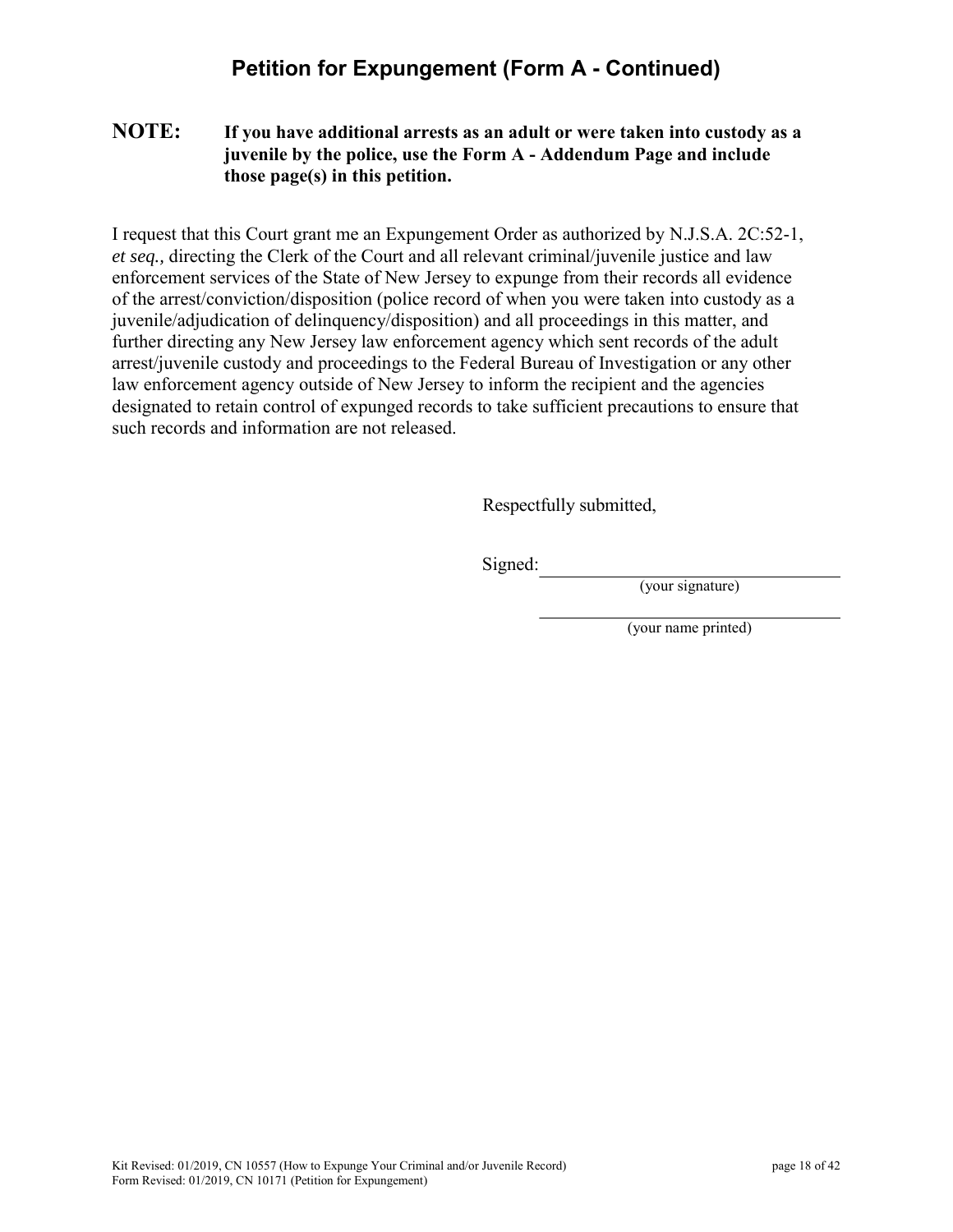### **Petition for Expungement Verification (Form A - Continued)**

(Your Name) , of full age, being duly sworn

according to law, upon his oath deposes and says:

- 1. I am the Petitioner in this matter and statements made in this Petition are true to the best of my knowledge.
- 2. There are no disorderly persons, petty disorderly persons, indictable charges or juvenile delinquency matters pending against me at this time.
- 3. Check if this applies:
	- $\Box$  I am seeking expungement of a conviction on a criminal case or an adjudication of delinquency on a juvenile case, or the expungement of convictions pursuant to N.J.S.A. 2C:52-3 for multiple disorderly persons or petty disorderly persons offenses entered the same day, or which were interdependent or closely related in circumstances and were committed as part of a sequence of events that took place within a comparatively short period of time, and I have never been granted an expungement, sealing or similar relief regarding a criminal conviction or convictions for multiple disorderly persons or petty disorderly persons offenses entered the same day, or which were interdependent or closely related in circumstances and were committed as part of a sequence of events that took place within a comparatively short period of time, by any state or federal court.

Signed:

(your signature before a Notary)

(your name printed)

Sworn to and subscribed before me this day of  $\qquad \qquad , \qquad$ 

(Notary's signature)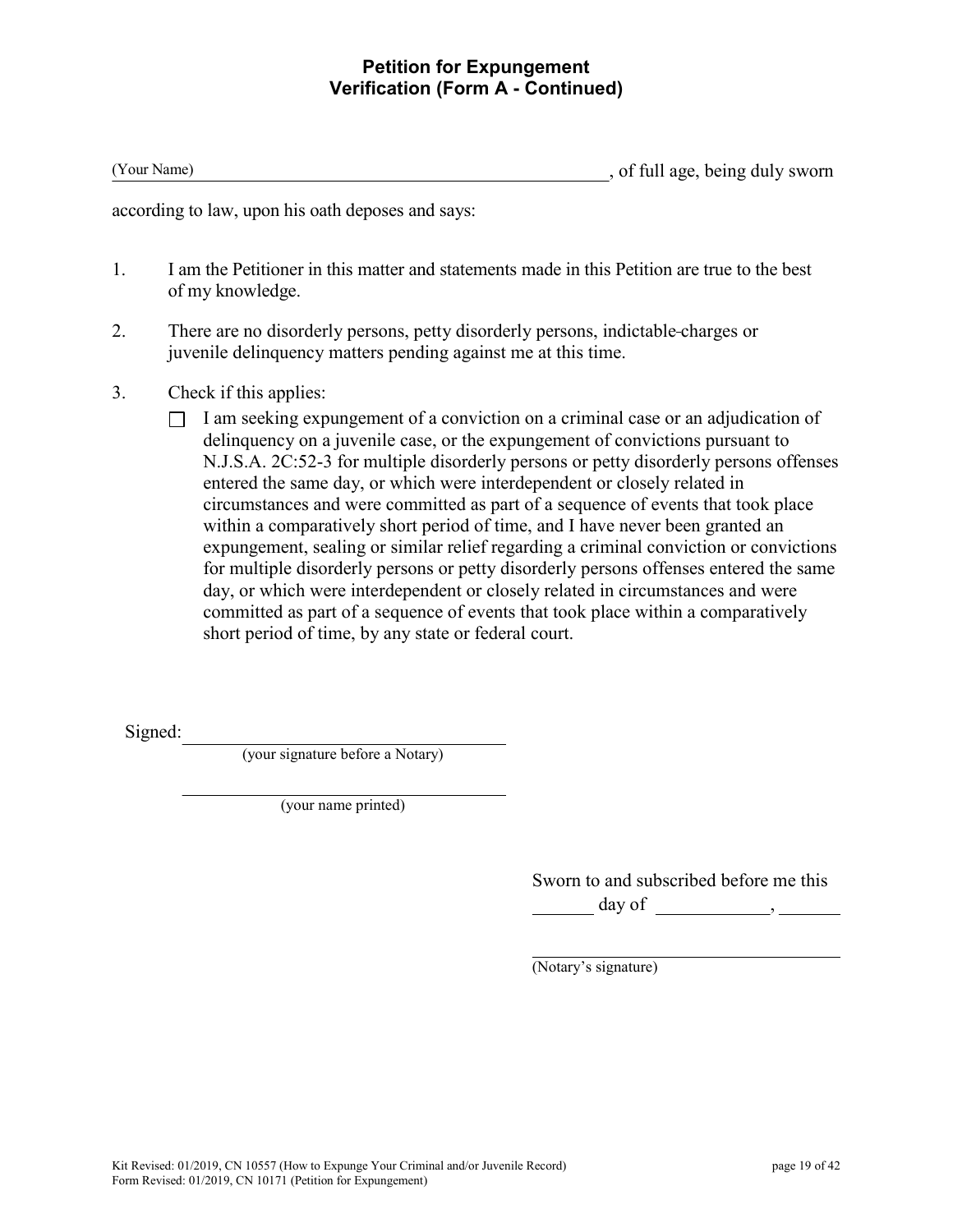# **Instructions for Order for Hearing (Form B)**

- 1. At the top left-hand corner, fill in your name and address.
- 2. At the top right-hand corner, fill in the county in which you will be filing your petition.
- 3. Do not fill in "Expungement Reference Number." Leave this space blank. The court clerk will give you an expungement reference number and will fill in the blank.
- 4. In the box where it states "In the Matter of the Expungement of the Criminal/Juvenile Records of  $\ddot{\hspace{1cm}}$ ," print your full name.
- 5. Where it states, "This matter having been opened to the Court upon the annexed Petition of \_\_\_\_\_\_\_\_," fill in your name.
- 6. Leave the lines blank in the paragraph that begins "IT IS ORDERED this…." The court clerk with fill in the date and time of the hearing.
- 7. On the line "The Prosecutor of \_\_\_\_\_\_\_\_\_\_\_\_\_\_\_ County," fill in the county name where you were arrested as an adult or taken into custody as a juvenile. If you were arrested or taken into custody in more than one county, enter the names of each county.
- 8. On the lines "The administrator(s) of the  $\mu$  Municipal Court(s)" and "Chief(s) of the  $Police Department(s)$ ," fill in the town where you were arrested as an adult or taken into custody as a juvenile. If you were arrested or taken into custody in more than one town, enter the names of each town.
- 9. On the line "The County(ies) Probation Division", fill in the county name for the probation division, if you were granted a conditional discharge, were granted a conditional dismissal, enrolled into the Pretrial Intervention Program (PTI), participated in a Juvenile Conference Committee, participated in Intake Service Conference, received a deferred disposition, performed community service, owed restitution or fines or you served a term of probation. If your case was transferred to another county for supervision, you should send the information to the original county probation office **and** the county probation office where your supervision was transferred. If the probation division was not involved in your case, you may cross this off.
- 10. On the line "The Warden(s) of the \_\_\_\_\_\_\_\_\_\_\_\_\_\_\_\_\_\_ Jail(s) / Prison(s)" and "The Superintendent(s) of  $\frac{1}{\sqrt{1-\frac{1}{\sqrt{1-\frac{1}{\sqrt{1-\frac{1}{\sqrt{1-\frac{1}{\sqrt{1-\frac{1}{\sqrt{1-\frac{1}{\sqrt{1-\frac{1}{\sqrt{1-\frac{1}{\sqrt{1-\frac{1}{\sqrt{1-\frac{1}{\sqrt{1-\frac{1}{\sqrt{1-\frac{1}{\sqrt{1-\frac{1}{\sqrt{1-\frac{1}{\sqrt{1-\frac{1}{\sqrt{1-\frac{1}{\sqrt{1-\frac{1}{\sqrt{1-\frac{1}{\sqrt{1-\frac{1}{\sqrt{1-\frac{1}{\sqrt{1-\frac{1}{\sqrt{1-\$ the name(s) of the jail(s), place(s) of incarceration or prison(s) if you were incarcerated. If you were not incarcerated, you may cross this off.
- 11. Leave the space blank that states "Judge, Superior Court of New Jersey." This is where the judge will sign the order.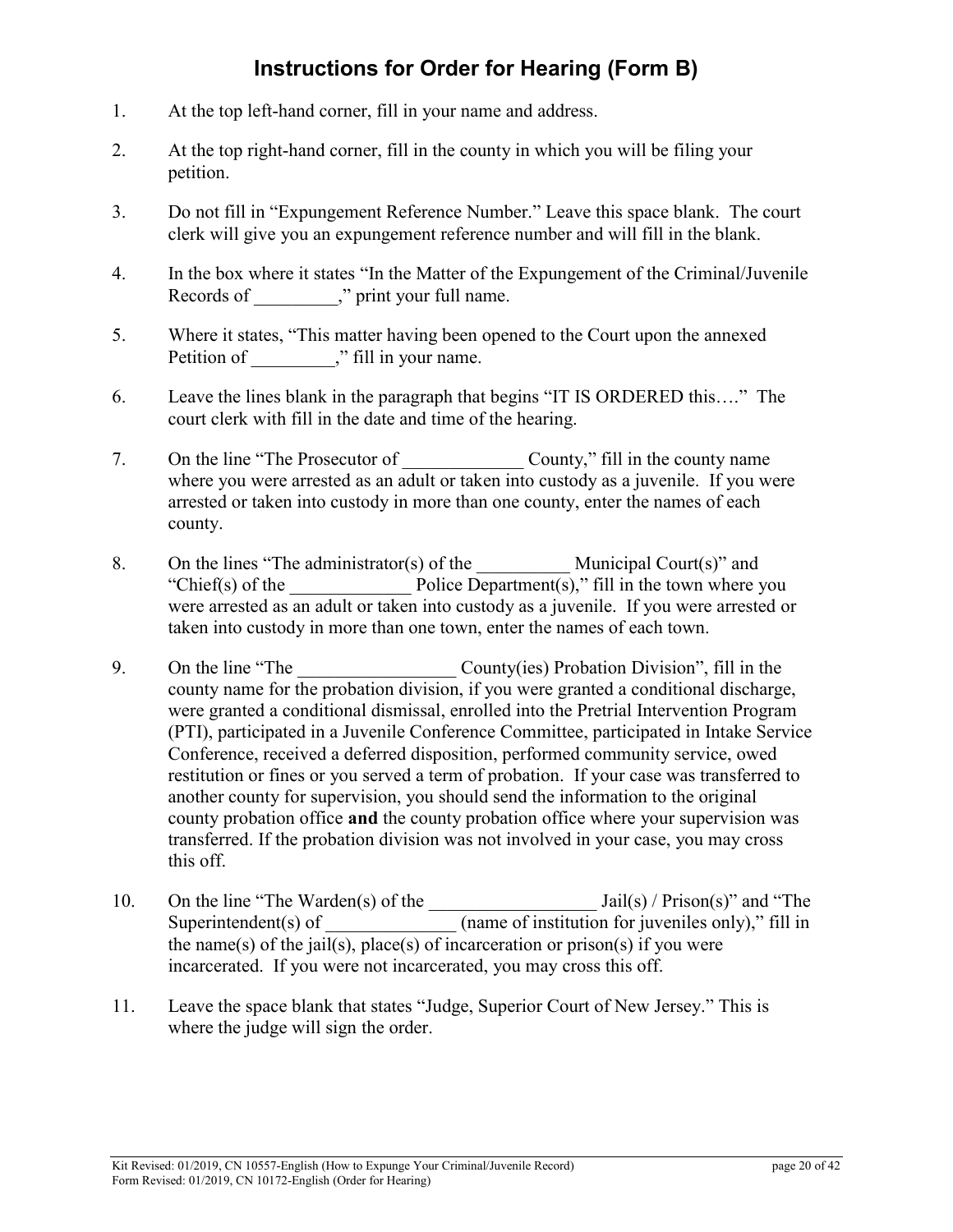# **Order for Hearing (Form B)**

|                                                                                                                                                                                                                            | Superior Court of New Jersey                                          |
|----------------------------------------------------------------------------------------------------------------------------------------------------------------------------------------------------------------------------|-----------------------------------------------------------------------|
| (your name)                                                                                                                                                                                                                | Law Division                                                          |
| (your address)                                                                                                                                                                                                             | County<br>(where you are filing)                                      |
| (city, state, zip code)                                                                                                                                                                                                    |                                                                       |
| <b>Appearing Pro Se</b>                                                                                                                                                                                                    | Expungement<br>Reference Number (leave blank - clerk<br>will fill in) |
| In the Matter of the Expungement of the<br>Criminal/Juvenile Records of                                                                                                                                                    | <b>Civil Action</b>                                                   |
| (your name)                                                                                                                                                                                                                | <b>Order for Hearing</b>                                              |
| This matter having been opened to the Court upon the annexed Petition of<br>(your name)<br>and for good cause appearing;                                                                                                   |                                                                       |
| IT IS ORDERED this day of day of the day of the day of the day of the day of the day of the day of the day of the day of the day of the day of the day of the day of the day of the day of $\frac{1}{\sqrt{1-\frac{1}{n}}$ |                                                                       |
|                                                                                                                                                                                                                            |                                                                       |
| at o'clock .m. to determine whether an Order of Expungement shall be granted;                                                                                                                                              |                                                                       |
| IT IS FURTHER ORDERED that Petitioner shall send by certified mail, copies of this Order<br>and Petition to the following officials within five (5) days of this Order:                                                    |                                                                       |
| The Attorney General of New Jersey                                                                                                                                                                                         |                                                                       |
| The Superintendent of the New Jersey State Police, Expungement Unit,                                                                                                                                                       |                                                                       |
| The Prosecutor of County (ies),                                                                                                                                                                                            |                                                                       |
|                                                                                                                                                                                                                            |                                                                       |
|                                                                                                                                                                                                                            |                                                                       |
| The County(ies) Probation Division,                                                                                                                                                                                        |                                                                       |
| The Warden of the 1990 and 1990 and 1990 and 1990 and 1990 and 1990 and 1990 and 1990 and 1990 and 1990 and 19                                                                                                             |                                                                       |
| only),                                                                                                                                                                                                                     |                                                                       |
| The Division of Criminal Justice, Records and Identification Unit.                                                                                                                                                         |                                                                       |

Judge, Superior Court of New Jersey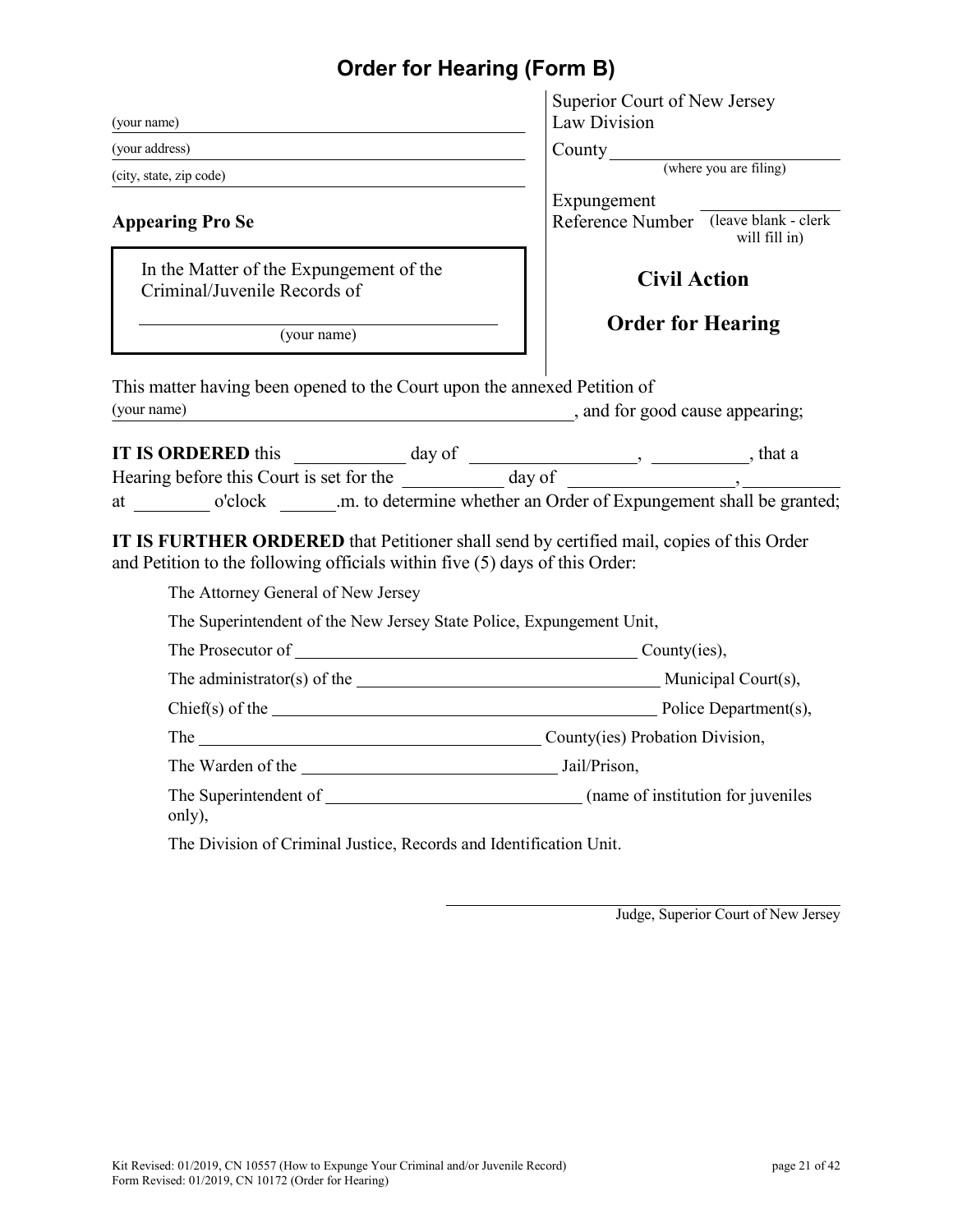# **Instructions for Expungement Order (Form C)**

- 1. At the top left-hand corner, fill in your full name and address.
- 2. At the top right-hand corner, indicate the county in which you will be filing your petition.
- 3. Do not fill in "Expungement Reference Number" leave this space blank. For cases filed in the Criminal Division, the court clerk will give you an expungement reference number and will fill in the blank. For cases filed in the Family Division, i.e., expungement was for arrest/charge not resulting in adjudication of delinquency (dismissal, acquittal, discharge without a conviction or finding of guilt) on or after 04/18/2016 pursuant to N.J.S.A. 2C:52-6(a), the Expungement Reference Number is not entered.
- 4. In the box where it states, "In the Matter of the Expungement of the Criminal/Juvenile Records of \_\_\_\_\_\_\_\_\_\_\_\_\_," print your full name.
- 5. Under "Expungement Order" is a "Check only if applies" section:
	- Check the first checkbox **only** for expungements that involve a successful graduation from drug court.
	- Check the second checkbox **only** for expungements that involve arrest/charge not resulting in a conviction or adjudication of delinquency (dismissal, acquittal, discharge without a conviction or finding of guilt) pursuant to N.J.S.A. 2C:52-6,
- 6. In the first paragraph of the *Expungement Order*,
	- Check the first checkbox if you successfully graduated drug court on or after 4/18/2016.
	- Check the second checkbox if your dismissal, acquittal, discharge without a conviction, adjudication of delinquency or finding of guilt on or after 4/18/2016,
	- Check the third checkbox for all other expungements.
- 7. In the first paragraph of the *Expungement Order*, after "…Verified Petition of," print your full name, date of birth, and your State Bureau of Identification (SBI) number, if available, where it is indicated.
- 8. Leave the next three spaces blank where it states "IT IS ORDERED this day of , They will be filled in by the court.
- 9. On the line "The Prosecutor of County," fill in the county name where you were arrested as an adult or taken into custody as a juvenile. If you were arrested or taken into custody in more than one county, enter the names of each county.
- 10. On the lines "The administrator(s) of the \_\_\_\_\_\_\_\_\_\_\_\_ Municipal Court(s)" and "Chief(s) of the Police Department(s)," fill in the town where you were arrested as an adult or taken into custody as a juvenile. If you were arrested or taken into custody in more than one town, enter the names of each town.
- 11. On the lines "The Warden(s) of the \_\_\_\_\_\_\_\_\_\_\_\_\_\_\_\_\_\_ Jail(s) / Prison(s)" and "The Superintendent(s) of  $\qquad \qquad$  (name of institution for juveniles only)," fill in the name(s) of the jail(s), place(s) of incarceration or prison(s) if you were incarcerated. If you were not incarcerated, you may cross this off.
- 12. On the line "The County Probation Division", fill in the county name for the probation division, if you were granted a conditional discharge, were granted a conditional dismissal, enrolled into the Pretrial Intervention Program (PTI), participated in a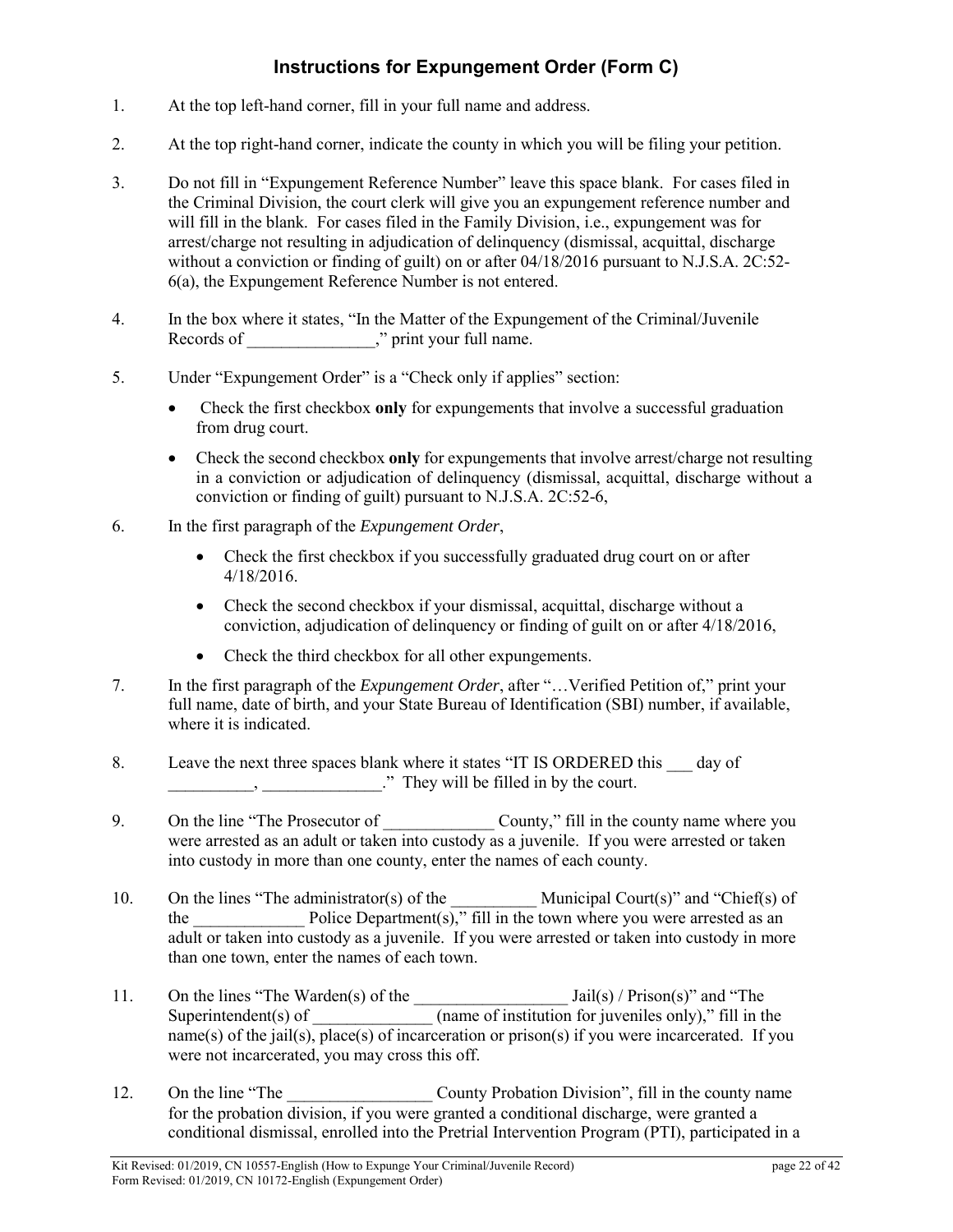# **Instructions for Expungement Order (Form C)**

Juvenile Conference Committee, participated in Intake Service Conference, received a deferred disposition, performed community service, owed restitution or fines or you served a term of probation. If your case was transferred to another county for supervision, you should send the information to the original county probation office **and** the county probation office where your supervision was transferred. If the probation division was not involved in your case, you may cross this off.

- 13. On the lines "Deputy Clerk of the Superior Court of New Jersey, County" fill in the county or counties where your records will be expunged (this includes the Criminal and/or Family Divisions, if applicable).
- 14. After "all information relating to," fill in your full name.
- 15. On lines 1-5, fill in the dates, the law(s) under which you were arrested or taken into custody, and the original indictment, accusation, summons, warrant, complaint, or FJ and FO docket number(s) in Family Part matters. If you need more than five rows, attach a separate sheet of paper with the additional information.
- 16. On line 6, if you were a co-delinquent in any juvenile delinquency matters, list those FJ docket numbers separately after "in which I am a co-delinquent
- 17. Leave the section on monies that are still owed blank. The court will complete this section, if appropriate.
- 18. Leave the signature line on the next page blank. This is where the judge will sign the order.
- 19. Under the signature line are two checkboxes about who should distribute the Order.

Check the Public Defender box **only if** you had a successful graduation from drug court on or after 04/18/2016. Pursuant to N.J.S.A. 2C:35-14(m)(3), if represented by the Public Defender, the Public Defender shall promptly distribute copies of the expungement order to appropriate agencies who have custody and control of the records specified within the expungement order.

Check the Prosecutor box **only if** your expungement was for arrest/charge not resulting in a conviction or adjudication of delinquency (dismissal, acquittal, discharge without a conviction or finding of guilt) on or after 04/18/2016. Pursuant to N.J.S.A. 2C:52-6(a)(4), the Prosecutor shall promptly distribute copies of the expungement order to appropriate law enforcement agencies and correctional institutions who have custody and control of the records specified within the expungement order.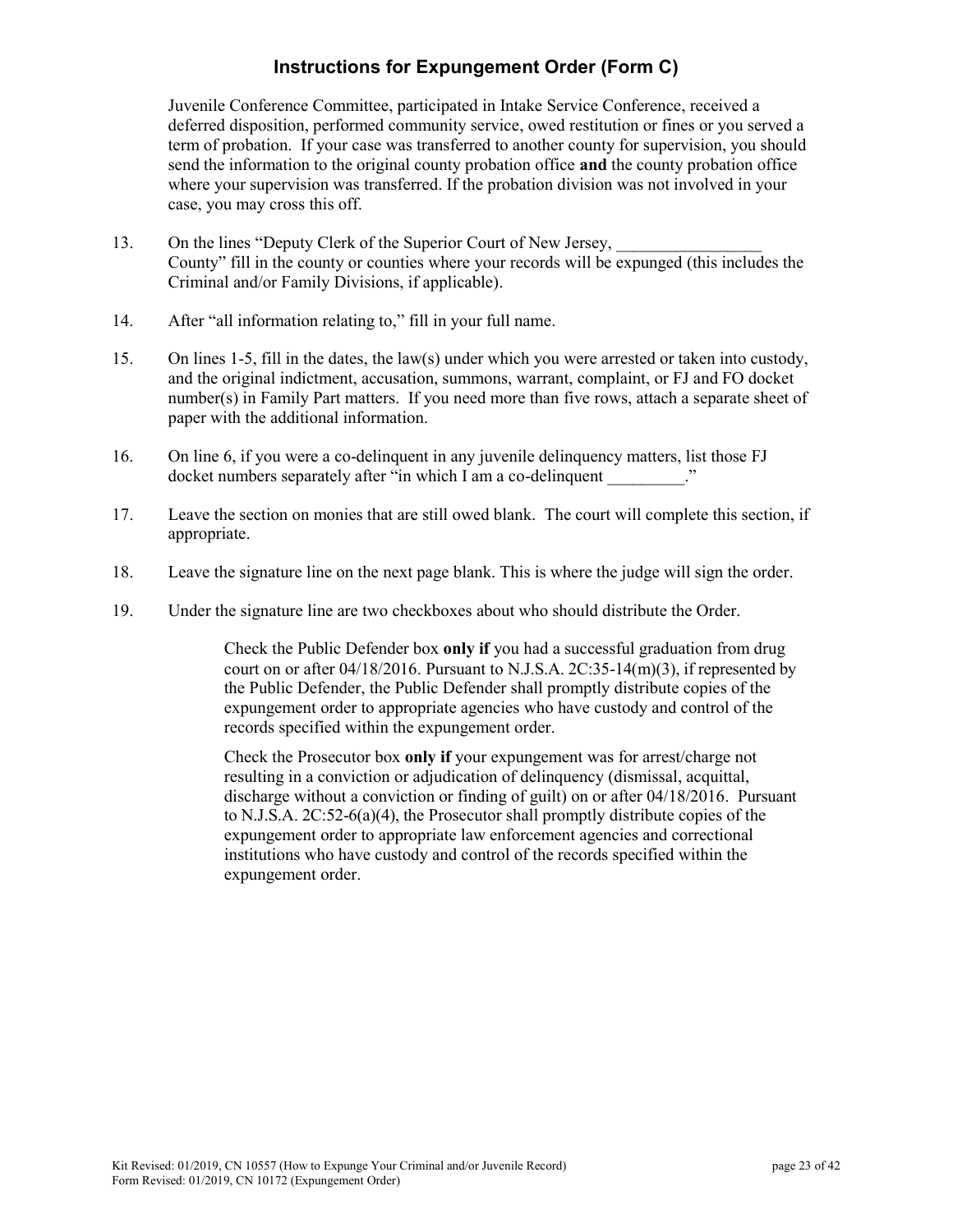# **Expungement Order (Form C)**

| (your name)                                                                                          | Superior Court of New Jersey<br>Law Division                                                                                                                                                                                                                                                                                                                                                                                      |
|------------------------------------------------------------------------------------------------------|-----------------------------------------------------------------------------------------------------------------------------------------------------------------------------------------------------------------------------------------------------------------------------------------------------------------------------------------------------------------------------------------------------------------------------------|
| (your address)                                                                                       | County                                                                                                                                                                                                                                                                                                                                                                                                                            |
| (city, state, zip code)                                                                              | (where you are filing)                                                                                                                                                                                                                                                                                                                                                                                                            |
|                                                                                                      | Expungement                                                                                                                                                                                                                                                                                                                                                                                                                       |
| <b>Appearing Pro Se</b>                                                                              | (leave blank - clerk<br>Reference Number:<br>will fill in)                                                                                                                                                                                                                                                                                                                                                                        |
| In the Matter of the Expungement of the<br>Criminal/Juvenile Records of                              | <b>Civil Action</b>                                                                                                                                                                                                                                                                                                                                                                                                               |
| (your name)                                                                                          | <b>Expungement Order</b>                                                                                                                                                                                                                                                                                                                                                                                                          |
|                                                                                                      | Check only if applicable:<br>Successful graduation from drug court<br>pursuant to N.J.S.A. 2C:35-14(m),<br>Arrest/charge not resulting in a conviction<br>or adjudication of delinquency (dismissal,                                                                                                                                                                                                                              |
|                                                                                                      | acquittal, discharge without a conviction<br>or finding of guilt).                                                                                                                                                                                                                                                                                                                                                                |
| This matter having been opened to the Court upon<br>(check one)<br>$4/18/2016$ of                    | successful graduation from drug court on or after                                                                                                                                                                                                                                                                                                                                                                                 |
|                                                                                                      | dismissal/acquittal/discharge without conviction,<br>adjudication of delinquency, or finding of guilt on<br>or after 4/18/2016 of                                                                                                                                                                                                                                                                                                 |
|                                                                                                      | the Verified Petition of                                                                                                                                                                                                                                                                                                                                                                                                          |
| (your name)                                                                                          | whose date of birth is (date)<br>$\frac{1}{\sqrt{1-\frac{1}{2}}}\,$ , and                                                                                                                                                                                                                                                                                                                                                         |
| State Bureau of Identification (SBI) number, if available, is (SBI number, if available)             | $\frac{1}{\sqrt{1-\frac{1}{\sqrt{1-\frac{1}{\sqrt{1-\frac{1}{\sqrt{1-\frac{1}{\sqrt{1-\frac{1}{\sqrt{1-\frac{1}{\sqrt{1-\frac{1}{\sqrt{1-\frac{1}{\sqrt{1-\frac{1}{\sqrt{1-\frac{1}{\sqrt{1-\frac{1}{\sqrt{1-\frac{1}{\sqrt{1-\frac{1}{\sqrt{1-\frac{1}{\sqrt{1-\frac{1}{\sqrt{1-\frac{1}{\sqrt{1-\frac{1}{\sqrt{1-\frac{1}{\sqrt{1-\frac{1}{\sqrt{1-\frac{1}{\sqrt{1-\frac{1}{\sqrt{1-\frac{1}{\sqrt{1-\frac{1}{\sqrt{1-\frac{1$ |
| appearing that the requirements for Expungement under N.J.S.A. 2C:52-1, et seq. have been satisfied; |                                                                                                                                                                                                                                                                                                                                                                                                                                   |
| <b>IT IS ORDERED this</b><br>day of                                                                  | , that the                                                                                                                                                                                                                                                                                                                                                                                                                        |
| The Attorney General of New Jersey,                                                                  |                                                                                                                                                                                                                                                                                                                                                                                                                                   |
| The Superintendent of the New Jersey State Police, Expungement Unit,                                 |                                                                                                                                                                                                                                                                                                                                                                                                                                   |
| The Prosecutor of County (ies),                                                                      |                                                                                                                                                                                                                                                                                                                                                                                                                                   |
| The administrator(s) of the Municipal Court(s),                                                      |                                                                                                                                                                                                                                                                                                                                                                                                                                   |
|                                                                                                      |                                                                                                                                                                                                                                                                                                                                                                                                                                   |
| The County(ies) Probation Department                                                                 |                                                                                                                                                                                                                                                                                                                                                                                                                                   |
|                                                                                                      |                                                                                                                                                                                                                                                                                                                                                                                                                                   |
|                                                                                                      |                                                                                                                                                                                                                                                                                                                                                                                                                                   |
| Deputy Clerk of the Superior Court of New Jersey, Criminal and/or Family Divisions,                  | County, remove from their records all information relating to                                                                                                                                                                                                                                                                                                                                                                     |
| (your name)                                                                                          | 's                                                                                                                                                                                                                                                                                                                                                                                                                                |
|                                                                                                      |                                                                                                                                                                                                                                                                                                                                                                                                                                   |
| (1)<br>arrest/custody on the charge of violating N.J.S.A. (statute)<br>(date)                        |                                                                                                                                                                                                                                                                                                                                                                                                                                   |
| under (original indictment/accusation/summons/warrant/complaint/FJ or FO docket number)              |                                                                                                                                                                                                                                                                                                                                                                                                                                   |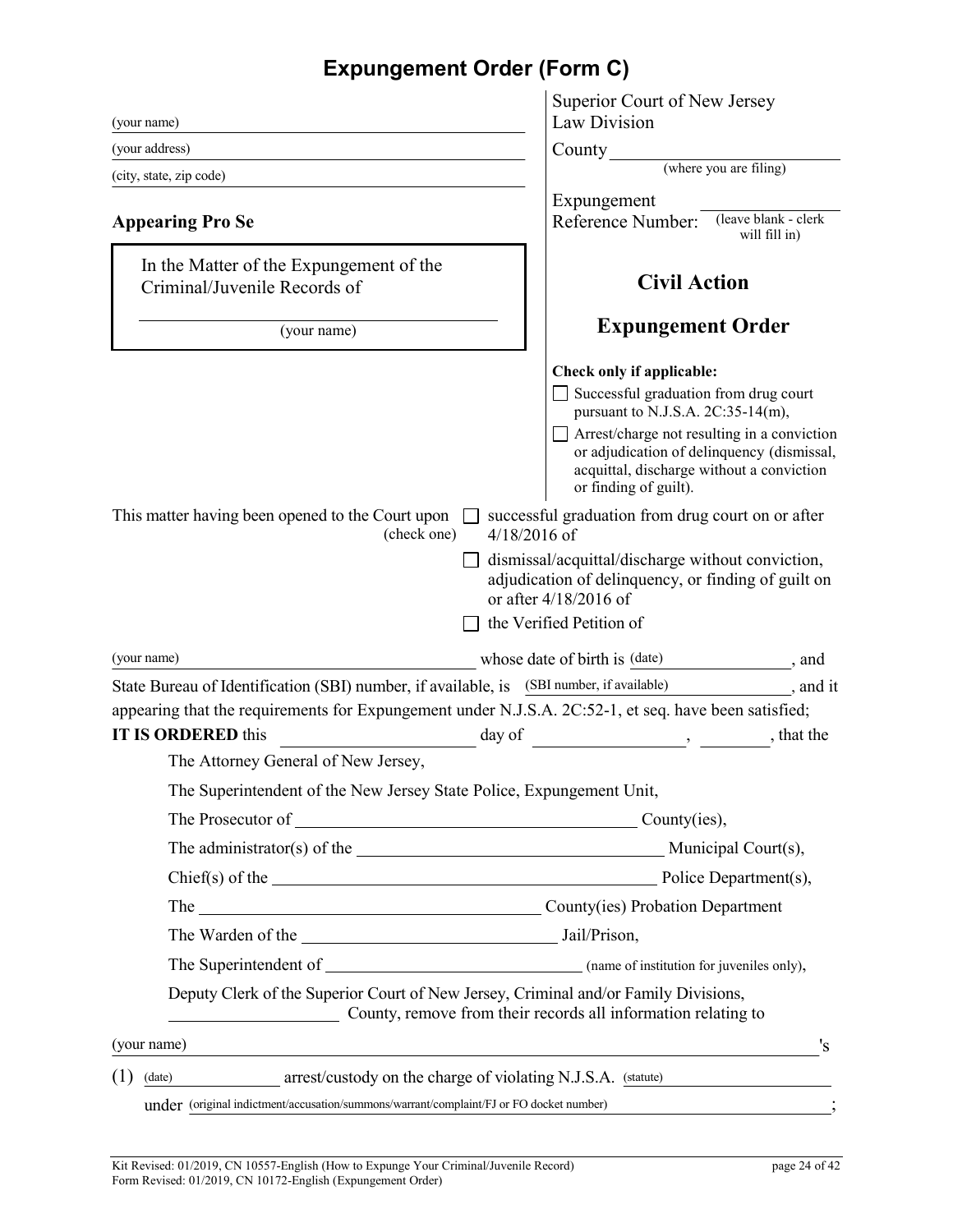# **Expungement Order (Form C - Continued)**

- (2) (date) arrest/custody on the charge of violating N.J.S.A. (statute) under (original indictment/accusation/summons/warrant/complaint/FJ or FO docket number) (3) (date) arrest/custody on the charge of violating N.J.S.A. (statute) under (original indictment/accusation/summons/warrant/complaint/FJ or FO docket number) ; (4) (date) arrest/custody on the charge of violating N.J.S.A. (statute) under (original indictment/accusation/summons/warrant/complaint/FJ or FO docket number) ; (5) (date) arrest/custody on the charge of violating N.J.S.A. (statute) under (original indictment/accusation/summons/warrant/complaint/FJ or FO docket number)
- (6) If applicable, including the following Family Part docket numbers in which I am a co-delinquent (FJ docket numbers) .

and remove all records concerning the subsequent criminal and/or juvenile proceedings regarding such charge(s), including any conviction(s), adjudication(s) of delinquency or disposition(s), if applicable, and place such information in the control of a person within the office designated to retain control over expunged records.

#### **IT IS FURTHER ORDERED THAT IF MONIES ARE STILL OWED AT THE TIME THIS EXPUNGEMENT IS ORDERED, PURSUANT TO N.J.S.A. 2C:52-15(b),** the

records of the Probation Division of the Superior Court related to restitution, a fine(s), or other courtordered financial assessment(s) that remain due may be retained as confidential, restricted-access records in the Judiciary's automated system to facilitate the collection, enforcement, and distribution of any outstanding assessments by the comprehensive enforcement program established pursuant to P.L.1995, c.9 (C.2B:19-1 et al.).

|                                                                                                                                                                                                                                              | assessment(s) totaling $\$ | In the above listed matters the following restitution, fine(s), or other court-ordered financial<br>shall continue to be subject to collections, payable at |                     |
|----------------------------------------------------------------------------------------------------------------------------------------------------------------------------------------------------------------------------------------------|----------------------------|-------------------------------------------------------------------------------------------------------------------------------------------------------------|---------------------|
|                                                                                                                                                                                                                                              | \$<br>per                  | effective                                                                                                                                                   | until paid in full. |
| A civil judgment is to be entered in the Judiciary's automated system in the name of "Treasurer,<br>State of New Jersey" in the following:<br>Indictment/accusation/summons/warrant/complaint/ FJ or FO docket number<br>in the amount of \$ |                            |                                                                                                                                                             |                     |
|                                                                                                                                                                                                                                              |                            |                                                                                                                                                             |                     |
| Indictment/accusation/summons/warrant/complaint/ FJ or FO docket number<br>in the amount of $\$$<br>Indictment/accusation/summons/warrant/complaint/ FJ or FO docket number<br>in the amount of \$                                           |                            |                                                                                                                                                             |                     |
|                                                                                                                                                                                                                                              |                            |                                                                                                                                                             |                     |
|                                                                                                                                                                                                                                              |                            | Indictment/accusation/summons/warrant/complaint/ FJ or FO docket number<br>in the amount of \$                                                              |                     |

For a willful failure to comply with the above established payment plan or a failure to cooperate with the comprehensive enforcement program to collect outstanding restitution, fine(s), and other court-ordered assessment(s), the expungement granted herein may be nullified by the court, and the records and information related to the above matters will be restored to public access by the courts and agencies who were ordered herein to remove them.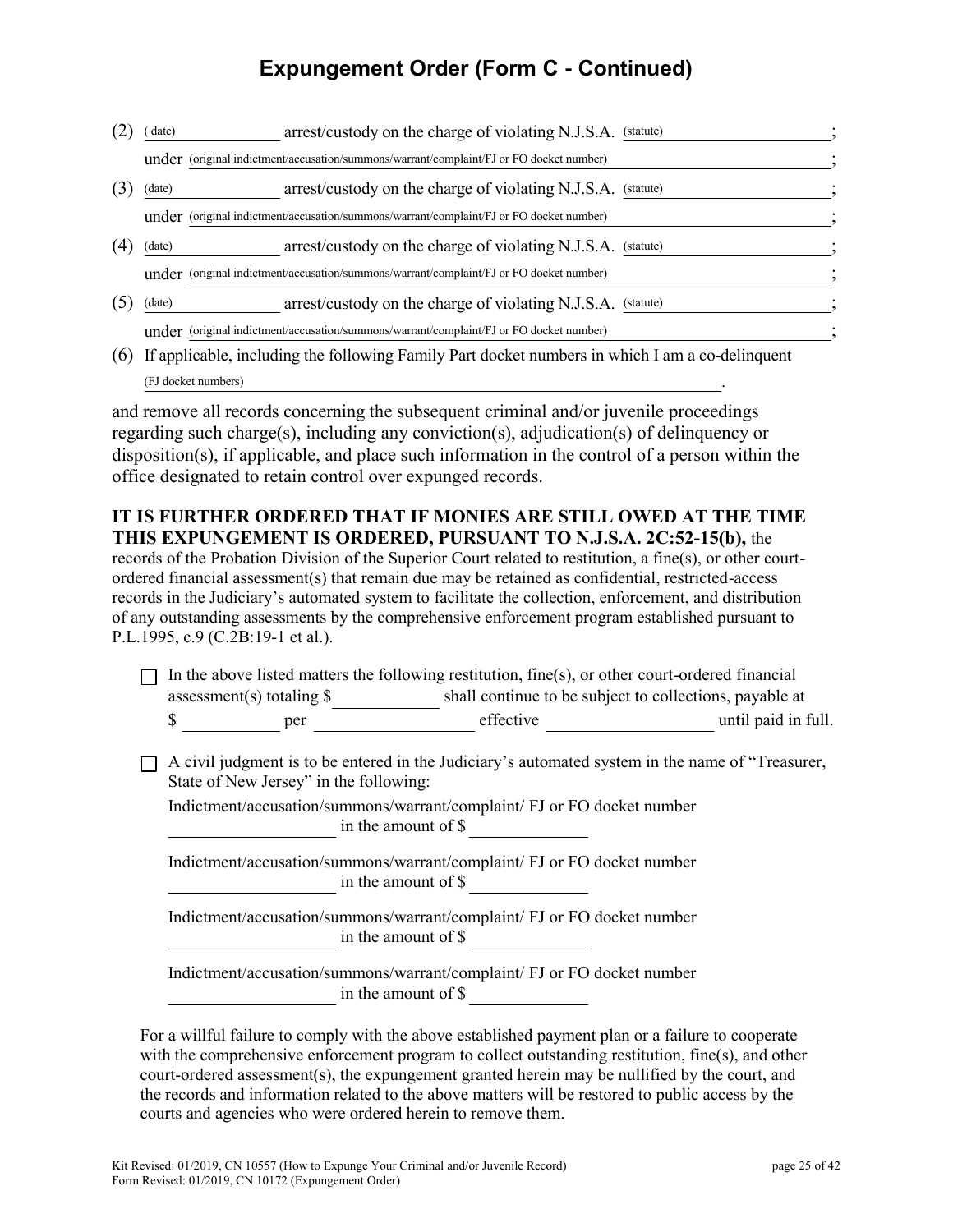# **Expungement Order (Form C - Continued)**

**IT IS FURTHER ORDERED** that any of the above officers or agencies which sent fingerprints and/or any records of the above arrest/conviction/adjudication/disposition and proceedings to the Federal Bureau of Investigation or any other office or agency shall notify same of this Order and that the agencies designated to retain such records take sufficient precautions to insure that such records and information are not released.

**IT IS FURTHER ORDERED** that any records, or the information therein, shall not be released except as provided under the provision of N.J.S.A. 2C:52-1, *et seq.* and that the persons designated to retain control over expunged records take sufficient precautions to insure that such records and information are not released.

**IT IS FURTHER ORDERED** that in response to requests for information or records, the court office or law enforcement agency shall reply with respect to the arrest/conviction/ adjudication/disposition, which is the subject of this Order, that there is no record.

**IT IS FURTHER ORDERED** that the arrest/conviction/adjudication/disposition, which is the subject of this Order, shall be deemed not to have occurred, and the Petitioner may answer accordingly any question relating to this occurrence pursuant to N.J.S.A. 2C:52-27.

**IT IS FURTHER ORDERED** that this Order does not expunge the records contained in the Controlled Dangerous Substances Registry created pursuant to *P.L.* 1970, c. 227 (C.26:2G-17 et seq.) or the registry created by the Administrative Office of the Courts pursuant to N.J.S.A. 2C:43-21.

Judge, Superior Court of New Jersey

Provide Copy of Order: Check only if applicable to the following for distribution:

 $\Box$ Public Defender if: successful graduation from term of drug court on or after 4/18/2016 (Required if represented person, N.J.S.A. 2C:35-14(m)(3)). The Public Defender shall promptly distribute copies of the expungement order to appropriate agencies who have custody and control of the records specified within this expungement order.

 $\Box$ Prosecutor if: arrests NOT resulting in conviction on or after 4/18/2016 (dismissal, acquittal, discharge without a conviction, adjudication of delinquency, or finding of guilt) (Required by N.J.S.A. 2C:52-6(a)(4)). The Prosecutor shall promptly distribute copies of the expungement order to appropriate law enforcement agencies and correctional institutions who have custody and control of the records specified within this expungement order.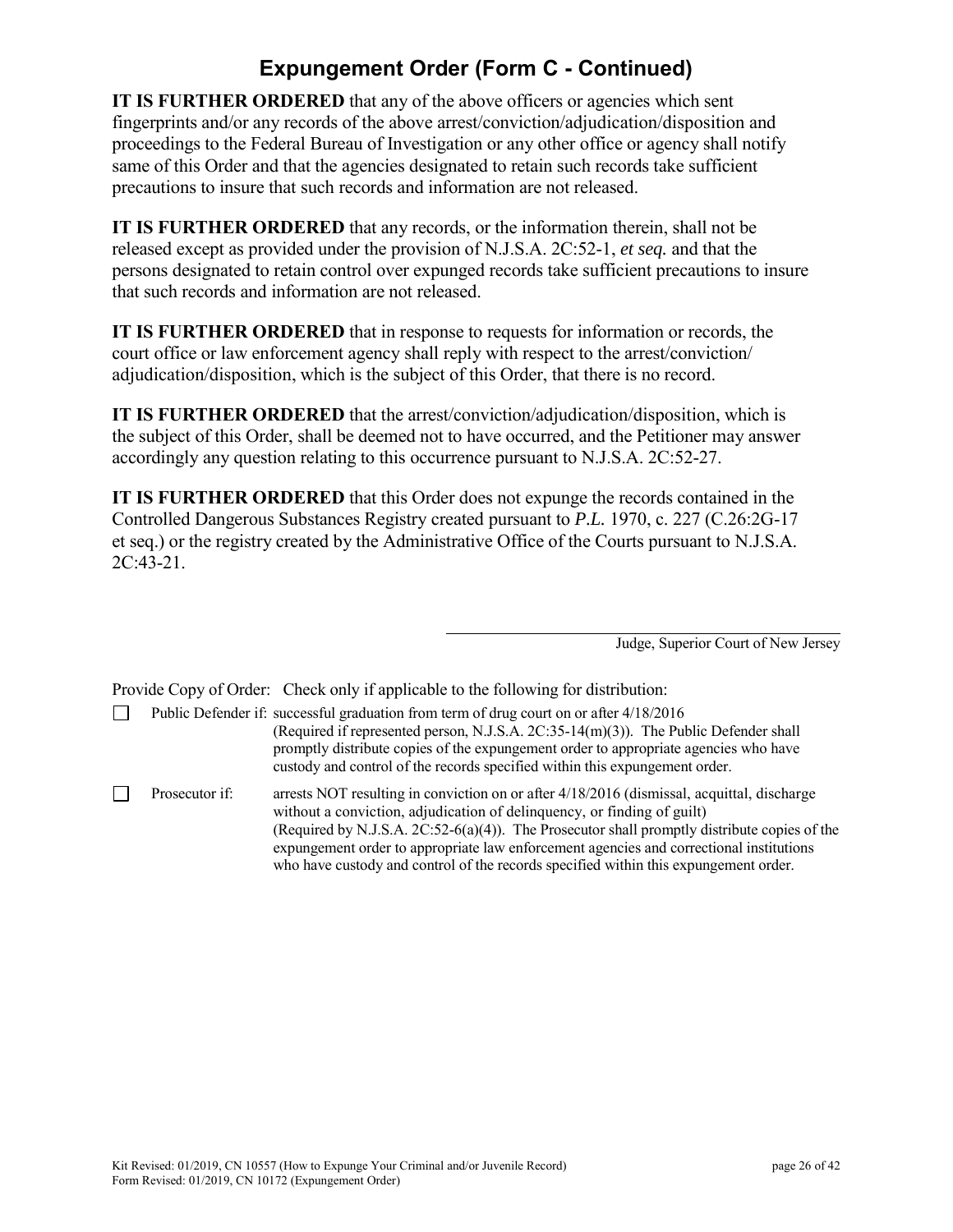# **Instructions for Cover Letter - For Filing (Form D)**

- 1. At the top right-hand corner of the page, fill in the date.
- 2. At the top-left-hand corner, print the county and the mailing address of the Criminal Case Management Office where you are filing your petition papers. (A list of County Criminal Case Management Offices appears at the end of this guide).
- 3. On the line that states "your name," print your full name.
- 4. In the bottom right-hand corner, sign your name on the line that states "Your signature" and then print your name and mailing address where indicated.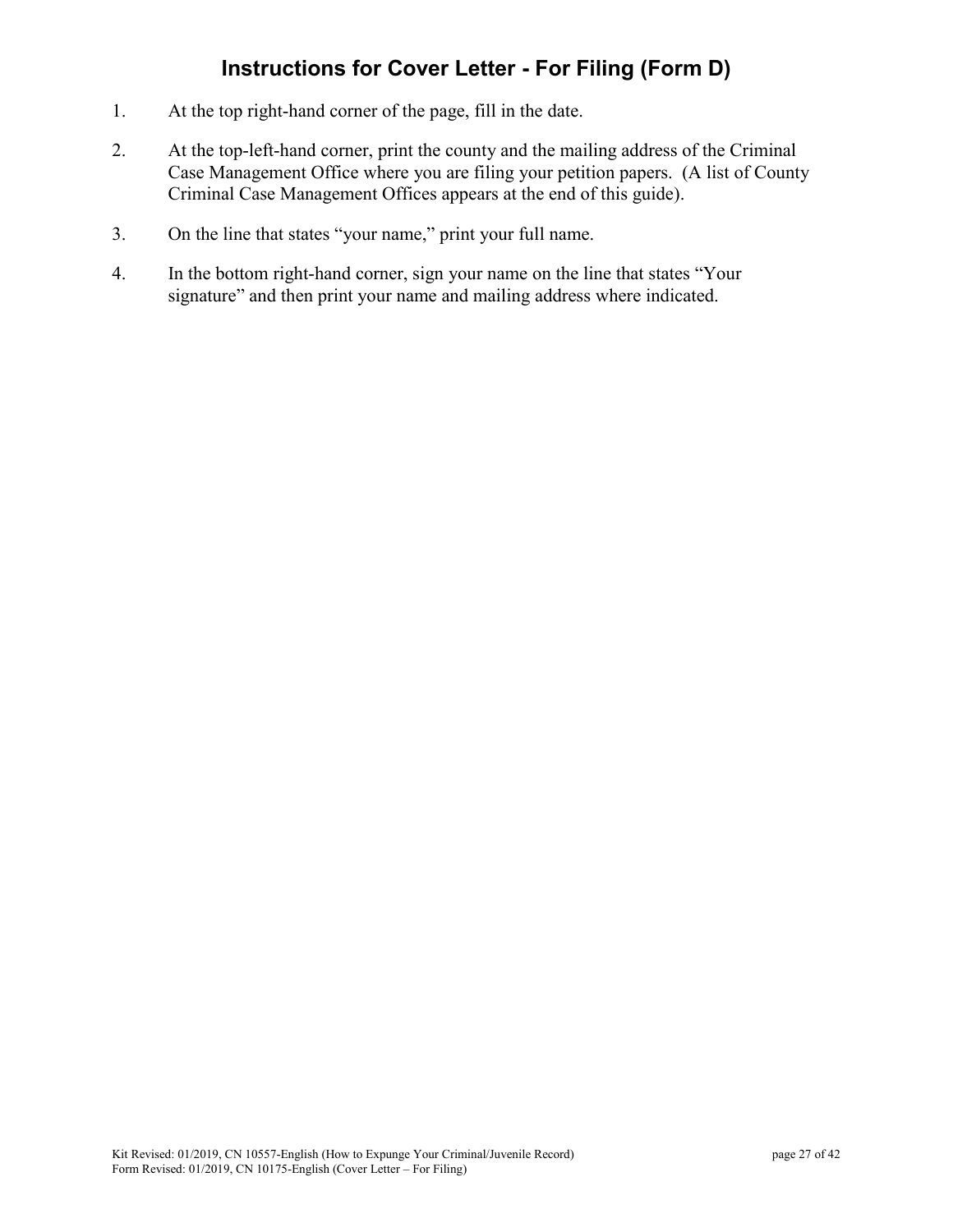# **Cover Letter to Court – For Filing (Form D)**

(date)

Clerk, Superior Court of New Jersey

(county)

(address)

(city, state, zip code)

Re: In the Matter of the Expungement of the Criminal/Juvenile Records of: (your name)

Dear Sir or Madam:

Enclosed are an original and two copies of a *Petition*, *Order for Hearing* and *Proposed Final Order* in this matter. Kindly submit them to the appropriate Judge and return copies marked "Filed."

Thank you.

Sincerely,

(your signature)

(your name)

(address)

(city, state, zip code)

Enc: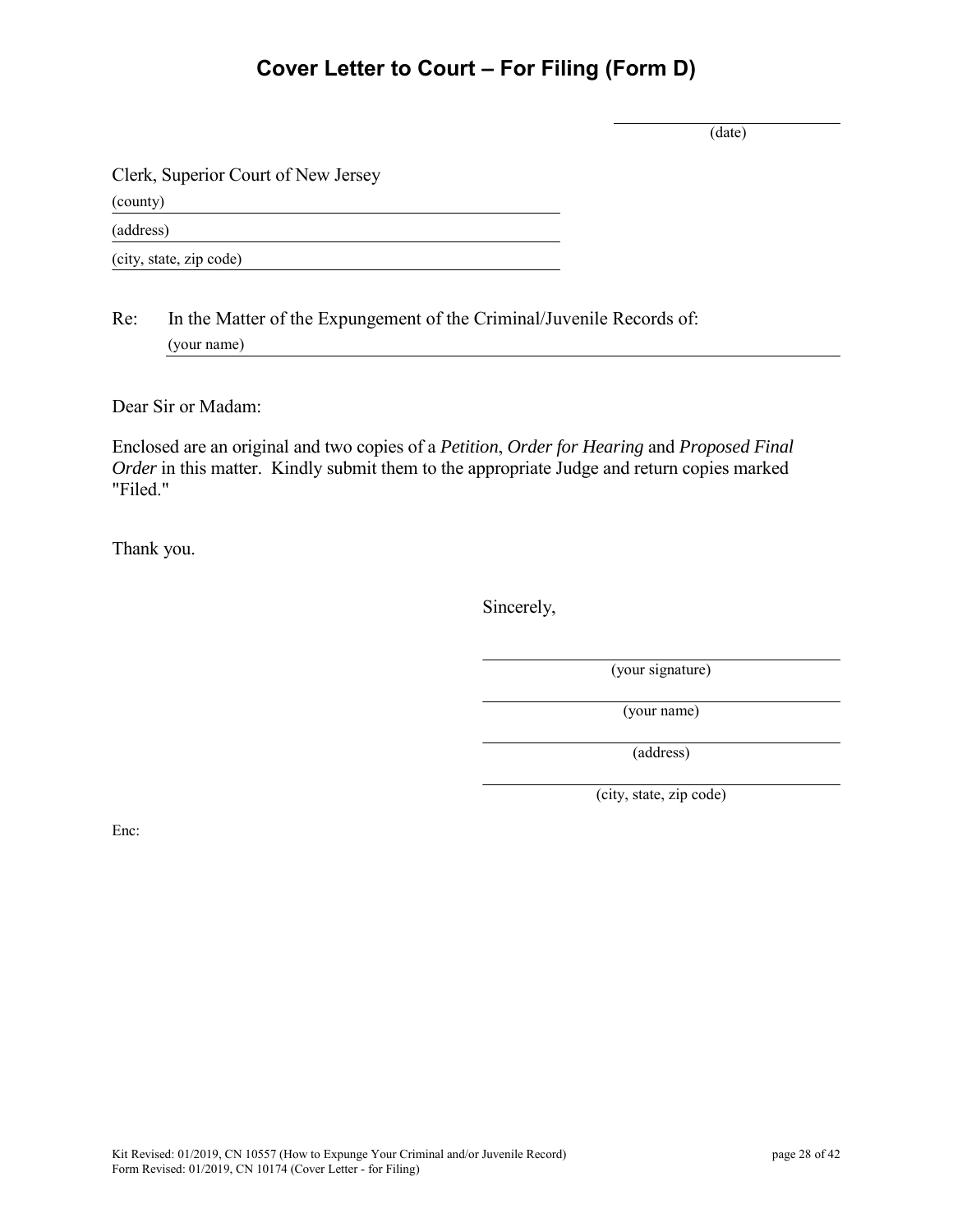# **Instructions for Cover Letter – Notice of Hearing (Form E)**

- 1. At the top right-hand corner of the page, fill in the date.
- 2. Fill in the addresses you have located for each applicable agency that was involved with your case(s). Some of the addresses have been provided for you. If there are multiple agencies in each category listed in the address section, you should make a copy or copies of the cover letter.
- 3. On the line "County Probation", if your case was transferred to another county for supervision, you should send the information to the original county probation office **and** the county probation office where your supervision was transferred.
- 4. On the line that states "Expungement Hearing: (date), (time)," fill in the date and time that appear on your copy of the *Order for Hearing*.
- 5. On the line that states "Expungement Reference Number," fill in the docket number that appears in the upper right-hand corner of your filed copies of the *Petition for Expungement*, the *Order for Hearing*, and the proposed final order (*Expungement Order*).
- 6. In the bottom right-hand corner, sign your name on the line that states "your signature" and then print your name and mailing address where indicated.
- 7. Each Form E must be mailed via certified mail. Therefore, you must purchase/secure more than one certified mail card/receipt from the post office if you are mailing Form E to multiple agencies and/or locations.
- 8. Attach a copy of this *Cover Letter* (Form E) to each copy of the filed expungement package and mail a package via certified mail return receipt requested, to each agency. Keep a copy of Form E and your certified mail receipts for your records.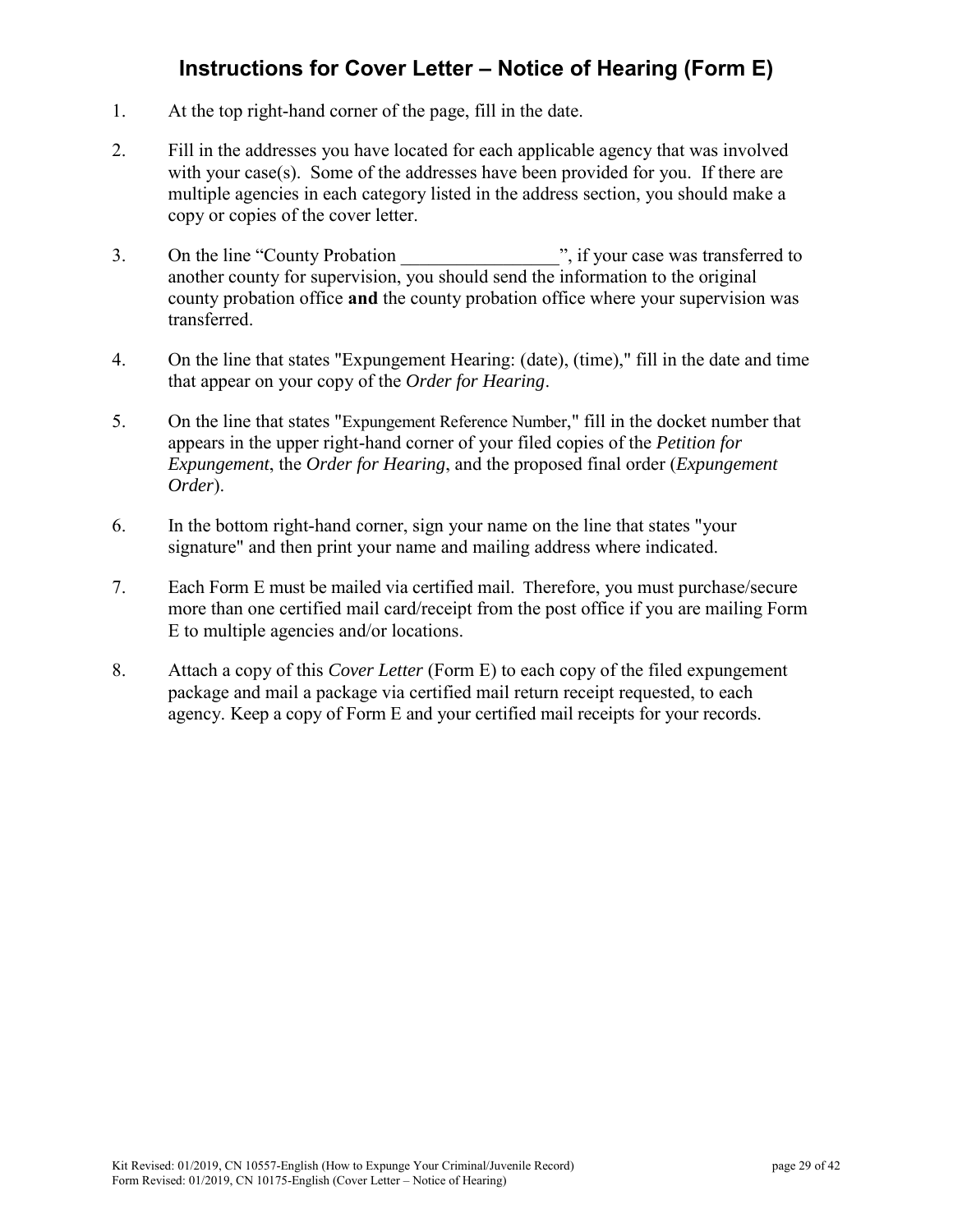# **Cover Letter – Notice of Hearing (Form E)**

|                                                                                            | (date)                                       |  |
|--------------------------------------------------------------------------------------------|----------------------------------------------|--|
| Attorney General, State of New Jersey                                                      | Superintendent, State Police                 |  |
| Hughes Justice Complex                                                                     | <b>Expungement Unit</b>                      |  |
| Post Office Box 080                                                                        | Post Office Box 7068                         |  |
| Trenton, NJ 08625-0080                                                                     | West Trenton, NJ 08628                       |  |
|                                                                                            | Municipal Court Administrator                |  |
| (address)                                                                                  | (address)                                    |  |
| (city, state, zip code)                                                                    | (city, state, zip code)                      |  |
| Chief of Police,                                                                           | Warden/Jail                                  |  |
|                                                                                            | (name of jail/prison)                        |  |
| (address)                                                                                  | (address)                                    |  |
| (city, state, zip code)                                                                    | (city, state, zip code)                      |  |
| <b>County Probation</b>                                                                    | County Probation                             |  |
| Original County                                                                            | Transfer County (use in Transfer Cases only) |  |
| (address)                                                                                  | (address)                                    |  |
| (city, state, zip code)                                                                    | (city, state, zip code)                      |  |
| Superintendent                                                                             | County Sheriff,                              |  |
| (name of institution for juveniles only)                                                   |                                              |  |
| (address)                                                                                  | (address)                                    |  |
| (city, state, zip code)                                                                    | (city, state, zip code)                      |  |
| Division of Criminal Justice                                                               |                                              |  |
| Records and Identification Unit                                                            |                                              |  |
| 25 Market Street                                                                           |                                              |  |
| Post Office Box 085                                                                        |                                              |  |
| Trenton, New Jersey 08625                                                                  |                                              |  |
|                                                                                            |                                              |  |
|                                                                                            | Expungement Reference Number                 |  |
| Re: Expungement Hearing:                                                                   |                                              |  |
| $\frac{at}{(date)}$ at $\frac{at}{(time)}$                                                 |                                              |  |
| Dear Sir or Madam:                                                                         |                                              |  |
| Enclosed are copies of the Petition for Expungement, Order for Hearing, and proposed Final |                                              |  |
| Order in this matter.                                                                      |                                              |  |
|                                                                                            | Sincerely,                                   |  |
|                                                                                            | (your signature)                             |  |
|                                                                                            |                                              |  |
|                                                                                            | (your name)                                  |  |

(address)

(city, state, zip code)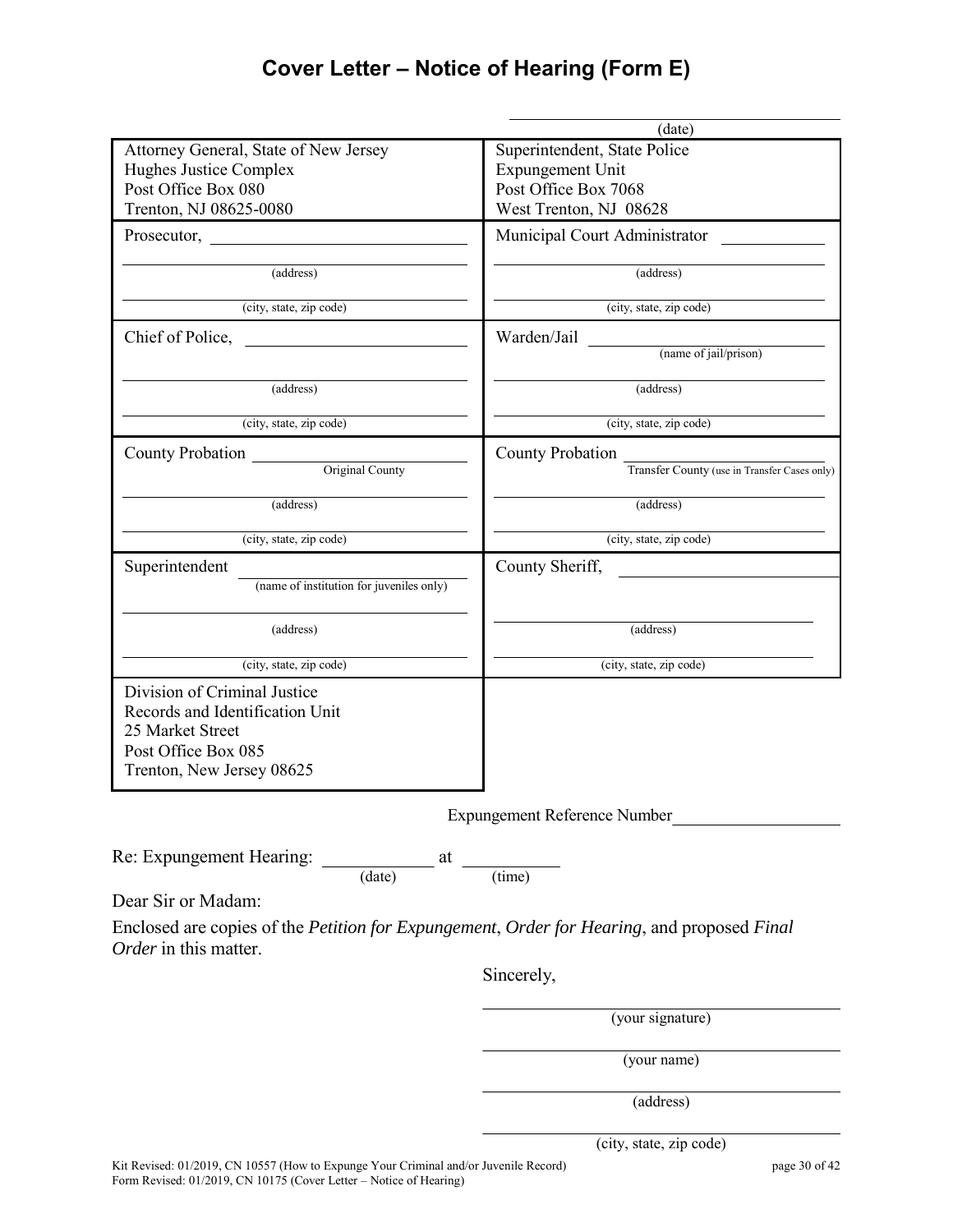# **Instructions for Proof of Notice (Form F)**

This form is to be used only if the proof of mailing of the filed expungement package to each agency is required to be submitted to the court prior to the court hearing. Submit this form pursuant to the clerk's instructions.

- 1. In the upper left-hand corner, print your full name and address.
- 2. In the upper right-hand corner, fill in the county in which you filed the petition.
- 3. Fill in the Expungement Reference Number.
- 4. In the box where it states "In the Matter of the Expungement of the Criminal/Juvenile Records of  $\ldots$ ," print your full name.
- 5. Fill in the date that you mailed copies of the filed *Petition for Expungement*, the *Order for Hearing*, and the proposed *Expungement Order* to each agency. The date will be found on your certified mail receipts.
- 6. Fill in the location (town or county) for each agency to which you sent your expungement package.
- 7. On the line "The County(ies) Probation Division", if your case was transferred to another county for supervision, you should send the information to the original county probation office **and** the county probation office where your supervision was transferred.
- 8. Sign and date this form at the bottom.
- 9. Mail Form F, along with the certified mail receipts, to the Court where your hearing is scheduled. Keep a copy of Form F and your certified mail receipts for your records.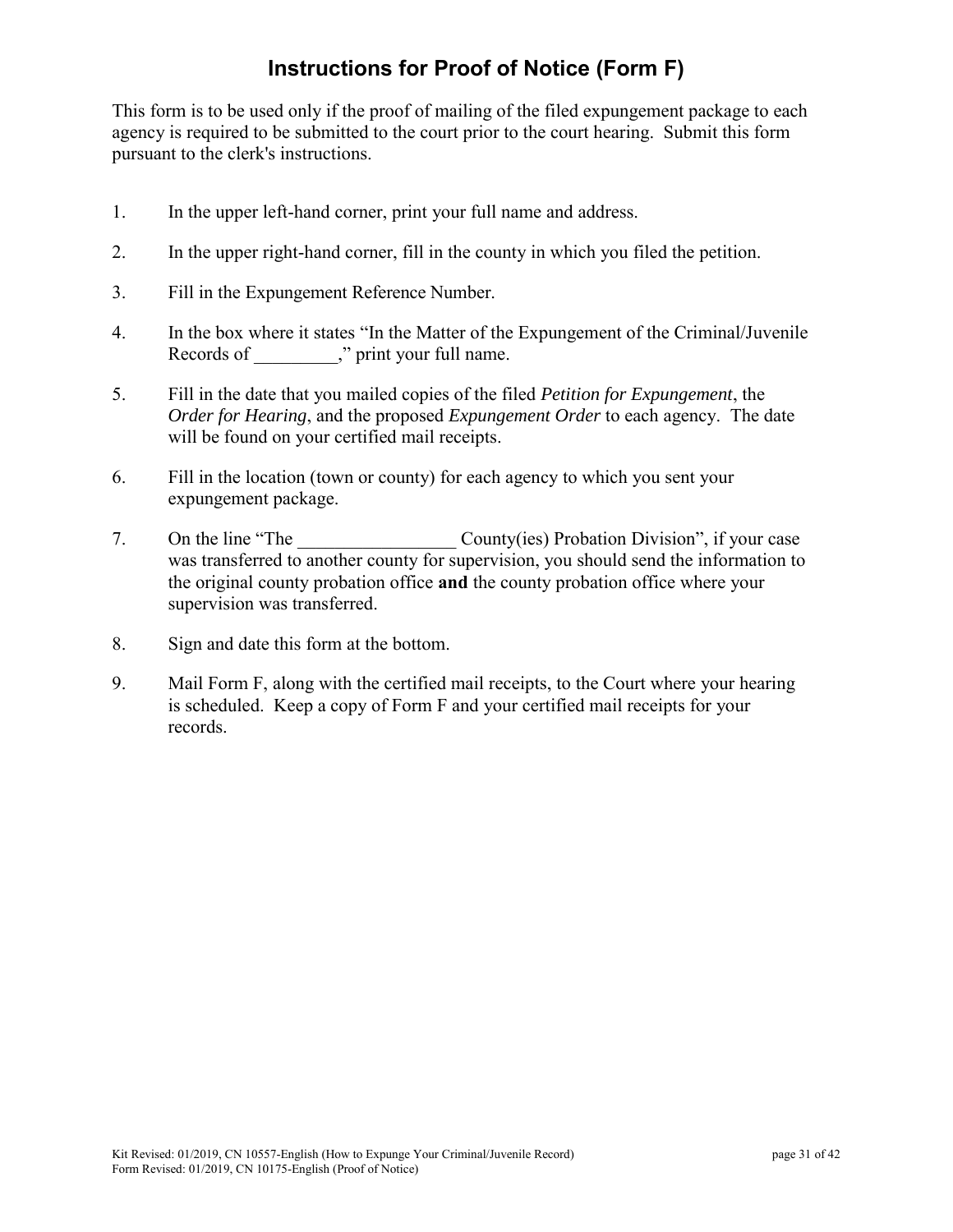# **Proof of Notice (Form F)**

| (your name)                                                             | Superior Court of New Jerse<br>Law Division               |
|-------------------------------------------------------------------------|-----------------------------------------------------------|
| (your address)                                                          | County                                                    |
| (city, state, zip code)                                                 | (where you are fili                                       |
| <b>Appearing Pro Se</b>                                                 | Expungement<br>(leave blace)<br>Reference Number:<br>will |
| In the Matter of the Expungement of the<br>Criminal/Juvenile Records of | <b>Civil Action</b>                                       |
| (vour name)                                                             | <b>Proof of Notice</b>                                    |

| Superior Court of New Jersey |  |
|------------------------------|--|
| Law Division                 |  |

(where you are filing)

Expungement Reference Number: (leave blank - clerk will fill in)

# **Civil Action**

On (date) , I mailed a copy of the Petition for Expungement, Order for Hearing and Proposed Final Order by way of certified mail, return receipt requested to the following:

The Attorney General of New Jersey,

The Superintendent of the New Jersey State Police, Expungement Unit,

| The Prosecutor of                                               | County(ies),                    |
|-----------------------------------------------------------------|---------------------------------|
|                                                                 |                                 |
| $Chief(s)$ of the $\_\_$                                        | Police Department(s),           |
| The Warden of the                                               | Jail/Prison,                    |
| The Superintendent of The Superintendent of<br>juveniles only), | (name of institution for        |
| The                                                             | County(ies) Probation Division, |

The Division of Criminal Justice, Records and Identification Unit.

Enclosed are the certified mail receipts that were returned to me.

(your signature) (date)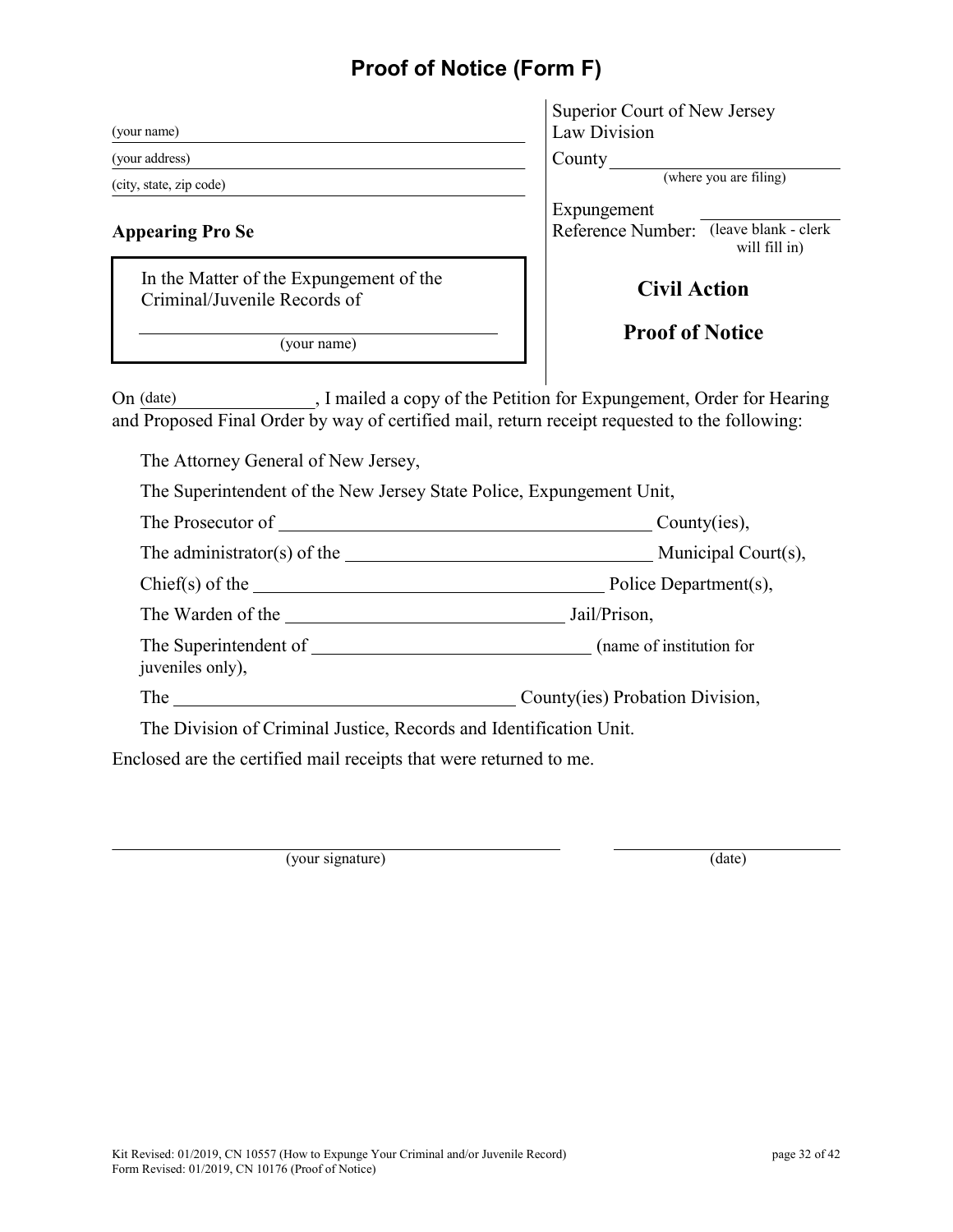# **Instructions for Cover Letter – Notice Expungement Granted (Form G)**

- 1. At the top right-hand corner of the page, fill in the date.
- 2. Next, fill in the addresses for each applicable agency that you want to notify that your record has been expunged. If there are multiple agencies in each category listed in the address section, you should make a copy or copies of the cover letter.
- 3. On the line "County Probation", if your case was transferred to another county for supervision, you should send the information to the original county probation office **and** the county probation office where your supervision was transferred.
- 4. On the line that states "your name," print your full name as it appears on your *Expungement Order*.
- 5. On the line that states "Expungement Reference Number," fill in the expungement reference number that appears on your *Expungement Order*.
- 6. In the bottom right-hand corner, sign your name on the line that states "your signature" and then print your name and mailing address where indicated.
- 6. Each Form G must be mailed via certified mail. Therefore, you must purchase/secure more than one certified mail card/receipt from the post office if you are mailing Form G to multiple agencies and/or locations.
- 7. Attach a copy of this *Cover Letter* (Form G) to each copy of the **signed** and **filed** *Expungement Order* and mail it via certified mail, return receipt requested, to each agency. Keep a copy of Form G and your certified mail receipts for your records.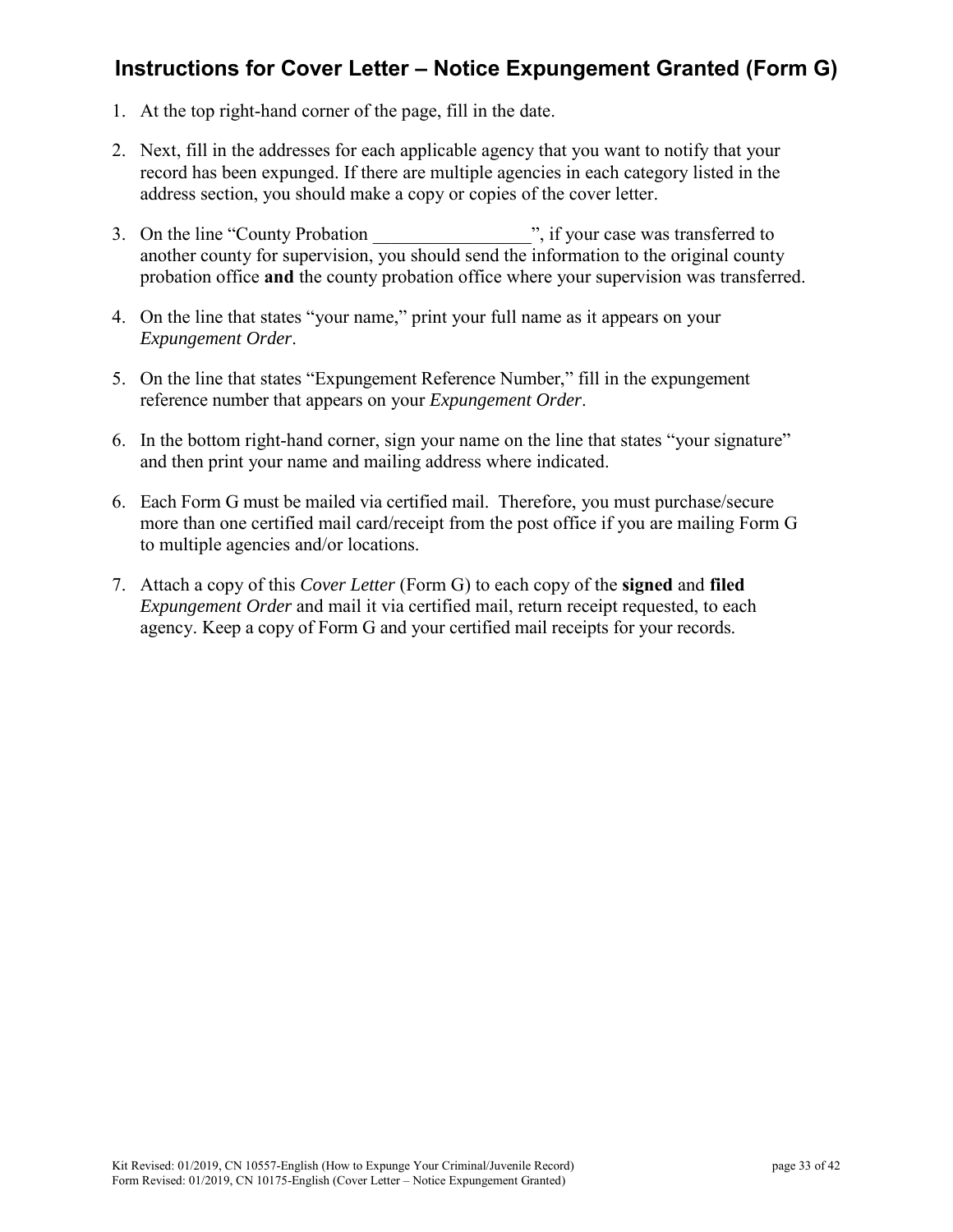# **Cover Letter – Notice Expungement Granted (Form G)**

|                                                                                                            | (date)                                     |
|------------------------------------------------------------------------------------------------------------|--------------------------------------------|
| Attorney General, State of New Jersey                                                                      | Superintendent, State Police               |
| Hughes Justice Complex                                                                                     | <b>Expungement Unit</b>                    |
| Post Office Box 080                                                                                        | Post Office Box 7068                       |
| Trenton, NJ 08625-0080                                                                                     | West Trenton, NJ 08628                     |
|                                                                                                            | Municipal Court Administrator              |
| (address)                                                                                                  | (address)                                  |
| (city, state, zip code)                                                                                    | (city, state, zip code)                    |
| Chief of Police,                                                                                           | Warden/Jail                                |
|                                                                                                            | (name of jail/prison)                      |
| (address)                                                                                                  | (address)                                  |
| (city, state, zip code)                                                                                    | (city, state, zip code)                    |
| <b>County Probation</b>                                                                                    | County Probation                           |
| Original County                                                                                            | Transfer County (use for transfers only)   |
| (address)                                                                                                  | (address)                                  |
| (city, state, zip code)                                                                                    | (city, state, zip code)                    |
| Superintendent<br>(name of institution for juvenile only)                                                  | County Identification Bureau,              |
| (address)                                                                                                  | (address)                                  |
| (city, state, zip code)                                                                                    | (city, state, zip code)                    |
| Division of Criminal Justice<br>Records and Identification Unit<br>25 Market Street<br>Post Office Box 085 | <b>County Family Division</b><br>(address) |
| Trenton, New Jersey 08625                                                                                  | (city, state, zip code)                    |

Re: In the Matter of the Expungement of the Criminal/Juvenile Records of

(your name) (expungement reference number)

Dear Sir or Madam:

Enclosed is a copy of an *Expungement Order*. Please take the appropriate action to see that these records are expunged.

Sincerely,

(your signature)

(your name)

(address)

(city, state, zip code)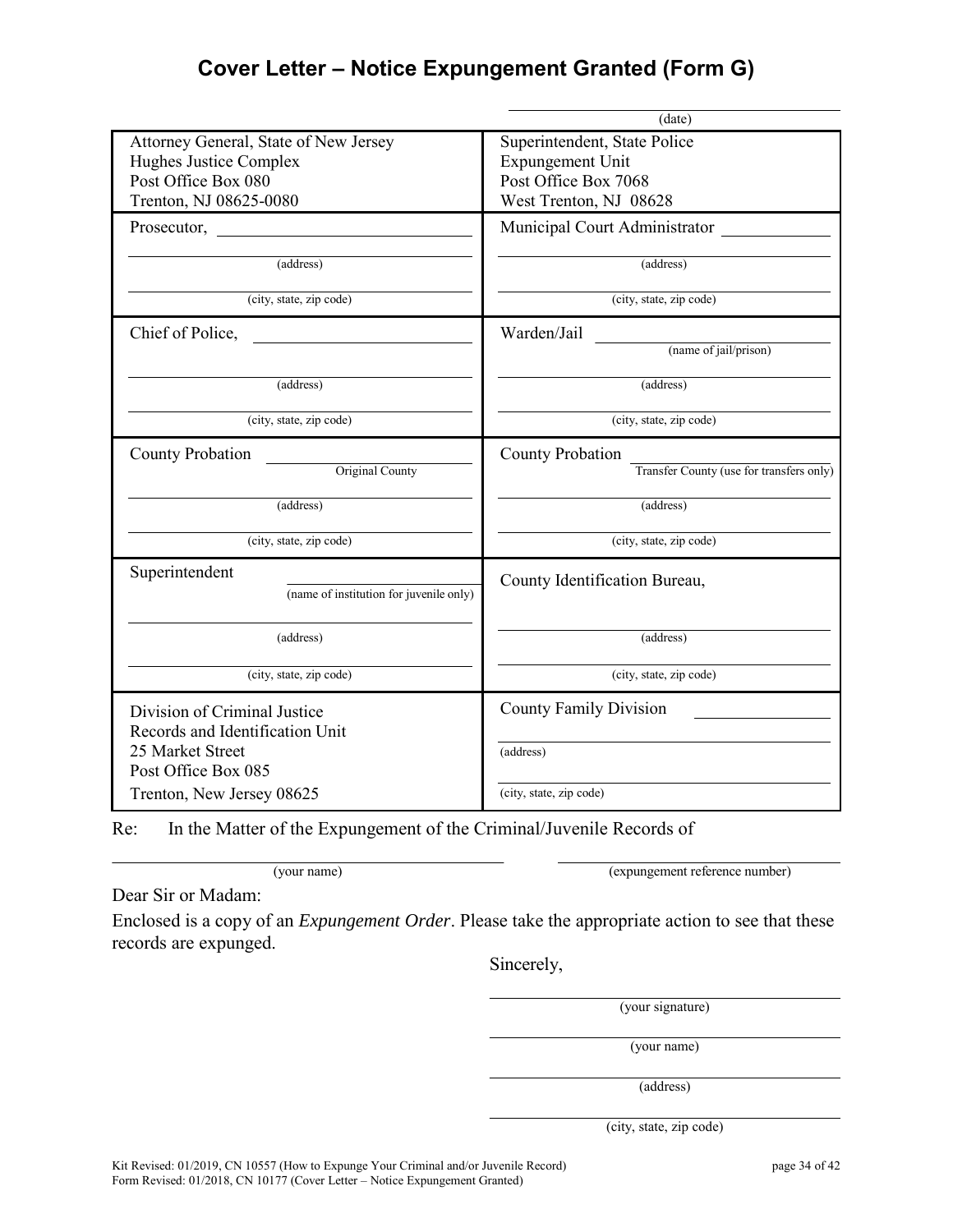# **Criminal Case Management Offices**

All Counties: Filing fee: \$75, Payee: State of N.J. Treasurer

#### **Atlantic County**

Superior Court of Atlantic County Expungement Clerk 4997 Unami Blvd Mays Landing, NJ 08330 (609) 401-0100, ext. 47310

#### **Bergen County**

Criminal Case Management Office Bergen County Justice Center Rm 124 10 Main St Hackensack, NJ 07601 (201) 221-0700 ext. 25054/25055

#### **Burlington County**

Burlington County Courthouse Processing Office 49 Rancocas Rd, 1st Fl Mount Holly, NJ 08060 (609) 288-9500 ext. 38081

#### **Camden County**

Hall of Justice Expungement Section 101 South 5th St Camden, NJ 08103 (856) 379-2230

#### **Cape May County**

Criminal Case Management 9 North Main St Cape May Court House NJ 08210 (609) 402-0100, ext. 47530

#### **Cumberland County**

Criminal Division – Expungement Unit Cumberland County Courthouse 60 W Broad St Bridgeton, NJ 08302 (856) 453-4300

#### **Essex County**

Veterans Courthouse Criminal Records Office 50 West Market St Rm 912 Newark, NJ 07102 973-776-9300 ext. 55965

#### **Gloucester County**

Criminal Division – Expungement Unit Gloucester County Justice Complex 70 Hunter St Woodbury, NJ 08096 (856) 686-7500

#### **Hudson County**

Criminal Records Criminal Case Management Administration Bldg. 595 Newark Ave, Rm 101 Jersey City 07306 (201) 748-4400, ext. 60170

#### **Hunterdon County**

Criminal Division Hunterdon Justice Center 65 Park Ave Flemington, NJ 08822 (908) 824-9750, ext. 13110

#### **Mercer County**

Mercer County Criminal Courthouse Criminal Records, Expungement Unit 400 South Warren St, Rm 109 Trenton, NJ 08650 (609) 571-4200, ext. 74048

#### **Middlesex County**

Middlesex County Court House Criminal Records 56 Paterson St PO Box 964 New Brunswick, NJ 08903-0964 (732) 645-4300 ext. 88155

#### **Monmouth County**

Monmouth County Superior Court Criminal Division 71 Monument Park PO Box 1271 Freehold, NJ 07728 (732) 677-4500

#### **Morris County**

Superior Court of New Jersey Criminal Records Department PO Box 910 Morristown, NJ 07963 (973) 326-6950

#### **Ocean County**

Ocean County Superior Court Criminal Case Processing 120 Hooper Ave Toms River, NJ 08753 (732) 929-4780

#### **Passaic County**

Superior Court Criminal Division 77 Hamilton St, 2nd Fl. Paterson, NJ 07505 (973) 247-8344

#### **Salem County**

Criminal Division – Expungement Unit Salem County Courthouse 92 Market St Salem, NJ 08079 (856) 878-5050, Ext. 15780

#### **Somerset County**

Criminal Case Management 20 North Bridge St PO Box 3000 Somerville, NJ 08876 (908) 332-7700, ext. 13720

#### **Sussex County**

Sussex County Judicial Center Criminal Division 43-47 High St Newton, NJ 07860 (973) 579-0933

#### **Union County**

Criminal Division 2 Broad St Elizabeth, NJ 07207 (908) 787-1650 ext. 21250

#### **Warren County**

Criminal Case Management PO Box 900 Belvidere, NJ 07823 (908) 750-8100, ext. 13130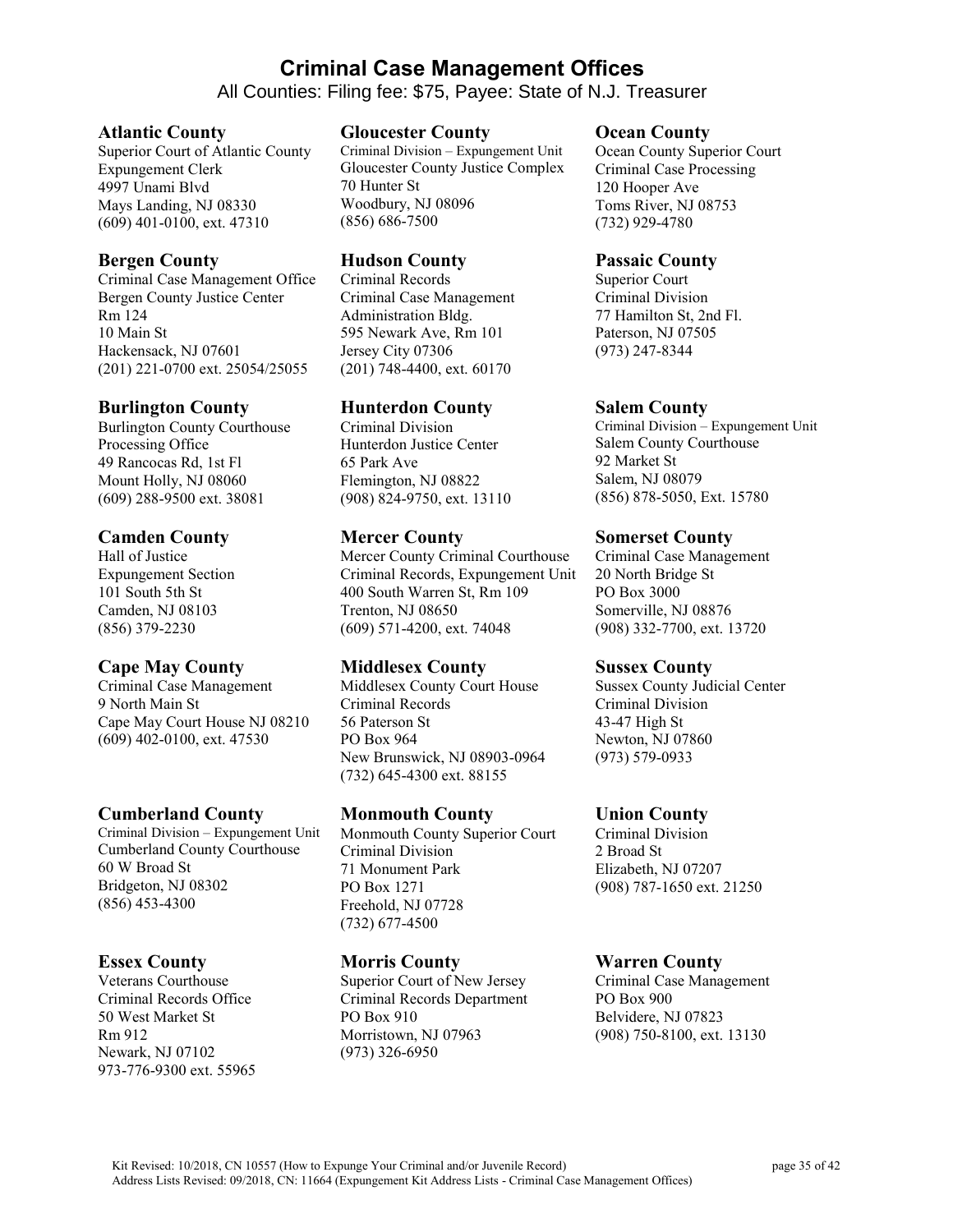# **County Prosecutor Offices**

#### **Atlantic County**

4997 Unami Blvd PO Box 2002 Mays Landing, NJ 08330 Phone: (609) 909-7800 Fax: (609) 909-7802

#### **Bergen County**

Justice Center 2 Bergen County Plaza Hackensack, NJ 07601 Phone: (201) 646-2300 Fax: (201) 646-3794

#### **Burlington County**

County Courts Facility 49 Rancocas Rd PO Box 6000 Mount Holly, NJ 08060 Phone: (609) 265-5035 Fax: (609) 265-5007

#### **Camden County**

25 North 5th St Camden, NJ 08102-1231 Phone: (856) 225-8400 Fax: (856) 963-0080

# **Cape May County**

Crest Haven Complex 4 Moore Rd 110 Justice Way Cape May Court House NJ 08210 Phone: (609) 465-1135 Fax: (609) 465-1347

# **Cumberland County**

115 Vine Street Bridgeton, NJ 08302 Phone: (856) 453-0486 Fax: (856) 453-7707

# **Essex County**

Veterans Courthouse 50 West Market St Newark, NJ 07102 Phone: (973) 621-4700 Fax: (973) 621-4560

#### **Gloucester County**

70 Hunter Street PO Box 623 Woodbury, NJ 08096 Phone: (856) 384-5500 Fax: (856) 384-8624

#### **Hudson County**

Administration Building 595 Newark Ave, 6th Fl Jersey City, NJ 07306 Phone: (201) 795-6400 Fax: (201) 795-3365

### **Hunterdon County**

Justice Center 65 Park Ave PO Box 756 Flemington, NJ 08822-0756 Phone: (908) 788-1129 Fax: (908) 806-4618

#### **Mercer County**

County Court House 209 South Broad St, 3rd Fl PO Box 8068 Trenton, NJ 08650 Phone: (609) 989-6350 Fax: (609) 989-0161

#### **Middlesex County**

25 Kirkpatrick St, 3rd Fl New Brunswick, NJ 08901 Phone: (732) 745-3300 Fax: (732) 745-2791

#### **Monmouth County**

132 Jerseyville Ave Freehold, NJ 07728 Phone: (732) 431-7160 Fax: (732) 409-3673

# **Morris County**

Administration & Records Building PO Box 900 Morristown, NJ 07963-0900 Phone: (973) 285-6200 Fax: (973) 285-6226

#### **Ocean County**

119 Hooper Ave PO Box 2191 Toms River, NJ 08754 Phone: (732) 929-2027 Fax: (732) 506-5088

#### **Passaic County**

Administration Building 401 Grand St Paterson, NJ 07505 Phone: (973) 881-4800 Fax: (973) 225-0155

### **Salem County**

87 Market St PO Box 462 Salem, NJ 08079 Phone: (856) 935-7510 Ext. 8333 Fax: (856) 935-8737

#### **Somerset County**

40 North Bridge St PO Box 3000 Somerville, NJ 08876 Phone: (908) 231-7100 Fax: (908) 704-0056

#### **Sussex County**

19-21 High St Newton, NJ 07860 Phone: (973) 383-1570 Fax: (973) 383-4929

# **Union County**

32 Rahway Ave Elizabeth, NJ 07202-2115 Phone: (908) 527-4500 Fax: (908) 289-1267

# **Warren County**

Court House 413 Second St Belvidere, NJ 07823 Phone: (908) 475-6275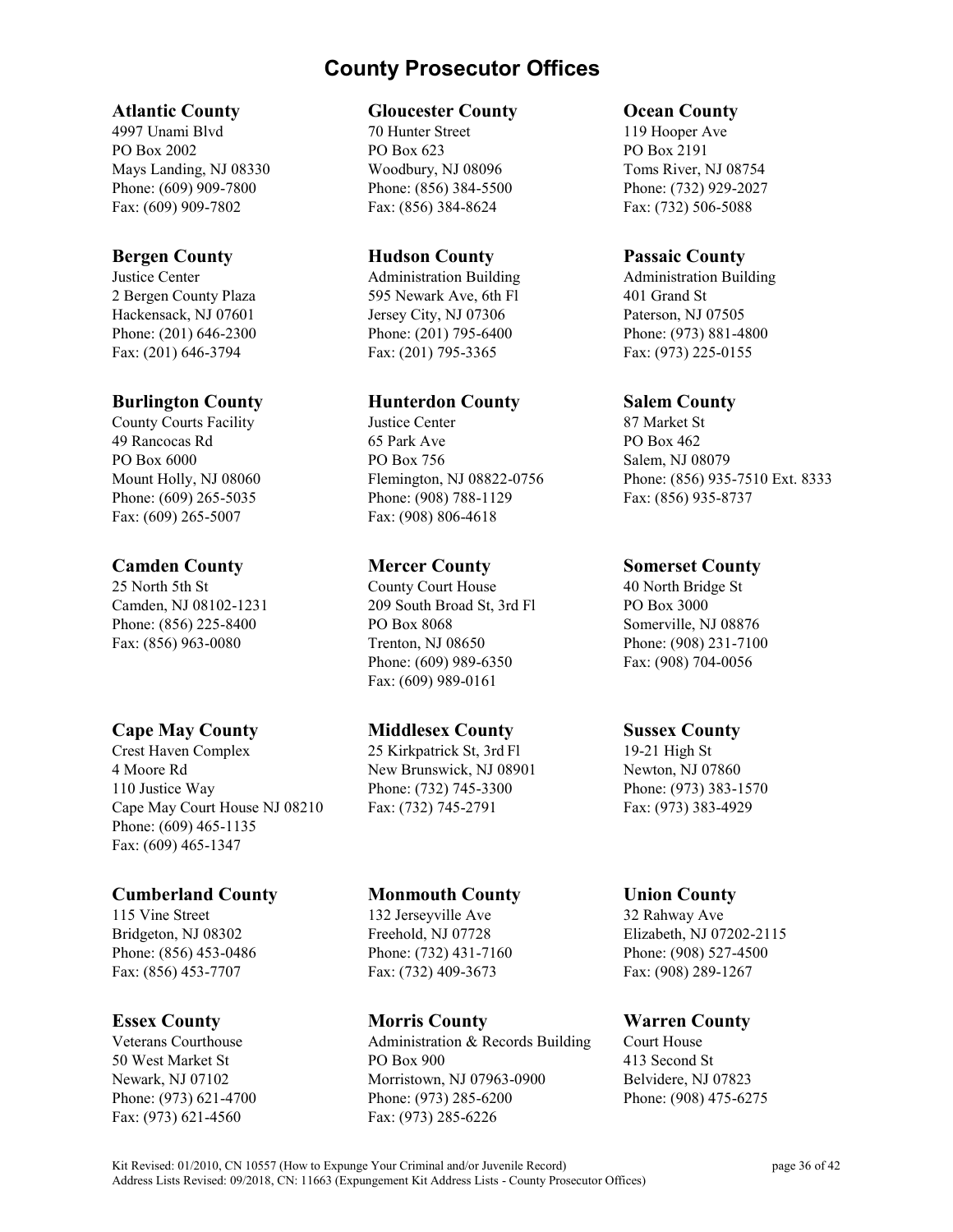# **County Identification Bureaus**

**Atlantic County**

Atlantic County Sheriff 4997 Unami Boulevard Mays Landing, NJ 08330 Attention: I.D. Bureau

### **Bergen County**

Bureau of Criminal Identification Bergen County Sheriff 160 South River Street Hackensack, NJ 07601

# **Burlington County**

Burlington County Sheriff 49 Rancocas Rd Mount Holly, NJ 08060 Attention: Expungement

# **Camden County**

Camden County Sheriff PO Box 769 Camden, NJ 08101 Attention: I. D. Bureau

# **Cape May County**

Cape May County Sheriff 4 Moore Road Cape May Court House, NJ 08210 Attention: I.D. Bureau

# **Cumberland County**

Cumberland County Sheriff 220 North Laurel Street Bridgeton, NJ 08302 Attention: I.D. Bureau

# **Essex County**

Essex County Sheriff Veterans Courthouse 50 West Market Street Newark, NJ 07102

#### **Gloucester County**

Gloucester County Sheriff 2 South Broad Street PO Box 376 Woodbury, NJ 08096

**Hudson County** Hudson County Sheriff Attention: BCI Hudson County Plaza 257 Cornelison Avenue Jersey City, NJ 07302

### **Hunterdon County**

Hunterdon County Sheriff PO Box 2900 Flemington, NJ 08822 Attention: I.D. Bureau

# **Mercer County**

Mercer County Sheriff PO Box 8068 Trenton, NJ 08650

# **Middlesex County**

Middlesex County Sheriff 701 Livingston Avenue New Brunswick, NJ 08901 Attention: Records

# **Monmouth County**

Monmouth County Criminal Identification Bureau 50 East Main Street Freehold, NJ 07728

#### **Morris County**

Morris County Sheriff PO Box 900 Morristown, NJ 07963-900 Attention: C.I.D.

#### **Ocean County**

Ocean County Sheriff 120 Hooper Avenue Toms River, NJ 08753 Attention: I.D. Bureau

#### **Passaic County**

Passaic County Sheriff Criminal Identification Bureau 11 Sheriff's Plaza Paterson, NJ 07501

#### **Salem County**

Salem County Sheriff Identification Bureau 94 Market Street Salem, NJ 08079

### **Somerset County**

Somerset County Sheriff PO Box 3000 Somerville, NJ 08876 Attention: I.D. Bureau

#### **Sussex County**

Sussex County Sheriff 39 High Street Newton, NJ 07860 Attention: Records

#### **Union County**

Union County Sheriff 10 Elizabethtown Plaza Elizabeth, NJ 07207 Attention: I.D. Bureau

#### **Warren County**

Warren County Sheriff 413 2nd Street Courthouse Belvidere, NJ 07823 Attention: Warrant Officer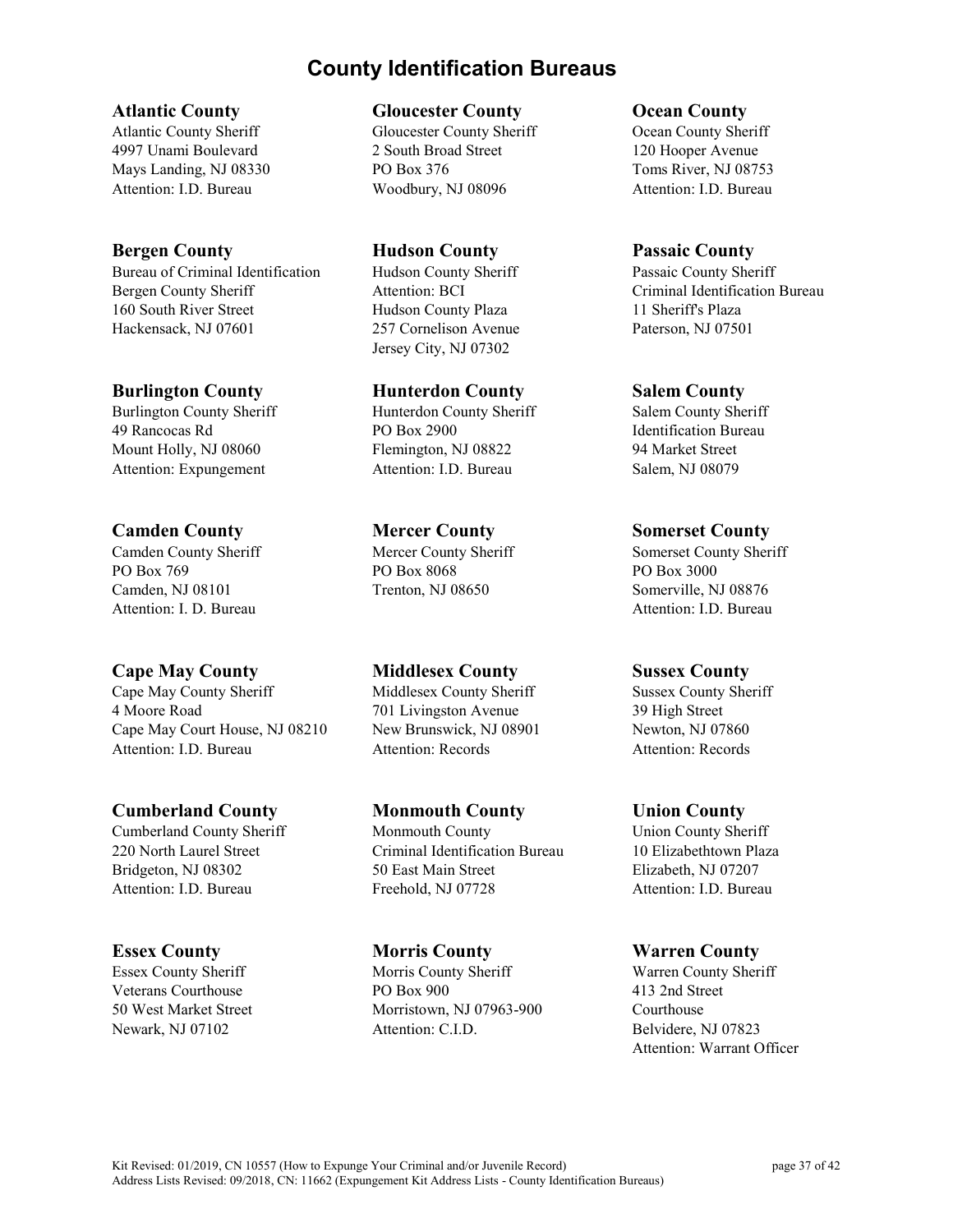# **Family Division Offices**

#### **Atlantic County**

Family Division Manager Atlantic County Civil Court Building West Wing 1201 Bacharach Blvd. 2nd Floor Atlantic City, NJ 08401 609-402-0100 ext. 47503

### **Bergen County**

Family Division Manager Bergen County Justice Center 10 Main St. Rm. 257 Hackensack, NJ 07601 201-221-0700 ext. 25103

#### **Burlington County**

Family Division Manager Burlington County Court Facility 49 Rancocas Rd. Mt. Holly, NJ 08060 609-288-9500 ext. 38830

### **Camden County**

Family Division Manager Camden County Hall of Justice 101 South 5th St. 2nd Floor Camden, NJ 08103-4001 856-379-2200 ext. 3601 or 3602

# **Cape May County**

Assistant Family Division Manager Superior Court of NJ Family Division 4 Moore Rd. Cape May Court House, NJ 08210 609-402-0100 ext. 47571

# **Cumberland County**

Family Division Manager Cumberland County Courthouse 60 West Broad St. Bridgeton, NJ 08302 856-453-4580

#### **Essex County**

Family Division Manager Essex Family Court Robert N. Wilentz Bldg. 212 Washington Street  $10^{th}$  Floor – Rm.  $1053$ Newark, NJ 07102 973-776-9300 ext. 57060

#### **Gloucester County**

Assistant Family Division Manager Gloucester County Family Court Facility, Justice Complex 70 Hunter St. Woodbury, NJ 08096 856-686-7400

#### **Hudson County**

Family Division Manager Hudson County Administration Bldg. 595 Newark Ave. Rm. 208 Jersey City, NJ 07306 201-748-4400 ext. 60860

### **Hunterdon County**

Assistant Family Division Manager Hunterdon County Justice Center 65 Park Ave. Flemington, NJ 08822 908-824-9750 ext. 13330

### **Mercer County**

Family Division Manager Mercer County Civil Courts Bldg. 175 South Broad St. P.O. Box 8068 Trenton, NJ 08650-0068 609-571-4200 ext. 74390

# **Middlesex County**

Family Division Manager Middlesex County Family Courthouse 120 New St. 1st Floor P.O. Box 2691 New Brunswick, NJ 08903 732-645-4300 ext. 88664

# **Monmouth County**

Family Division Manager Monmouth County Courthouse 71 Monument Park P.O. Box 1252 Freehold, NJ 07728-1252 732-677-4050

# **Morris County**

Family Division Manager Morris County Courthouse P.O. Box 910 56 Washington St. Morristown, NJ 07963-0910 973-656-4362 or 4313

#### **Ocean County**

Family Division Manger Ocean County Justice Complex P.O. Box 2191 120 Hooper Ave. Rm. 240 Toms River, NJ 08754 732-929-2037

#### **Passaic County**

Family Division Manager Passaic County Administration Bldg. 401 Grand St. 8<sup>th</sup> Floor, Suite 819 Paterson, NJ 07505 973-247-8600

#### **Salem County**

Assistant Family Division Manager Salem County Family Court 92 Market St. Salem, NJ 08079 856-878-5050 ext. 15871

### **Somerset County**

Family Division Manager Family Case Mgmt. Office Courthouse - 2nd Floor P.O. Box 3000 20 North Bridge Somerville, NJ 08876 908-332-7700 ext. 13730

# **Sussex County**

Assistant Family Division Manager Sussex County Judicial Center 43-47 High St. Newton, NJ 07860 973-579-0610

# **Union County**

Family Division Manager Union Co. Courthouse, Cherry St. Annex 2 Cherry St. Elizabeth, NJ 07207 908-787-1650

# **Warren County**

Assistant Family Division Manager Family Case Management Warren County Courthouse PO Box 900 Belvidere, NJ 07823 908-750-8100 ext. 13015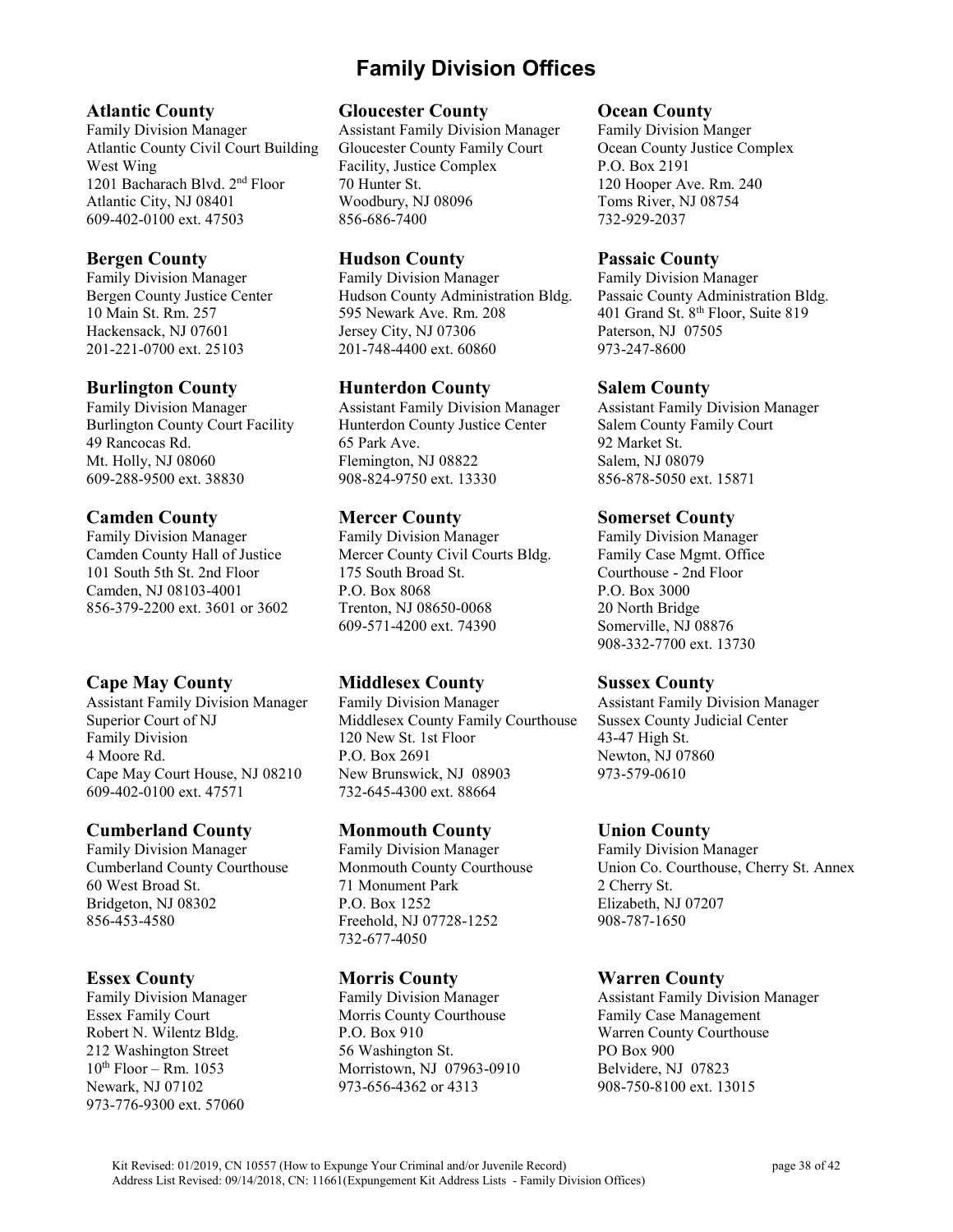# **Probation Division Offices**

#### **Atlantic County**

Vicinage Chief Probation Officer Atlantic County Probation Division 1201 Bacharach Blvd PO Box 5129 Atlantic City, NJ 08404 (609)402-0100

#### **Bergen County**

Vicinage Chief Probation Officer Bergen County Probation Division 39 Hudson St Hackensack, NJ 07601 (201)221-0700

#### **Burlington County**

Vicinage Chief Probation Officer Burlington County Probation Division 49 Rancocas Rd PO Box 6555 Mt. Holly, NJ 08060 (609)288-9500

#### **Camden County**

Vicinage Chief Probation Officer Camden County Probation Division 6 Executive Campus, Ste 300, Rte 70 PO Box 8107 Cherry Hill, NJ 08002 (856)661-2500

# **Cape May County**

Vicinage Chief Probation Officer Cape May County Probation Division Courthouse 9 North Main St Cape May Courthouse, NJ 08210-1601 (609)402-0100

#### **Cumberland County**

Vicinage Chief Probation Officer Cumberland County Probation Division Courthouse 60 West Broad Street Bridgeton, NJ 08302 (856)451-8000

#### **Essex County**

Vicinage Chief Probation Officer Essex County Probation Division 60 Evergreen Pl, 8th Fl East Orange, NJ 07018 (973)776-9300

#### **Gloucester County**

Vicinage Chief Probation Officer Gloucester County Probation Division 5 Points Plaza 1893 Hurffville Rd Sewell, NJ 08080 (856)853-3600

#### **Hudson County**

Vicinage Chief Probation Officer Hudson County Probation Division 595 Newark Ave, Rm 106 Jersey City, NJ 07306 (201)748-4400, ext. 60190

### **Hunterdon County**

Vicinage Chief Probation Officer Hunterdon County Probation Division 65 Park Ave Flemington, NJ 08822 (908)824-9750

# **Mercer County**

Vicinage Chief Probation Officer Mercer County Probation Division 175 South Broad St PO Box 8068 Trenton, NJ 08650-0068 (609)571-4200

# **Middlesex County**

Vicinage Chief Probation Officer Middlesex County Probation Division 189 New Street P.O. Box 789 New Brunswick, NJ 08903 (732)645-4300

#### **Monmouth County**

Vicinage Chief Probation Officer Monmouth County Probation Division 2407 Rte 66 Ocean, NJ 07712 (732)869-5600

# **Morris County**

Vicinage Chief Probation Officer Morris County Probation Division Courthouse PO Box 910 Morristown, NJ 07963-0910 (973)656-3500

#### **Ocean County**

Vicinage Chief Probation Officer Ocean County Probation Division 120 Hooper Ave Toms River, NJ 08754 (732)929-2067

#### **Passaic County**

Vicinage Chief Probation Officer Passaic County Probation Division 55 Dale Avenue Paterson, NJ 07505 (973)247-8729

#### **Salem County**

Vicinage Chief Probation Officer Salem County Probation Division 85 Market St Salem, NJ 08079 (856)878-5050

#### **Somerset County**

Vicinage Chief Probation Officer Somerset County Probation Division North Bridge & Main St PO Box 3000 Somerville, NJ 08876-1262 (908)332-7700

#### **Sussex County**

Vicinage Chief Probation Officer Sussex County Probation Division 43-47 High St Newton, NJ 07860 (973)579-0600

# **Union County**

Vicinage Chief Probation Officer Union County Probation Division 1143-45 East Jersey St Elizabeth, NJ 07207 (908)787-1650

# **Warren County**

Vicinage Chief Probation Officer Warren County Probation Division 413 2nd St PO Box 900 Belvidere, NJ 07823-1500 (908)750-8100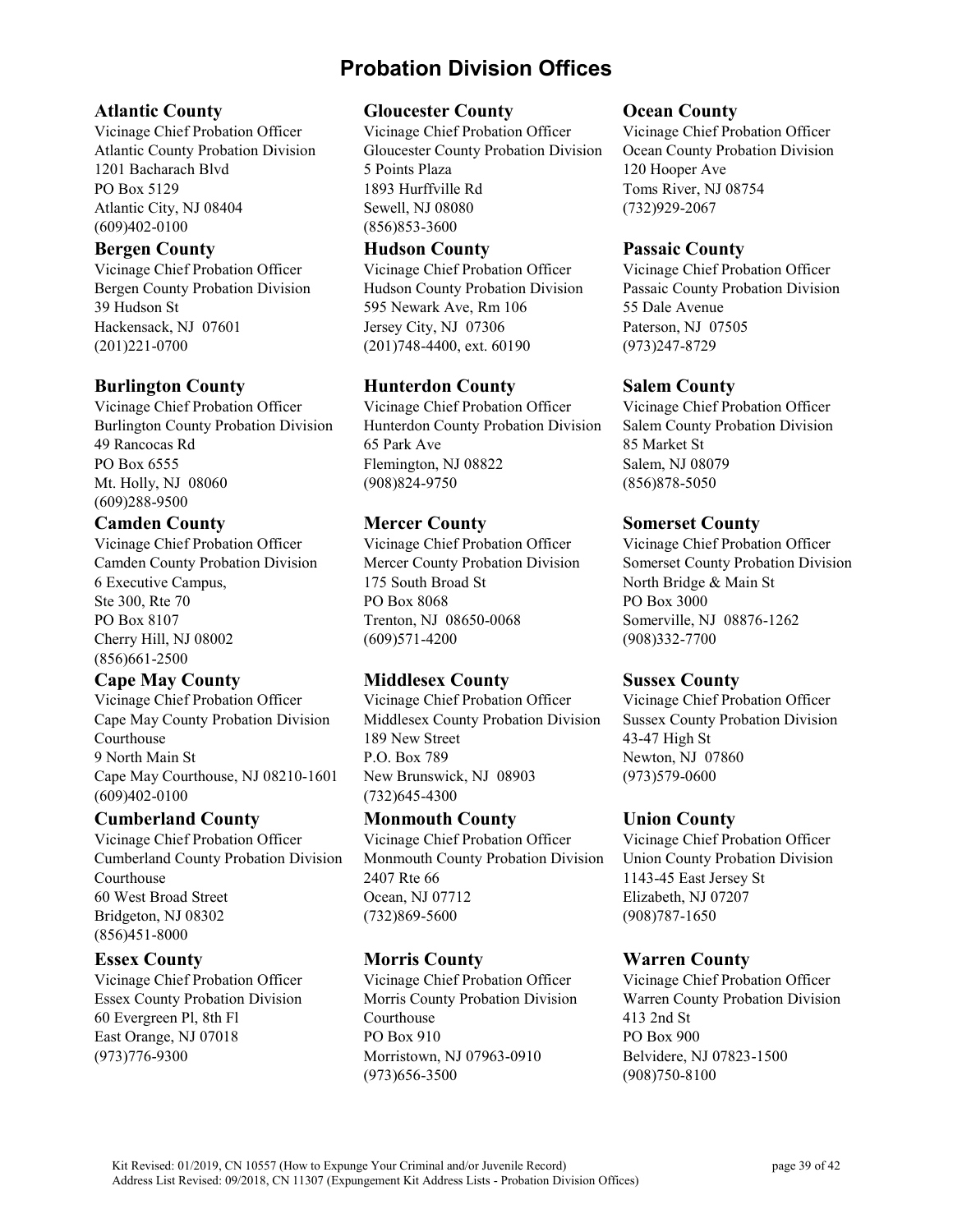| <b>New Jersey Judiciary</b><br><b>Transcript Processing Offices</b>                                                                                                                                                          |                                                                                                                                                                                                                         |  |
|------------------------------------------------------------------------------------------------------------------------------------------------------------------------------------------------------------------------------|-------------------------------------------------------------------------------------------------------------------------------------------------------------------------------------------------------------------------|--|
| <b>Atlantic County- Criminal</b>                                                                                                                                                                                             | <b>Atlantic County - Family/Civil</b>                                                                                                                                                                                   |  |
| Transcript Office – Criminal Division                                                                                                                                                                                        | Transcript Office - Family/Civil                                                                                                                                                                                        |  |
| <b>Atlantic County Criminal courts Complex</b>                                                                                                                                                                               | <b>Atlantic County Courts Building</b>                                                                                                                                                                                  |  |
| 4997 Unami Blvd.                                                                                                                                                                                                             | 1201 Bacharach Blvd.                                                                                                                                                                                                    |  |
| Mays Landing, NJ 08330                                                                                                                                                                                                       | Atlantic City, NJ 08401                                                                                                                                                                                                 |  |
| Tel: 609-402-0100 ext. 47762/47763                                                                                                                                                                                           | Tel: 609-402-0100 ext. 47033                                                                                                                                                                                            |  |
| Fax: (609) 909-8053                                                                                                                                                                                                          | Fax: (609) 343-2232                                                                                                                                                                                                     |  |
| Atl-Trans.mbx@njcourts.gov                                                                                                                                                                                                   | Atl-Trans.mbx@njcourts.gov                                                                                                                                                                                              |  |
| <b>Bergen County</b>                                                                                                                                                                                                         | <b>Camden County</b>                                                                                                                                                                                                    |  |
| <b>Transcript Office</b>                                                                                                                                                                                                     | <b>Transcript Unit</b>                                                                                                                                                                                                  |  |
| <b>Bergen County Justice Center</b>                                                                                                                                                                                          | Camden County Hall of Justice                                                                                                                                                                                           |  |
| 10 Main Street, Room 116                                                                                                                                                                                                     | 101 South 5th Street, Suite 150-H                                                                                                                                                                                       |  |
| Hackensack, NJ 07601-7699                                                                                                                                                                                                    | Camden, New Jersey 08103                                                                                                                                                                                                |  |
| Tel: 201-221-0700 ext. 25050                                                                                                                                                                                                 | Tel: 856-379-2272                                                                                                                                                                                                       |  |
| Fax: 201-221-0552                                                                                                                                                                                                            | Tel: 856-379-2200 ext. 4060                                                                                                                                                                                             |  |
| Ber-Trans.mbx@njcourts.gov                                                                                                                                                                                                   | CamTranscripts.mbx@njcourts.gov                                                                                                                                                                                         |  |
| <b>Burlington County</b>                                                                                                                                                                                                     | <b>Cumberland County</b>                                                                                                                                                                                                |  |
| <b>Transcript Office</b>                                                                                                                                                                                                     | <b>Transcript Office</b>                                                                                                                                                                                                |  |
| Burlington County Courts Facility $-5th$ Floor                                                                                                                                                                               | <b>Cumberland County Courthouse</b>                                                                                                                                                                                     |  |
| 49 Rancocas Road                                                                                                                                                                                                             | 60 W. Broad Street                                                                                                                                                                                                      |  |
| Mt. Holly, NJ 08060                                                                                                                                                                                                          | Bridgeton, NJ 08302                                                                                                                                                                                                     |  |
| Tel: 609-288-9500, ext. 38023                                                                                                                                                                                                | Tel: 856-453-4552                                                                                                                                                                                                       |  |
| BurTranscripts.Mailbox@njcourts.gov                                                                                                                                                                                          | Cum-trans.mbx@njcourts.gov                                                                                                                                                                                              |  |
| <b>Cape May County</b><br><b>Transcript Office</b><br>Cape May County Courthouse<br>9 N. Main Street<br>Cape May Courthouse, NJ 08210<br>Tel: 609-402-0100 ext. 47950<br>Fax: (609) 463-6365<br>$Cap-trans.mbx@njcounts.gov$ | <b>Essex County - Criminal &amp; Civil</b><br><b>Transcript Office</b><br>Veteran's Courthouse, Room 113A<br>50 West Market Street<br>Newark, N.J. 07102<br>Tel: 973-776-9300, ext. 56885<br>Esx-Trans.mbx@njcourts.gov |  |
| <b>Essex County - Family &amp; General Equity</b>                                                                                                                                                                            | <b>Hudson County - Criminal</b>                                                                                                                                                                                         |  |
| <b>Transcript Office</b>                                                                                                                                                                                                     | Criminal Customer Service Unit                                                                                                                                                                                          |  |
| <b>Wilentz Justice Complex</b>                                                                                                                                                                                               | Hudson County Admin Building                                                                                                                                                                                            |  |
| 212 Washington Street, Room 1053                                                                                                                                                                                             | 595 Newark Avenue Room 101                                                                                                                                                                                              |  |
| Newark, NJ 07102                                                                                                                                                                                                             | Jersey City, NJ 07306                                                                                                                                                                                                   |  |
| Tel: 973-776-9300, ext. 56685                                                                                                                                                                                                | Tel: 201-748-4400 ext. 60159                                                                                                                                                                                            |  |
| Esx-Fam-Trans.mbx@njcourts.gov                                                                                                                                                                                               | HudCrmTrans.mbx@njcourts.gov                                                                                                                                                                                            |  |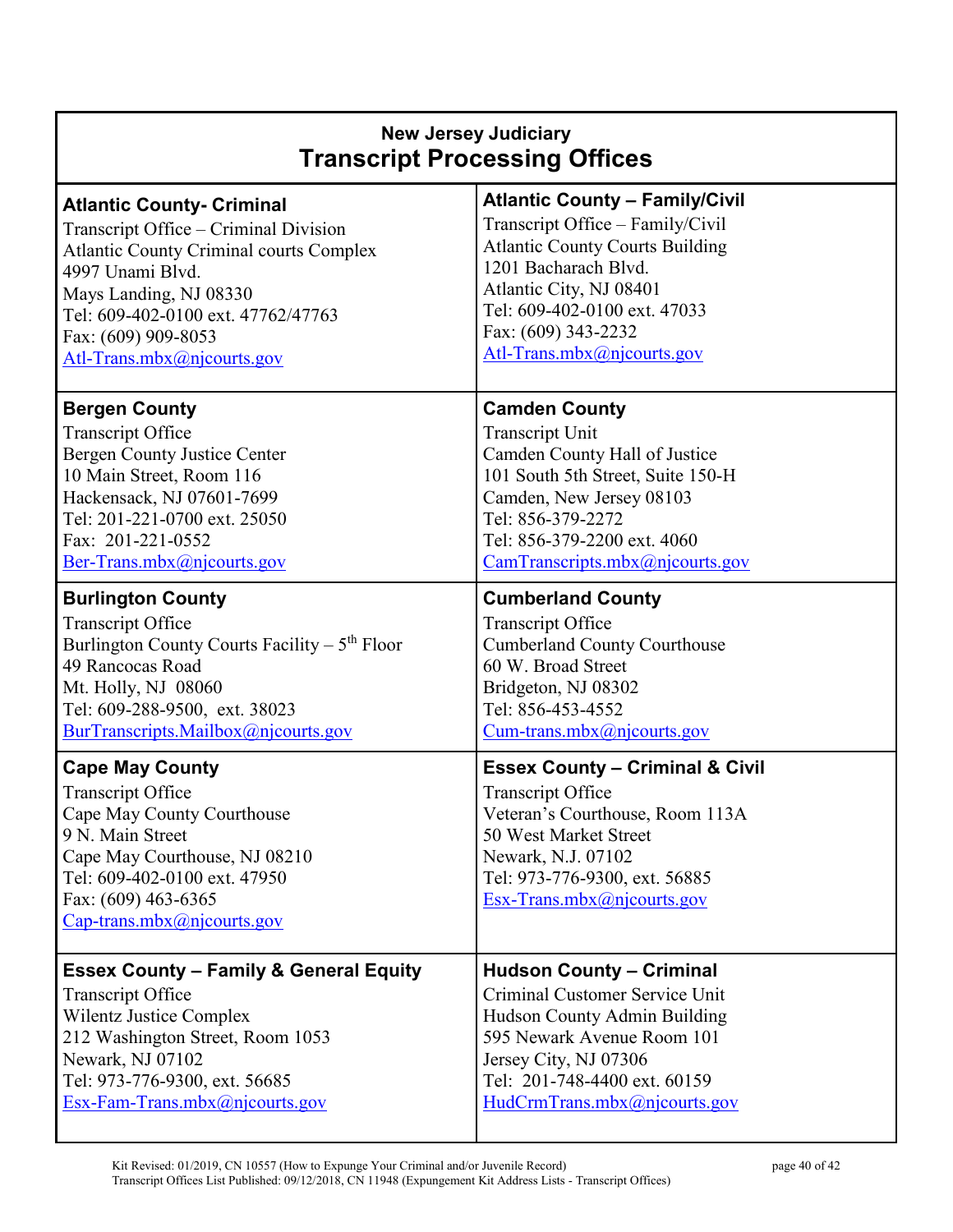# **New Jersey Judiciary Transcript Processing Offices**

| <b>Gloucester County</b>                 | <b>Hudson County - Family</b>       |
|------------------------------------------|-------------------------------------|
| <b>Transcript Office</b>                 | <b>Transcript Office</b>            |
| <b>Gloucester County Justice Complex</b> | Hudson County Admin Building        |
| 70 Hunter Street                         | 595 Newark Avenue – Room 218        |
| Woodbury, NJ 08096                       | Jersey City, NJ 07306               |
| Tel: 856-686-7595                        | Tel: 201-795-6793                   |
| Fax: 856-853-3516                        | Fax: 201-795-6843                   |
| Glo-Trans.mbx@njcourts.gov               | HudFamTrans.mbx@njcourts.gov        |
| <b>Hudson County - Civil</b>             | <b>Mercer County</b>                |
| Civil Division Customer Service Unit     | <b>Transcript Office</b>            |
| <b>Brennan Court House</b>               | 175 South Broad Street $-2nd$ Floor |
| 583 Newark Avenue                        | Trenton, NJ 08650                   |
| Jersey City, NJ 07306                    | Tel: 609-571-4200 ext. 74365        |
| Tel: 201-748-4400 ext. 60090             | Mertranscript.mailbox@njcourts.gov  |
| Fax: 201-217-5241                        |                                     |
| HudCivTrans.mbx@njcourts.gov             |                                     |
| <b>Hunterdon County</b>                  | <b>Monmouth County</b>              |
| <b>Transcript Office</b>                 | <b>Transcript Office</b>            |
| Hunterdon County Justice Center          | Monmouth County Courthouse          |
| 65 Park Avenue                           | 71 Monument Park                    |
| Flemington, NJ 08822                     | Freehold, NJ 07728                  |
| Tel: 908-824-9750 ext. 13040             | Tel: 732-677-4356                   |
| V13HCtrans.mailbox@njcourts.gov          | Mon-Trans.mbx@njcourts.gov          |
|                                          |                                     |
| <b>Middlesex County</b>                  | <b>Ocean County</b>                 |
| <b>Transcript Office</b>                 | Transcript Office                   |
| Middlesex County Courthouse              | Ocean County Superior Court         |
| 56 Paterson Street                       | 118 Washington Street, Rm 103       |
| P.O. Box 964                             | Toms River, NJ 08754                |
| New Brunswick, NJ 08903-0964             | Tel: 732-506-5026                   |
| Tel: 732-645-4300 ext. 88640             | Fax: 732-435-8402                   |
| Fax: 732-645-4277                        | Ocn-Trans.mbx $(a)$ njcourts.gov    |
| Mid-Trans.mbx@njcourts.gov               |                                     |
|                                          |                                     |
| <b>Morris County</b>                     | <b>Salem County</b>                 |
| <b>Transcript Office</b>                 | Transcript Office                   |
| PO Box 910                               | <b>Cumberland County Courthouse</b> |
| Morristown, NJ 07963                     | 60 West Broad Street                |
| Tel: 973-656-3985                        | Bridgeton, NJ 08302                 |
| Fax: 973-656-3982                        | Tel: 856-453-4552                   |
| Mrstranscripts.mailbox@njcourts.gov      | Sal-Trans.mbx $(a)$ njcourts.gov    |
|                                          |                                     |